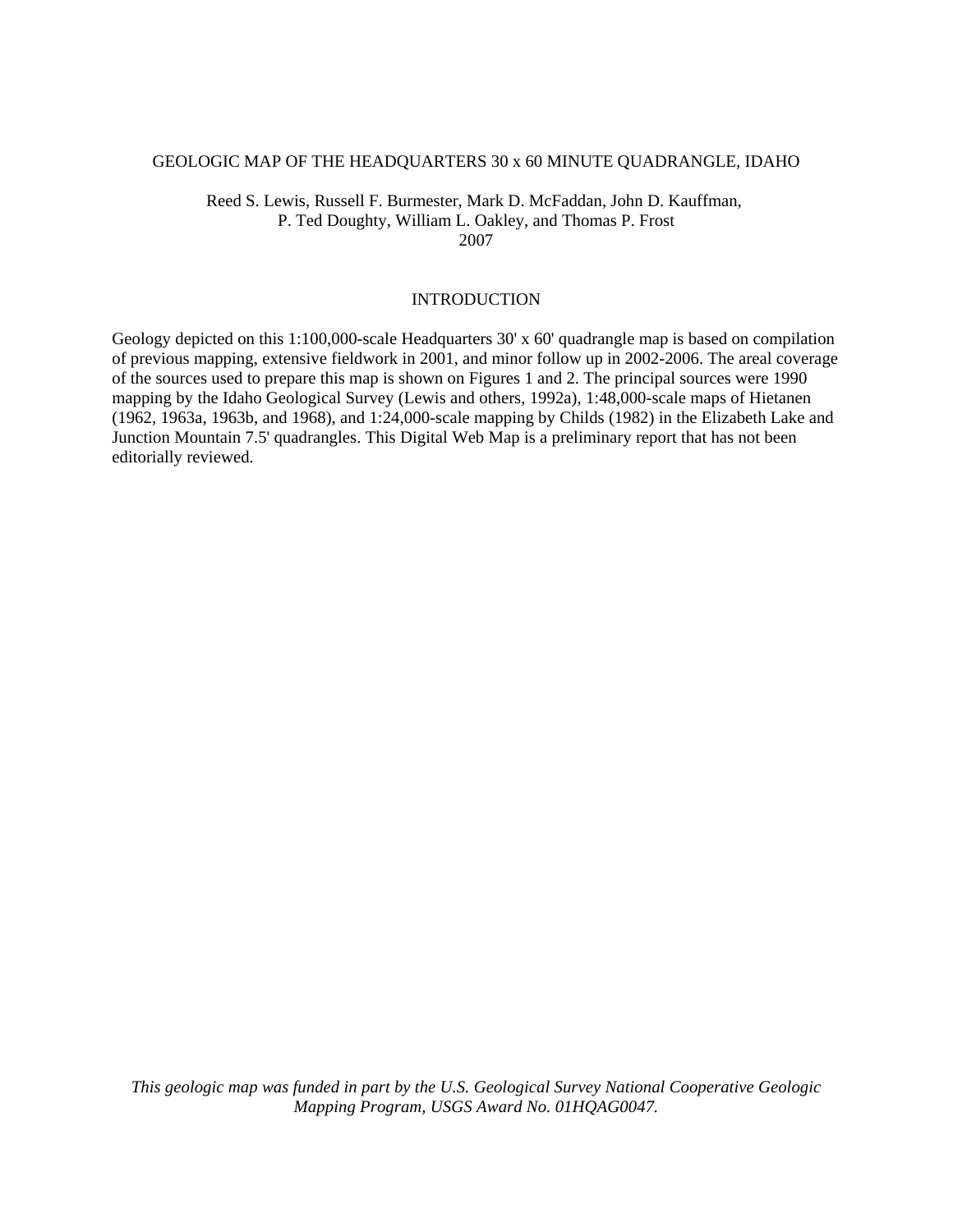

Figure 1. Index to primary map sources in the Headquarters quadrangle.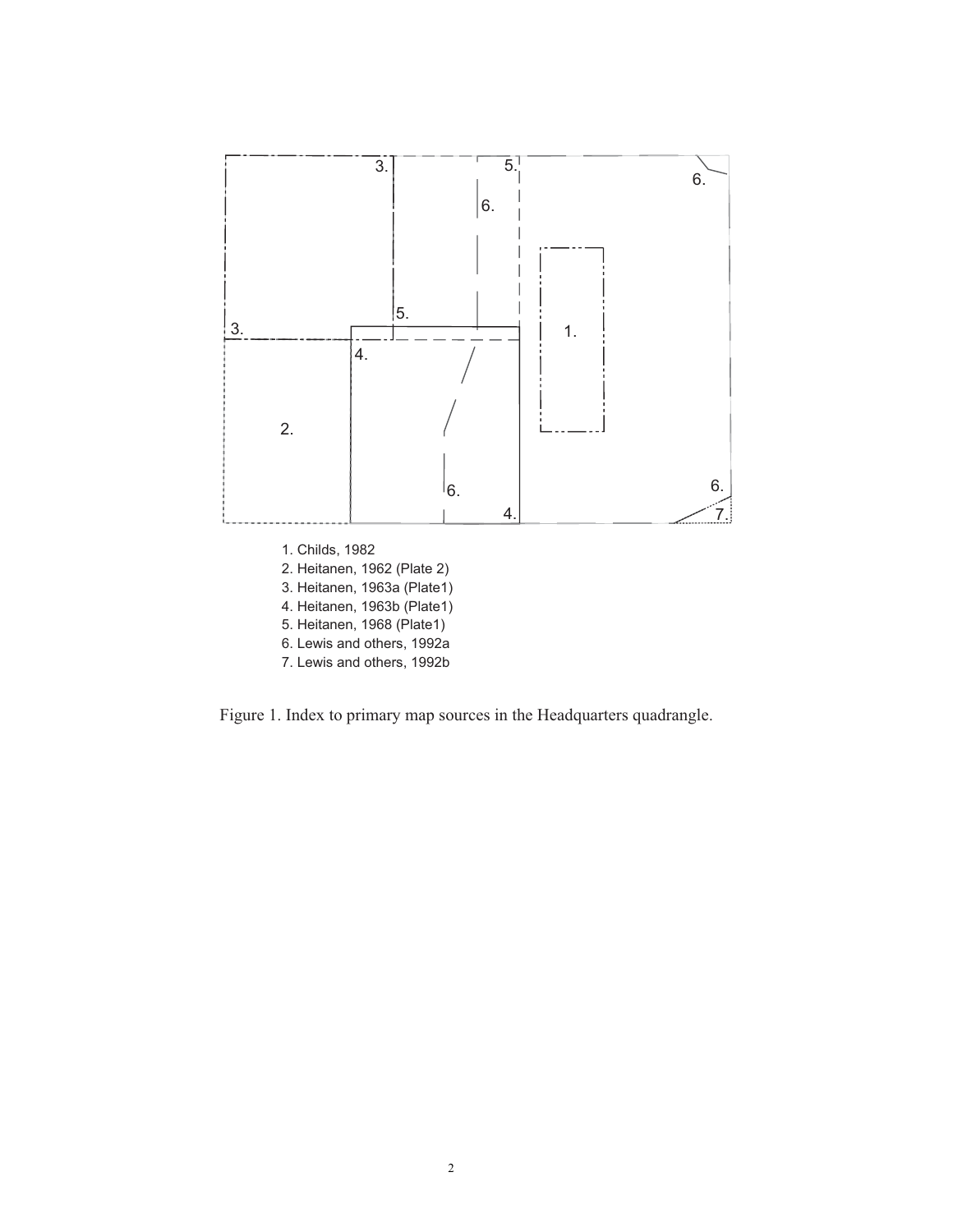

- A. Abbott and Prater, 1954
- B. Hutchison, 1981
- C. M.D. Jenks, unpublished parent material maps of Potlatch Corporation land holdings, 1998
- D. R.E. Kell, unpublished geologic map, 1990
- E. Nord, 1973
- F. Reynolds, 1991
- G. C.K. Seyfert, unpublished geologic mapping, 1990
- H. Standish, 1973
- I. Stryhas, 1985b

Figure 2. Index to secondary map sources in the Headquarters quadrangle.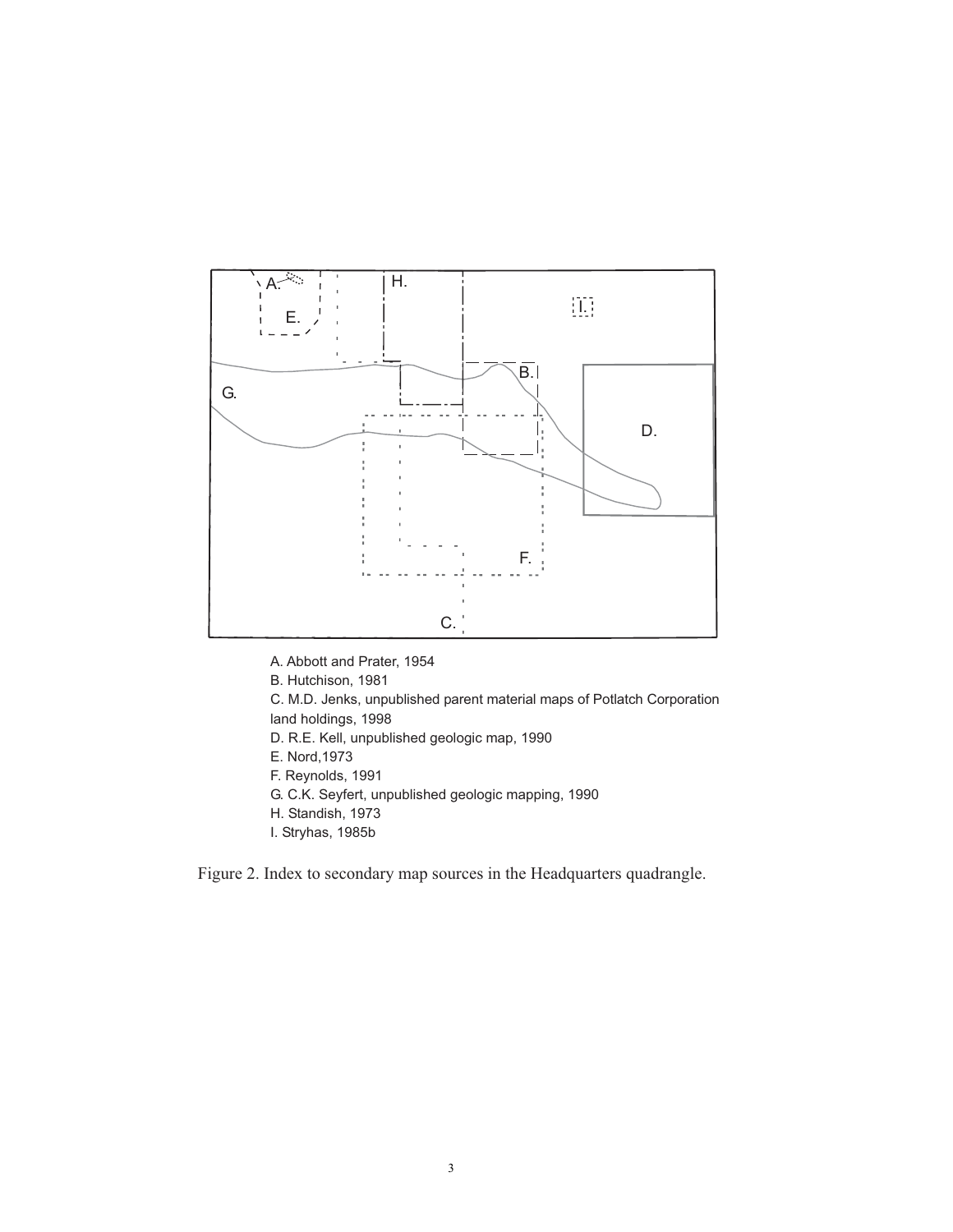# DESCRIPTION OF ROCK UNITS

Intrusive rocks are classified according to IUGS nomenclature using normalized values of modal quartz (Q), alkali feldspar (A) and plagioclase (P) on a Ternary diagram (Streckeisen, 1976). Mineral modifiers are listed in increasing order of abundance for both igneous and metamorphic rocks. Lithologies in mixed units are presented in order of decreasing abundance. Grain size classification of unconsolidated and consolidated sediment is based on the Wentworth scale (Wentworth, 1922).

#### YOUNG SURFICIAL DEPOSITS

- Qal Alluvial deposits (Holocene)―Stream deposits in modern drainages. Primarily channel and flood- plain deposits, but includes local slope-wash and debris-flow deposits from canyon slopes. Most alluvium is composed of laterally discontinuous beds of pebbles, cobbles, sand, and silt.
- Qls Landslide deposits (Pleistocene and Holocene)―Poorly sorted and poorly stratified angular cobbles and boulders mixed with silt and clay. Typically associated with sedimentary beds within and basal to flows of Columbia River basalt. The largest landslides occur where valley incision has exposed sedimentary interbeds to steep topography. Also abundant where Paleoproterozoic anorthosite (*Xan*) is exposed. The landslides range from relatively stable features of Pleistocene age to ones that have been active within the past few years.
- Qg Glacial deposits (Pleistocene)―Poorly sorted till present in upper parts of high mountain drainages. Locally overlain by more recent coarse debris shed from steep side drainages. Also present, but not mapped, in the headwaters of Sawtooth Creek within the Mallard-Larkins Primitive area near the center of the northern map boundary.

# OLDER SEDIMENTS AND SAPROLITE

- Ts Sediment, undivided (Miocene and Oligocene?)―Unconsolidated, poorly sorted, fluvial sediment. Includes beds of boulder and cobble gravel, sand, and clay. Typically deeply weathered. Gold-bearing northeast of Pierce near the western end of the southern map boundary and near Independence Creek near the center of the eastern part of the map. Some may be as old as Oligocene; others may be distal high-level equivalents of the Miocene Latah Formation.
- Tsap Saprolite (Miocene and Oligocene?)―Clayey residuum weathered in place from parent rock. Shown as pattern on parent rock. Map distribution determined in part from analysis of slope; areas with low slope (not including modern floodplains) typically have well-developed saprolite. Best developed (and preserved) in the southwest part of area. Reflects warmer and wetter Miocene (and older?) climates.

#### Latah Formation

- Tls Latah Formation sediment (Miocene)―Sequences of clay, silt, sand, and minor gravel adjacent to or overlying the Columbia River Basalt Group.
- Tli Latah Formation interbed (Miocene)―Sand, silt, clay, and minor amounts of gravel in interbeds between flows of Columbia River Basalt Group. Includes sediments between basement rocks and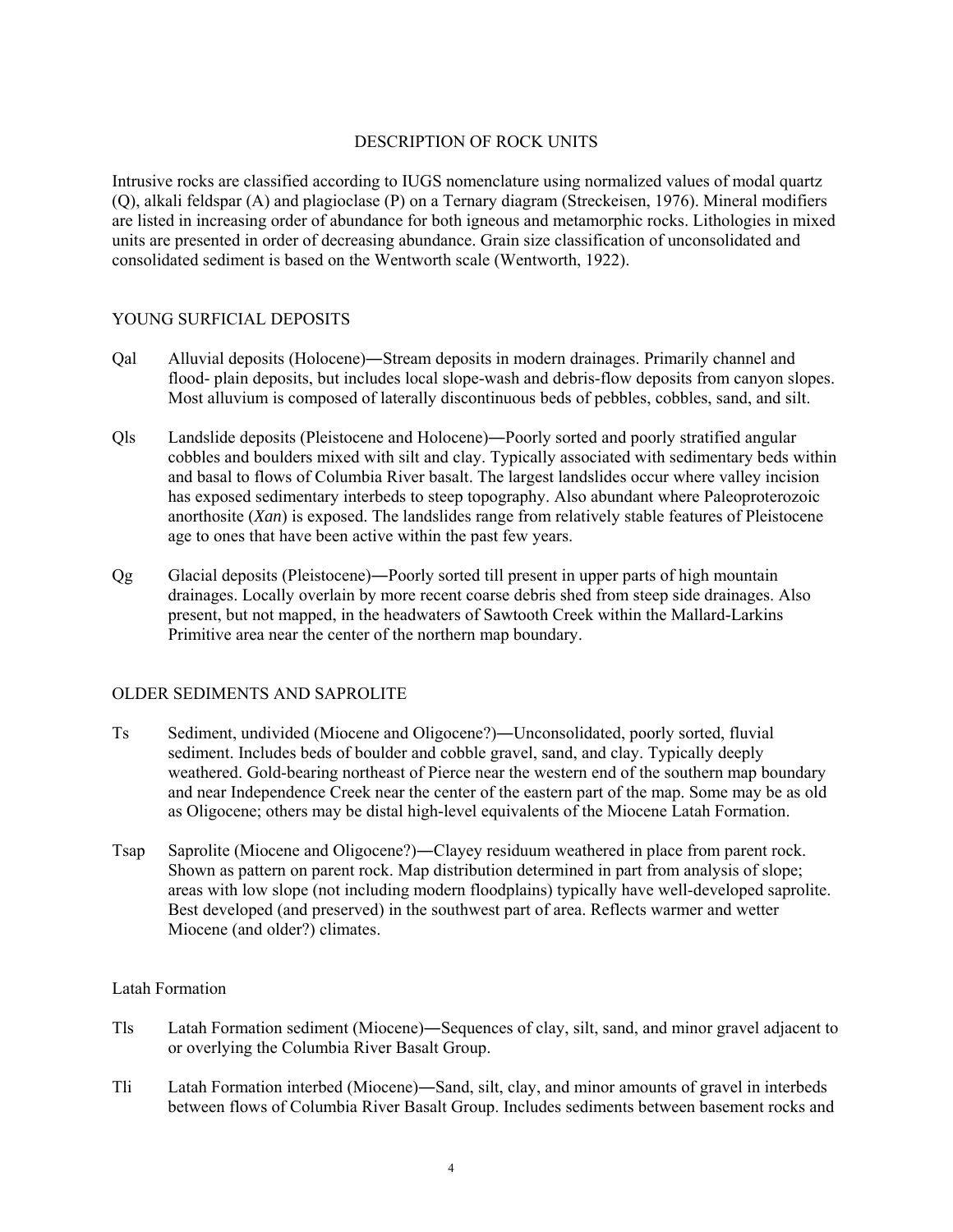basalt. Commonly erodes forming benches of slumped sediment and basalt mapped as *Qls*. Only one small unslumped area mapped along Cow Creek near the southwest corner of the map.

#### COLUMBIA RIVER BASALT GROUP

The stratigraphic nomenclature for the Columbia River Basalt Group follows that of Swanson and others (1979a, 1979b) and Camp (1981). In Idaho, the Columbia River Basalt Group is divided into four formations. From oldest to youngest, these are the Imnaha Basalt, Grande Ronde Basalt, Wanapum Basalt, and Saddle Mountains Basalt. No units of the Imnaha or Wanapum were found in the map area. The Grande Ronde, from oldest to youngest, has been further divided into the informal  $R_1$ ,  $N_1$ ,  $R_2$ , and  $N_2$ magnetostratigraphic units. The only flows of Grande Ronde Basalt identified were  $R_1$ . Saddle Mountains flows include the basalt of Feary Creek (relative age uncertain) and, from oldest to youngest, undivided flows of the Wilbur Creek Member and Asotin Member, the basalt of Weippe, and the basalt of Craigmont. Marginal to, underlying, and interbedded with the basalt sequence are the sediments of the Latah Formation.

Samples of basalt units were collected for chemical analysis; magnetic polarities of some units were determined in the field. Selected sample locations shown on the map include our samples and some samples collected by V.E. Camp from 1978 to 1980. Analytical results for these samples and for others collected on the quadrangle are published in Kauffman (2004b). Some of the samples were collected from outcrops in areas mapped as landslides (*Qls*). Although probably not in place, they give an indication of units present in the area. Several of Camp's samples were submitted to Geochron Laboratories Division, Krueger Enterprises, Inc., for whole-rock K-Ar age determinations in 1984. Results for these age determinations, cited below, were provided by V.E. Camp (written commun., 2002).

#### Saddle Mountains Basalt

- Tcg Basalt of Craigmont (Miocene)―Fine- to medium-grained basalt. Common plagioclase phenocrysts 2-5 mm, rarely 7-10 mm; scattered to uncommon olivine about 1 mm; some manganese (?) oxide cavity filling. Normal magnetic polarity. Outcrops uncommon; poorly exposed and deeply weathered to red-brown saprolite. Thickness estimated at 15-30 meters (50- 100 feet), possibly thicker locally. Uppermost basalt unit forms isolated remnants west of Jaype. First identified and named by Camp (1981). K-Ar age of a dike sampled by Camp (sample VC79- 214 from sec. 1, T. 31 N., R. 5 E.) is  $11.9 \pm 0.7$  Ma.
- Tfc Basalt of Feary Creek (Miocene)―Fine- to medium-grained basalt. Common to abundant plagioclase phenocrysts 2-5 mm, rarely 10 mm in length; olivine common in the groundmass of the more grainy textured variety; olivine uncommon (or less obvious) in the finer grained variety. Normal magnetic polarity. Stratigraphic position unclear from field relations, although typically spatially associated with Asotin and Wilbur Creek unit (*Taw*) and basalt of Weippe (*Twe*). Commonly invasive into Latah Formation (*Tls*) sediments that overlie basement rocks; sediments and basalt are slumped and generally mapped as Landslide (*Qls)*. Only one unslumped area mapped east of Caldwell Creek near the western edge of the map. Not sufficiently exposed to determine thickness. First identified and included in the Frenchman Springs Member by Camp (1981), although he also was uncertain of its relative stratigraphic position but indicated it appeared to underlie the Wilbur Creek Member. K-Ar ages from two samples collected by Camp (samples VC79-349 and VC79-704) are  $11.9 \pm 0.7$  and  $11.2 \pm 0.7$  Ma. The samples are located in sec. 9, T. 38 N., R. 4 E., John Lewis Mountain 7.5' quadrangle, and sec. 26, T. 38 N., R. 4 E., Whiskey Butte 7.5' quadrangle, respectively. These dates indicate that the basalt of Feary Creek is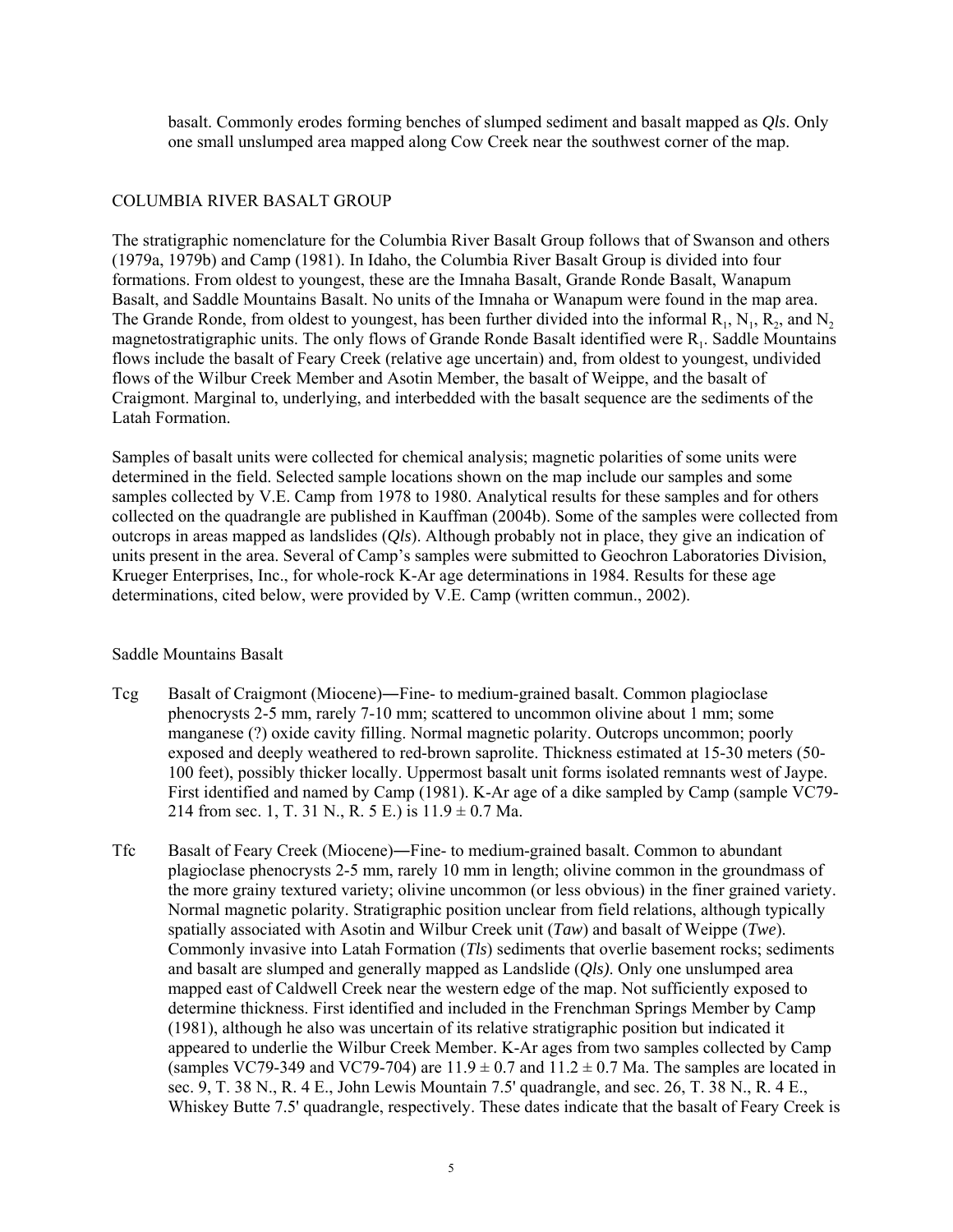Saddle Mountains Basalt in age and similar to the age determined for the basalt of Craigmont noted above.

- $Tfc_d$  Dikes of basalt of Feary Creek (Miocene)—Fine- to medium-grained basalt dikes. Hand sample characteristics the same as for flows. Not found cutting other basalt units, only basement rocks.
- Twe Basalt of Weippe (Miocene)—Medium- to coarse-grained basalt. Some plagioclase phenocrysts; abundant olivine crystals and clots are generally visible to the naked eye. Reverse magnetic polarity, although field magnetometer readings are commonly conflicting and weak. Similar chemically to the Pomona Member. Generally 30-45 meters (100-150 feet) thick, although may locally thicken to more than 60 meters (200 feet) in older structural depressions, and may include several flows or flow units. Commonly weathers to saprolite. Typically overlies Asotin and Wilbur Creek unit (*Taw*), although locally may lie directly on Grande Ronde Basalt or basement rocks where *Taw* is absent.

Camp (1981) included the basalt of Weippe in the Pomona Member because of the chemical similarity to Pomona flows, although no physical connection between the two was found. Analytical results of samples collected for the current project also reveal that the chemistry of the Weippe, for both major and trace elements, is nearly identical to the Pomona (Kauffman, 2004b). However, paleomagnetic directions determined for the basalt of Weippe from two sites near Grangemont are somewhat different from those determined for the Pomona flows by Rietman (1966) and Choiniere and Swanson (1979), indicating that the two units may not be coeval (Kauffman, 2004a, Table 2). Hooper (2000) noted this discrepancy in paleomagnetic direction but provided no data. One whole rock K-Ar age determination on sample 00JK054, collected during the summer of 2000 from the Grangemont quadrangle, resulted in a date of  $12.9 \pm 0.8$  Ma (Kauffman, 2004a). This date is not significantly different from the 12 Ma age (no error given) reported for the Pomona Member by McKee and others (1977).

Taw Asotin Member and Wilbur Creek Member, undivided (Miocene)―Fine-grained, plagioclaseand olivine-phyric basalt. Scattered to common plagioclase phenocrysts 1-5 mm; rare to common olivine phenocrysts 1-3 mm. Upper part of flows commonly vesicular, with abundant small spherical vesicles, many with a pale bluish lining. Both members have normal magnetic polarity. Flows thickness ranges from 15-45 meters (50-150 feet).

Where more than one flow of these members is present, the stratigraphic sequence, from oldest to youngest, is: Wilbur Creek Member, basalt of Lapwai (included in the Wilbur Creek Member), and Asotin Member, although the complete sequence was not documented at any one location, and different combinations of the sequence occur at different locations. To the west in the Pasco Basin, the basalt of Lapwai and the Asotin mix to form the Huntzinger flow (Reidel and Fecht, 1987). Some mixing of these same units likely occurred in the Lewiston basin area (Garwood, 2001). Because of their close spatial relationship and because extremely detailed sampling would be required to separate them, the units have been combined on the map. However, analyzed samples are noted on the map and the individual units are identified in published geochemical tables (Kauffman, 2004b).

# Grande Ronde Basalt

 $Tgr_1$  Grande Ronde R<sub>1</sub> magnetostratigraphic unit (Miocene)—Dense, dark gray to black, fine- to very fine-grained aphyric to plagioclase-microphyric basalt. Reverse magnetic polarity, although field magnetometer readings commonly inconsistent and weak. Thin to thick slumped sedimentary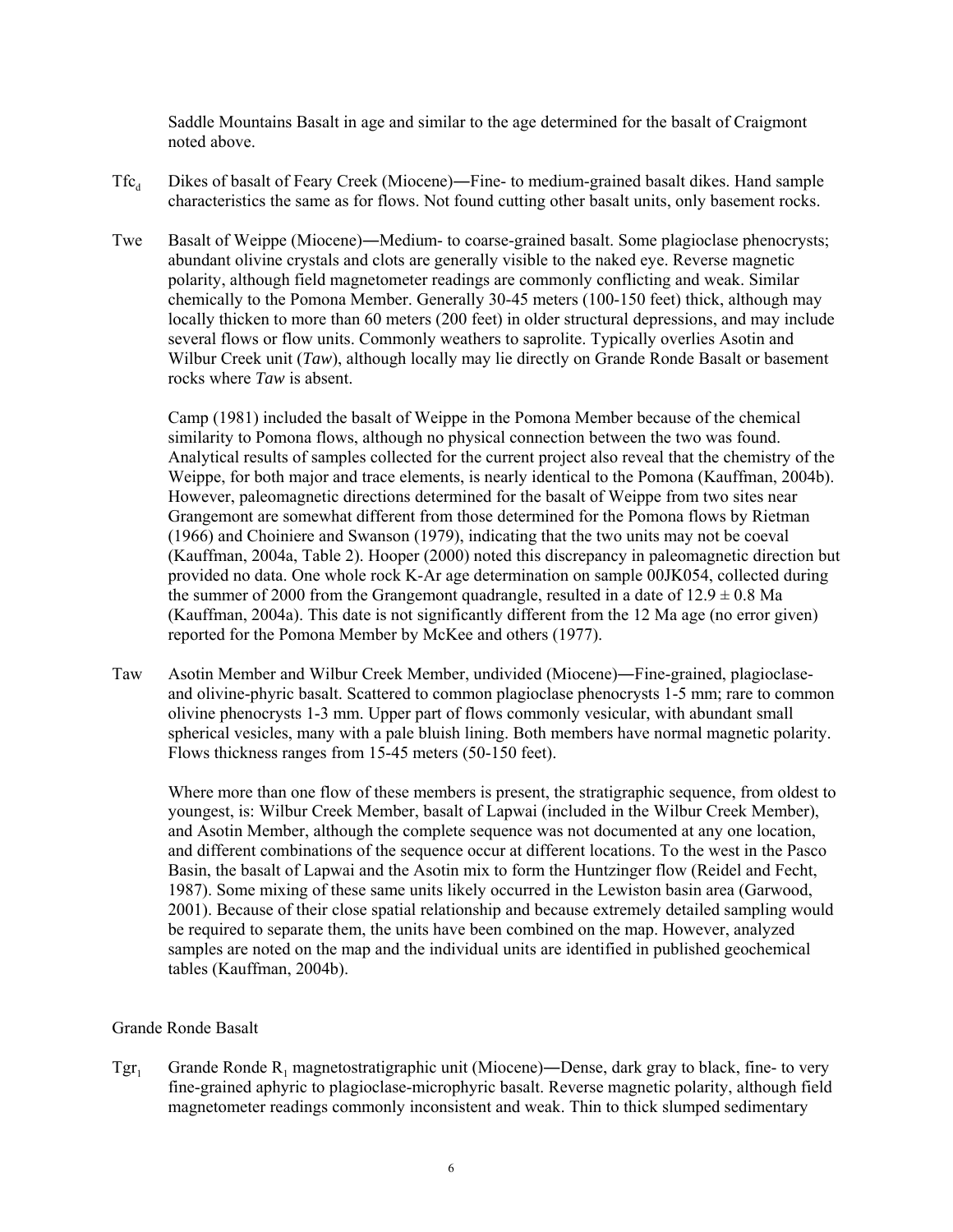interbeds (mapped as  $Qls$ ) locally at top of  $R<sub>1</sub>$ . Along Orofino Creek, this interbed erodes to form a prominent bench above Grande Ronde basalt cliffs. Interbed consists mostly of arkosic sand and silt, but contains scattered quartz and quartzite pebbles and cobbles.

#### INTRUSIVE ROCKS

- Tb Basalt dikes, undivided (Miocene)―Black, aphanitic, tabular dikes that consist principally of plagioclase, augite, glass, and opaque oxides. Dikes are typically 1 m thick and intruded along inclined fractures or foliation; some show columnar joints. Some may be related to Columbia River Basalt Group; others (e.g., sample 01JK475, map no. 97) are clearly not as indicated by chemical composition (e.g., low FeO and high  $K<sub>2</sub>O$  relative to the Columbia River Basalt Group; Kauffman, 2004b).
- Tdu Dikes, undivided (Eocene)―Dike rocks of uncertain composition. Primarily placed on map on the basis of air photo interpretation. Unit likely dominated by rhyolite and dacite.
- Tr Rhyolite dikes (Eocene)―Tan-weathering aphanitic to very fine-grained phaneritic rock that generally contains sparse bipyramidal quartz and euhedral feldspar phenocrysts.
- Trp Rhyolite porphyry dikes and plugs (Eocene)―Highly porphyritic rhyolite in dikes and irregular intrusive masses. Phenocrysts are quartz and feldspar. Includes "granitic and quartz monzonitic dikes and sills" of Hietanen (1963b).
- Tpd Porphyritic dacite dikes and plugs (Eocene)―Porphyritic dacite with phenocrysts of plagioclase, quartz, biotite, and hornblende in a gray aphanitic groundmass.
- Ta Andesite dikes (Eocene?)―Dark gray, fine-grained dikes characterized by acicular hornblende and lath-shaped plagioclase. Some dikes have chilled margins and, more rarely, internal chilled contacts.
- Tqs Quartz syenite (Eocene)―Medium- to fine-grained, porphyritic quartz syenite, syenite, and quartz monzonite. Similar to Eocene granite  $(Tg)$ , but quartz poor. Contains hornblende, clinopyroxene (as cores in hornblende), and biotite. Commonly occurs as resistant, iron-stained stocks and dikes. Locally contains miarolitic cavities. Includes unit mapped as the monzonite of Junction Lake by Childs (1982). Sample 90RL026 from Lunde Ridge just east of the map area (latitude 46.6105 N, longitude 114.9806 W) dated by the <sup>40</sup>Ar<sup>/39</sup>Ar method gave a hornblende plateau age of  $49.1 \pm 0.4$  Ma (L.W. Snee, written commun., 1992).
- Tg Granite (Eocene)―Fine- to coarse-grained, equigranular to slightly porphyritic granite that contains equant to bipyramidal smoky quartz, white to pinkish feldspar, biotite, and sparse amphibole. Plagioclase grains are  $An_{25-27}$ . Contains miarolitic cavities, which are more common in associated aplite dikes. Pegmatites are rare. Contacts sharp and discordant. Weathers to form rounded boulder lags and spires. Includes the Bungalow pluton (Hietanen, 1968; Reynolds, 1991) in the center of the map, a small previously unmapped stock northwest of there (Cougar Rock stock), and the Horseshoe Lake stock in the southeast corner of the map.
- Tggd Granite and granodiorite (Eocene)―Fine- to medium-grained hornblende-biotite and biotite granite and granodiorite. Hornblende-bearing rocks subordinate. Biotite 6-13 percent; hornblende 3 percent or less. Similar to Cretaceous to Paleocene biotite granodiorite (*TKbgd)* but plagioclase is more euhedral and more strongly zoned than in the Cretaceous plutons and the alkali feldspar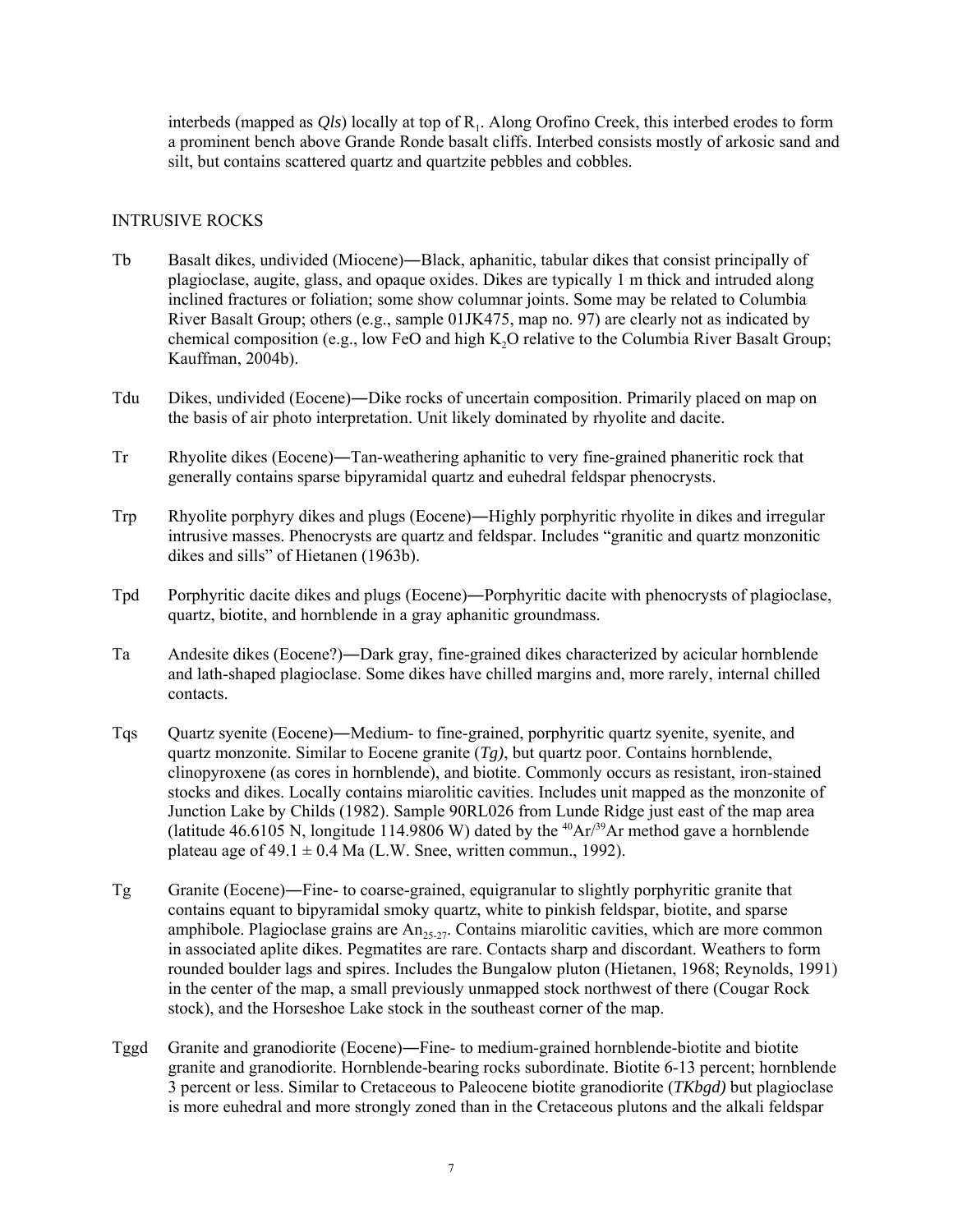has better developed perthite. Includes the Beaver Creek pluton northwest of the map's center and similar rocks south of the Kelly Forks fault in the eastern part of the area. Also includes gray, deeply weathered, porphyritic biotite granodiorite poorly exposed in a single stock along Calhoun Creek between Jaype and Headquarters with plagioclase phenocrysts 5-20 mm in length and unusually large (5-15 mm) round quartz phenocrysts enclosed in a fine-grained matrix. The Cook Mountain intrusive suite in the southeast part of the map contains several phases not mapped separately, including hornblende-biotite granodiorite north of Cook Mountain, fine-grained biotite granite in upper Martin Creek, and medium-grained hornblende-biotite and biotite granite with small pink potassium feldspar phenocrysts west of Moccasin Peak. Beaver Creek pluton locally contains clots of cordierite (Hietanen, 1963b) and a sample collected by Susan Wilson (map locality BCP) was dated by the U-Pb TIMS method at  $46.4 \pm 0.5$  Ma (W.C. McClelland, written commun., 2002; Burmester and others, 2004).

- Tggf Fine-grained biotite granite and granodiorite (Eocene)―Fine-grained biotite granite and subordinate granodiorite exposed in and near fault zones in northwestern part of area. Typically lineated and mylonitic. Biotite 5 percent or less. SHRIMP U-Pb zircon age of  $48.5 \pm 0.4$  Ma determined from sample 00RL553 collected along Tamarack Ridge (map locality TR) north of the Benton Creek fault near western map boundary (W.C. McClelland, written commun., 2003; Burmester and others, 2004).
- Tdi Diorite (Eocene)―Dark gray, medium-grained, hornblende-biotite diorite or quartz diorite in and near Beaver Creek pluton. Plagioclase is strongly zoned  $(An_{42,27})$  and quartz is interstitial (Hietanen, 1963b). Accessory sphene, magnetite, apatite, and zircon.
- Tgb Gabbro (Eocene)―Olivine gabbro and pyroxene-hornblende gabbro in and near Beaver Creek pluton. The olivine gabbro contains plagioclase  $(An_{60-65})$ , olivine, enstatite-hypersthene, hornblende, biotite, and pyrrhotite, and the pyroxene gabbro contains plagioclase  $(An_{47})$ , hypersthene, clinohypersthene, hornblende, biotite, magnetite, and apatite (Hietanen, 1963b).
- Tbrgd Biotite-rich granodiorite (Eocene?)―Medium- to coarse-grained, equigranular to slightly porphyritic hornblende-biotite granodiorite of the Toboggan Ridge stock. Contains conspicuous books of euhedral biotite as thick as 4 mm and subhedral hornblende as long as 6 mm. Weathers to coarse-grained grus. Assigned possible Cretaceous age by Lewis and others (1992a, 1992b). TIMS U-Pb dating of zircon indicates a probable Eocene age (W.C. McClelland, written commun., 2002) as does preliminary LA-ICPMS zircon dating (R.M. Gaschnig, written commun., 2007).
- TKap Aplite and pegmatite (Cretaceous or Paleocene)―Irregular bodies of intermixed, very coarsegrained biotite- or biotite-muscovite-bearing aplite and pegmatite. Generally lacks fabric.
- TKmg Muscovite-biotite granite (Cretaceous or Paleocene)―Medium-grained, equigranular muscovitebiotite granite and granodiorite exposed only in the southeast corner of the map.
- TKbgd Biotite granodiorite (Cretaceous or Paleocene)―Medium-grained, equigranular to slightly porphyritic biotite granodiorite exposed near south edge of map. Hornblende-bearing and tonalitic near some contacts with metasedimentary rocks. Weakly zoned plagioclase. Associated pegmatite and aplite dikes and sills are common. Similar rocks along the Lochsa River south of the map yielded TIMS U-Pb dates on zircon of  $71 \pm 9$  Ma and  $75 \pm 5$  Ma (Toth and Stacey, 1992). However, more recent SHRIMP dating (Foster and Fanning, 1997) and LA-ICPMS dating (Gaschnig and others, 2007) indicate a 62-55 Ma range for some, if not all, of the biotite granodiorite along the Lochsa.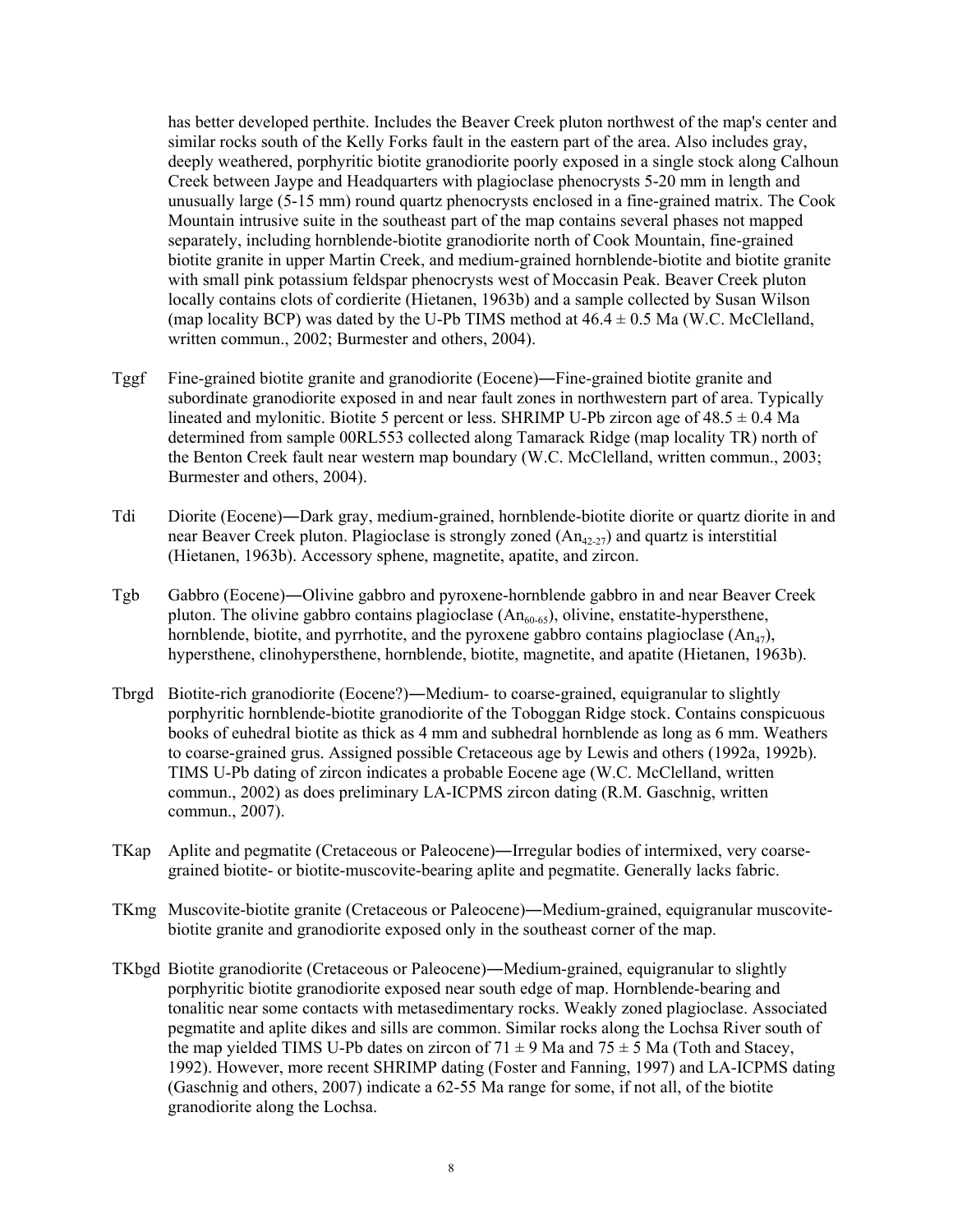- TKpgd Porphyritic biotite granodiorite (Cretaceous or Paleocene)―Medium-grained biotite granodiorite and granite that contains subhedral phenocrysts of alkali feldspar 1-3 cm long. Otherwise similar to biotite granodiorite unit (*TKbgd)*. Present only near the southern map boundary.
- Kbt Biotite tonalite (Cretaceous)—Foliated biotite tonalite, with minor amounts of foliated biotiteand hornblende-biotite quartz diorite. Biotite 5-15 percent; hornblende, where present, 3 percent or less.
- Kqd Quartz diorite (Cretaceous)—Massive to foliated, medium- to coarse-grained, hornblende-biotite quartz diorite and minor tonalite. Distinguished by stubby hornblende crystals that locally define a linear fabric parallel to that in the host rocks. Locally contains inclusions of fine-grained hornblende diorite. Locally mylonitic, most notably in the Sheep Mountain and Junction Mountain areas near the Kelly Forks-Benton Creek fault system. Contains plagioclase  $(An_{36-38};$ Hietanen, 1963b), quartz, 5-15 percent hornblende, and 5-10 percent biotite. Includes large intrusive body north of Headquarters described in detail by Hietanen (1962, 1963b) and the quartz diorite of Junction Mountain mapped by Childs (1982). Age of body near Headquarters is  $94.6 \pm 1.8$  Ma based on TIMS U-Pb lower intercept (map locality HQ; W.C. McClelland, written commun., 2002).
- Kbtg Biotite tonalite gneiss (Cretaceous)—Gray, moderately to strongly foliated biotite tonalite gneiss. Similar to Cretaceous biotite tonalite (*Kbt)* unit only more strongly foliated.
- KYum Ultramafic rocks (Mesoproterozoic? or Cretaceous?)―Small dike- and sill-like bodies of medium- to coarse-grained pyroxenite or dunite that are in places altered to amphibole. Amphibole-rich variety is present north of Kelly Creek in the eastern part of the map area. Small body near west boundary of map is described as serpentinite and reported to contain serpentine, anthophyllite, olivine, magnetite, carbonate, talc, and chlorite (Hietanen, 1963a). Exposure on the north side of the Benton Creek fault north of Bertha Hill contains olivine, anthophyllite, talc, serpentine, chlorite, chromite, and chrome diopside. These bodies may be part of a massif-type anorthosite complex that has been extensively disrupted by faulting; if so, they would be similar in age to *Xan*. The small exposure on Green Point near the east margin of the Bungalow pluton is much less altered than the other ultramafic intrusions described above and may be as young as Eocene.
- KXg Foliated granite (Paleoproterozoic or Cretaceous)―Small bodies of foliated and lineated, fine- to medium-grained biotite granite. Present only in the eastern part of the map along and north of Kelly Creek. Characteristically iron stained and pegmatite-rich. Biotite 3-6 percent; plagioclase is An<sub>22-27</sub>. May be anatectic in origin (R.E. Kell, written commun., 1990). Measured <sup>87</sup>Sr/<sup>86</sup>Sr is 1.0857 compared to typical values of about 0.71 for the Idaho batholith (Robert Fleck, written commun., 1992). This high  $87$ Sr $/86$ Sr ratio relative to the typical rocks of the Idaho batholith suggests formation from melting of Belt Supergroup or, alternatively, a Precambrian age.
- KXtg Biotite tonalite gneiss (Paleoproterozoic or Cretaceous)―Gray, moderately to strongly foliated biotite tonalite gneiss and minor quartz diorite gneiss. Contains amphibolite layers and light and dark (biotite-rich) layers. Includes units mapped as quartz diorite orthogneiss by Childs (1982) and tonalite orthogneiss by R.E. Kell (written commun., 1990). Uncertain age; assumed to be Cretaceous, but a Proterozoic age possible given the spatial association with Paleoproterozoic quartz diorite gneiss (*Xqdg*).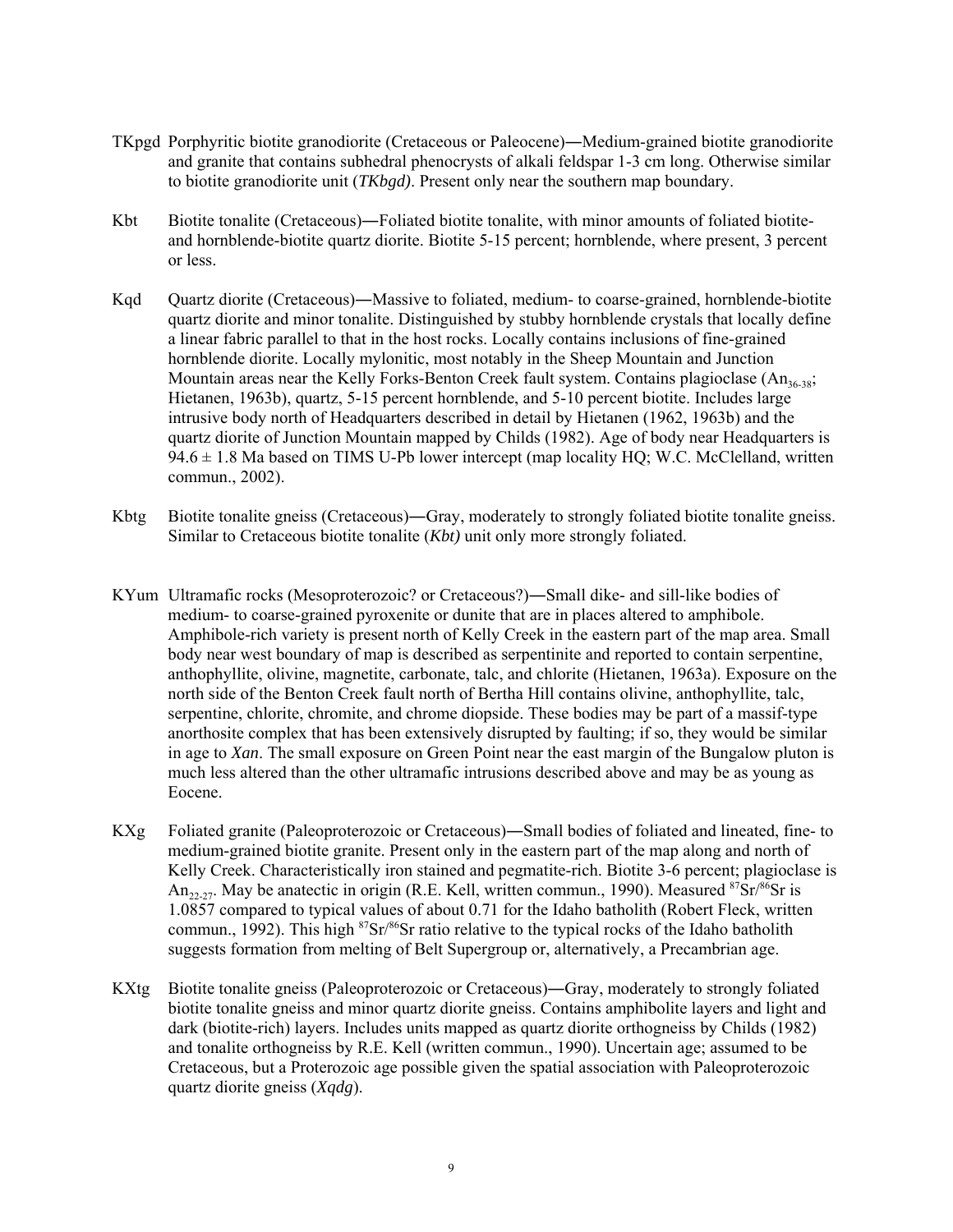- ZYam Amphibolite (Mesoproterozoic or Neoproterozoic)―Black to dark gray, fine- to medium-grained, foliated hornblende-plagioclase rock. Interpreted to have an igneous protolith on the basis of uniform composition and texture and apparent cross-cutting relations at many places. Age assignment based on association with Mesoproterozoic or Neoproterozoic metasedimentary rocks east and west of the Beaver Creek pluton. Otherwise similar to other amphibolite units in the quadrangle.
- Ygb Gabbro (Mesoproterozoic)―Sills, dikes, and small stocks of medium- to fine-grained, equigranular, pyroxene-hornblende gabbro. Includes gabbro body intruded into Prichard Formation (*Ysqp*) northwest of Crescendo Peak with U-Pb zircon age of 1467 Ma and a nearby gabbro body dated at about 1453 Ma (Doughty and Chamberlain, 2007).
- Yam Amphibolite (Mesoproterozoic)―Black to dark gray, fine- to medium-grained, foliated hornblende-plagioclase rock. Age assignment based on association with Mesoproterozoic metasedimentary rocks of the Prichard Formation (*Ysqp*) and gabbro (*Ygb*) structurally above the northern anorthosite body (*Xan*). Apparently lacking in garnet, but otherwise similar to other amphibolite units in the quadrangle. Doughty and Chamberlain (2007) report 1467 and 1452 Ma U-Pb crystallization ages for the associated gabbro on Crescendo Ridge and a 1434 Ma metamorphic zircon age for an amphibolite sill along Cedar Creek.
- YXam Amphibolite (Paleoproterozoic or Mesoproterozoic)―Black to dark gray, fine- to mediumgrained, foliated hornblende-plagioclase rock. Typically contains garnet. Garnetiferous varieties studied in detail by Ziegler (1991) who reported 10-40 percent hornblende, 5-40 percent almandine garnet, 5-30 percent plagioclase, minor quartz, and minor ilmenite and rutile. Cummingtonite, biotite, sphene, apatite, clinopyroxene, and clinozoisite are present locally. Includes biotite-rich rock that occurs both as dikes and as thin borders on amphibolite dikes near pegmatitic intrusions. Biotite may result from replacement of hornblende. Major and trace element data reveal at least three compositionally distinct groups of amphibolite (Goldberg, 1983). Typically lineated, but interiors of some larger masses (e.g., on Indian Henry Ridge between Quartz Creek and Lost Ridge faults northeast of map center) are equigranular. Interpreted to have an igneous protolith on the basis of uniform composition and texture and apparent cross-cutting relations at many places. Age uncertain. Doughty and Chamberlain (2007) report a 1587 Ma U-Pb age for amphibolite east of Moses Butte, immediately north of the map.
- YXamgAmphibolite gneiss (Paleoproterozoic or Mesoproterozoic)―Interlayered amphibolite and subordinate tonalite. Layering typically on the scale of centimeters. Present only in the northwest part of the map north of the Benton Creek fault.
- Xan Anorthosite (Paleoproterozoic)―Light gray, medium- to coarse-grained metamorphosed anorthosite in two main bodies and several smaller ones in the northwest corner of the map. Typically foliated and layered, but also massive. Commonly deeply weathered to a white chalky powder; forms subdued topography. Described in detail by Hietanen (1963a; 1969), Nord (1973), Juras (1974), and Goldberg (1983). Typically contains two and locally three plagioclase populations (labradorite, bytownite, and andesine) along with subordinate muscovite, biotite, quartz, chlorite, sphene, magnetite, ilmenite, rutile, epidote, tourmaline, and apatite. Darker layers contain more biotite and in some places hornblende and garnet. Kyanite, sillimanite, and less common andalusite (which pseudomorphs kyanite) are also present, especially near the margins of the anorthosite. Resistant "knobs" of kyanite, or sillimanite after kyanite, are present in some contact zones with schist. Facet-grade garnet is produced from anorthosite-rich colluvium 1.5 km northwest of Boehls Butte in the northwest corner of sec. 30, T. 41 N. R. 5 E. The complex mineralogy in the anorthosite is due to high-grade metamorphism and hydrothermal alteration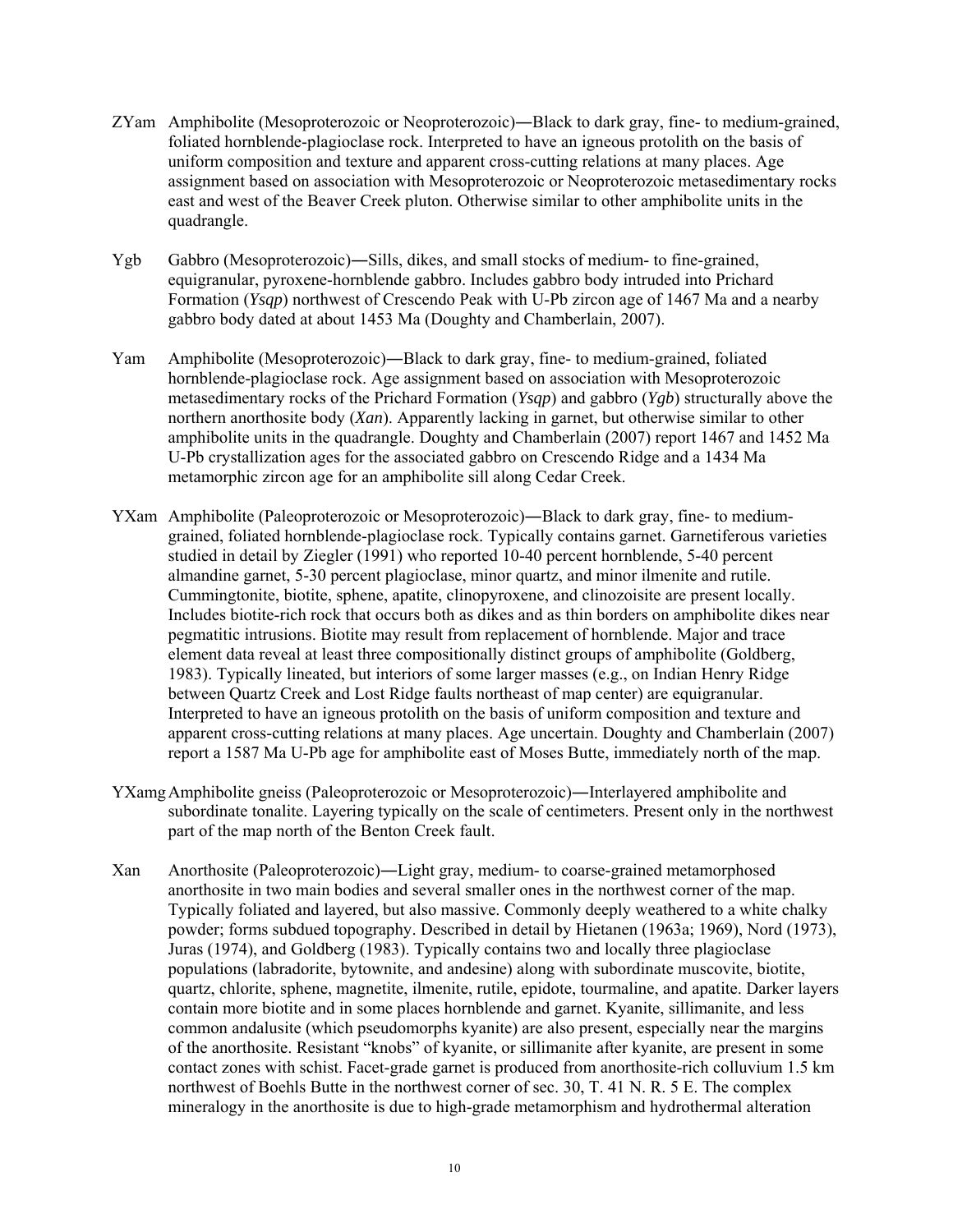(Carey and others, 1992; Mora and Ramseyer, 1992; Mora and others, 1999). Major elements, trace elements, and low initial  ${}^{87}Sr/{}^{86}Sr$  ratios (measured average of 0.7046; Heath and Fairbairn, 1969) confirm that the anorthosite is igneous in origin (Goldberg, 1983). Foliated varieties of anorthosite appear to have oxygen isotope ratios consistent with igneous origin but megacrysts in massive varieties have oxygen isotope ratios consistent with flow of meteoric-hydrothermal fluid shortly after the last metamorphic event (M3; Walker, 1993; Mora and others, 1999).

Zircons extracted from the northern anorthosite body 1.2 km north of the northern map boundary yield a well-defined chord with an upper intercept age of  $1787 \pm 2$  Ma (Doughty and Chamberlain, 2007). These new data refine the minimum U-Pb age of 1625 Ma of Reid and others (1973) and strengthen the case that the anorthosite is part of the pre-Belt basement of North America. An enigmatic set of small deformed dikes and sills of pegmatitic anorthosite intruded the metamorphosed rocks of the Prichard Formation (*Ysqp*) along Cedar Creek. The origin of these bodies is unclear, especially given that pegmatitic phases of the anorthosite have not been recognized elsewhere. Perhaps remobilization of the anorthosite during later metamorphism or a separate magmatic or hydrothermal event produced these dikes and sills in a manner similar to production of the megacrysts in the massive anorthosite varieties. Also problematic is that detrital zircons from several quartzite masses in and near the anorthosite are younger than the anorthosite, as described in the following sections.

Xqdg Quartz diorite gneiss (Paleoproterozoic)―Gray, moderately to strongly foliated hornblendebiotite quartz diorite gneiss. Contains amphibolite layers and light and dark (biotite- and hornblende-rich) layers. Present only in the northwestern part of the area. U-Pb zircon age of 1860 Ma obtained from a sample east of Floodwood Creek near the west end of the Smith Ridge syncline (Vervoort and others, 2007).

# SYRINGA METAMORPHIC SEQUENCE

The Syringa metamorphic sequence consists of amphibolite facies metasedimentary rocks that are unlike equivalent grade metasedimentary rocks of the Belt Supergroup. The most distinctive feature is the abundance of feldspar-poor quartzite, common south of the area along the Clearwater River near the town of Syringa (Lewis and others, 1992b, 1998). The low feldspar content contrasts sharply with that in quartzite of the Belt Supergroup, most of which contains 15 percent or more feldspar. Hietanen (1962, 1963a) mapped the Syringa sequence in the quadrangle as metamorphosed Belt rocks (mostly Revett Formation quartzite). We assign these rocks to the Syringa sequence based on the abundance of feldsparpoor quartzite. This assignment is substantiated by detrital zircon age spectrum from a quartzite that differs from the detrital zircon age spectrum of nearby Revett quartzite (see *Zqs* below). Although the Syringa sequence lacks many of the lithologies typical of the lower and middle parts of Windermerecorrelative strata 150 km to the south dated about 685 Ma (Lund and others, 2003), it does appear to be correlative to upper Windermere strata (Umbrella Buttes Formation) in the Gospel Hump Wilderness 100 km to the south. The Syringa sequence is nearly continuous from those rocks through the Elk City and Kooskia 30' x 60' map areas into the area directly southwest of the Headquarters map. This correlation is substantiated by a concordant age of about 680 Ma from a single detrital zircon grain in quartzite west of Dent, 35 km west of the map area, and three similar ages from the Kooskia area (P. Oswald and J.D. Vervoort, written commun., 2006). The lack of similarly young grains in such quartzite at Bertha Hill (BH sample locality on map; Lewis and others, 2007) is attributed to low abundance of such grains.

Zqs Quartzite of the Syringa metamorphic sequence (Neoproterozoic)—Quartzite and subordinate schist. Layers decimeter to meter thickness common. Quartzite characteristically pure (97-99 percent quartz) and coarse grained, although some finer grained; thin layers contain up to 15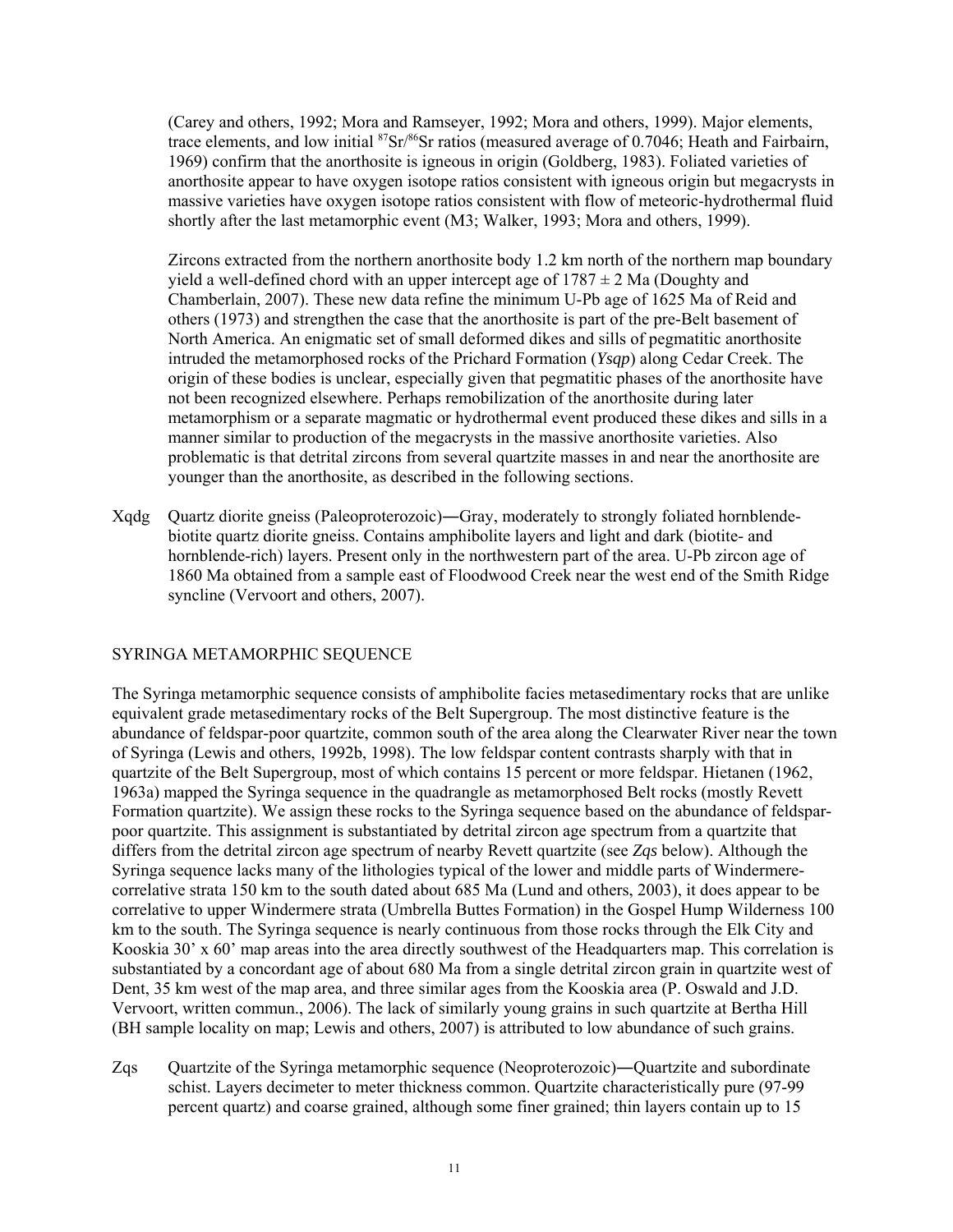percent feldspar. Resembles vein quartz except typically has large mica flakes well aligned between tabular quartz grains. Biotite and muscovite typically 1-5 percent. Concentrations of biotite within quartzite may mark relict bedding. Locally contains garnet or sillimanite. Detrital zircon sample from east of Bertha Hill, west of the map center (BH on map), lacks 1.5-1.6 Ga ages that Ross and Villeneuve (2003) have shown characterize western Belt Supergroup samples such as the Revett Formation (Lewis and others, 2007). Results were more similar to Laurentian zircon populations that characterize easterly derived facies of the Belt, such as the Neihart Formation (Mueller and others, 2003).

- Zss Schist and gneiss of the Syringa metamorphic sequence (Neoproterozoic)―Muscovite-biotite schist and gneiss interlayered with quartzite of the Syringa sequence (*Zqs*). Locally contains sillimanite and garnet. Closely resembles Mesoproterozoic schist and gneiss (*Ysg)* and map distribution is based on the association with quartzite of the Syringa sequence.
- Zcss Calc-silicate rocks of the Syringa metamorphic sequence (Neoproterozoic)―Calc-silicate gneiss and subordinate calc-silicate quartzite. Contains quartz, plagioclase, diopside, and actinolite. Closely resembles Mesoproterozoic calc-silicate rocks (*Ycs*) and assignment is based on the association with quartzite of the Syringa sequence (*Zqs*).

# BELT SUPERGROUP

Belt formations can be traced with some certainty from northeast of the map southwestward to near the mouth of Black Canyon at the confluence of the North Fork Clearwater River with Kelly Creek, and westward to Pole Mountain (north-central part of map). A composite section for this northeast part of the area is described and illustrated in Burmester and others (1998). These formations can also be traced west discontinuously to the confluence of Cedar Creek and the Little North Fork of the Clearwater, despite increased metamorphic grade. Low metamorphic grade rocks without garnet or abundant calc-silicate minerals are described below. Rocks that are moderate (garnet) metamorphic grade but can be correlated with lower grade units are given metamorphic primary names and described as "Metamorphosed Belt Supergroup", or, where formational assignments cannot be made, as "Metamorphosed Belt Supergroup?".

- Ywu<sub>2</sub> Wallace Formation, upper member 2 (Mesoproterozoic)—Locally calcareous quartzite, siltite, and argillite preserved only in the Chamberlain Mountain-Gospel Hill area. The uppermost part of the unit is sparsely calcareous, cross-laminated white quartzite with vertical extension fractures and interbedded subordinate siltite and argillite. Beds are a few centimeters to decimeters thick, commonly with ripple surfaces, and have abundant soft-sediment deformational structures including loaded bases and ball-and-pillow structures. Grades downward into lenticular couplets and microlaminae of dark green siltite and light green argillite and rare fining-upward planarlaminated quartzite and siltite beds 1-20 cm thick. Straight-sided desiccation cracks in argillite filled with the dark siltite are common. Correlated with the lower part of the Shepard Formation (Lemoine and Winston, 1986) 30 km northeast of the map.
- Ywu<sub>1</sub> Wallace Formation, upper member 1 (Mesoproterozoic)—Argillite, siltite, and phyllite. Unit typically consists of parallel microlaminated and laminated black to dark gray argillite, and grayish white siltite and black argillite couplets. Some sections expose 10- to 30-cm-thick tabular siltite layers and dark gray siltite and argillite with rare cross-lamination and rippled surfaces. Small silt-filled desiccation cracks are ptygmatically folded; larger ones are straight sided. Scapolite is present in some black argillite, especially near the base of the unit. As metamorphic grade increases to the southwest, the rocks become phyllitic and contain chloritoid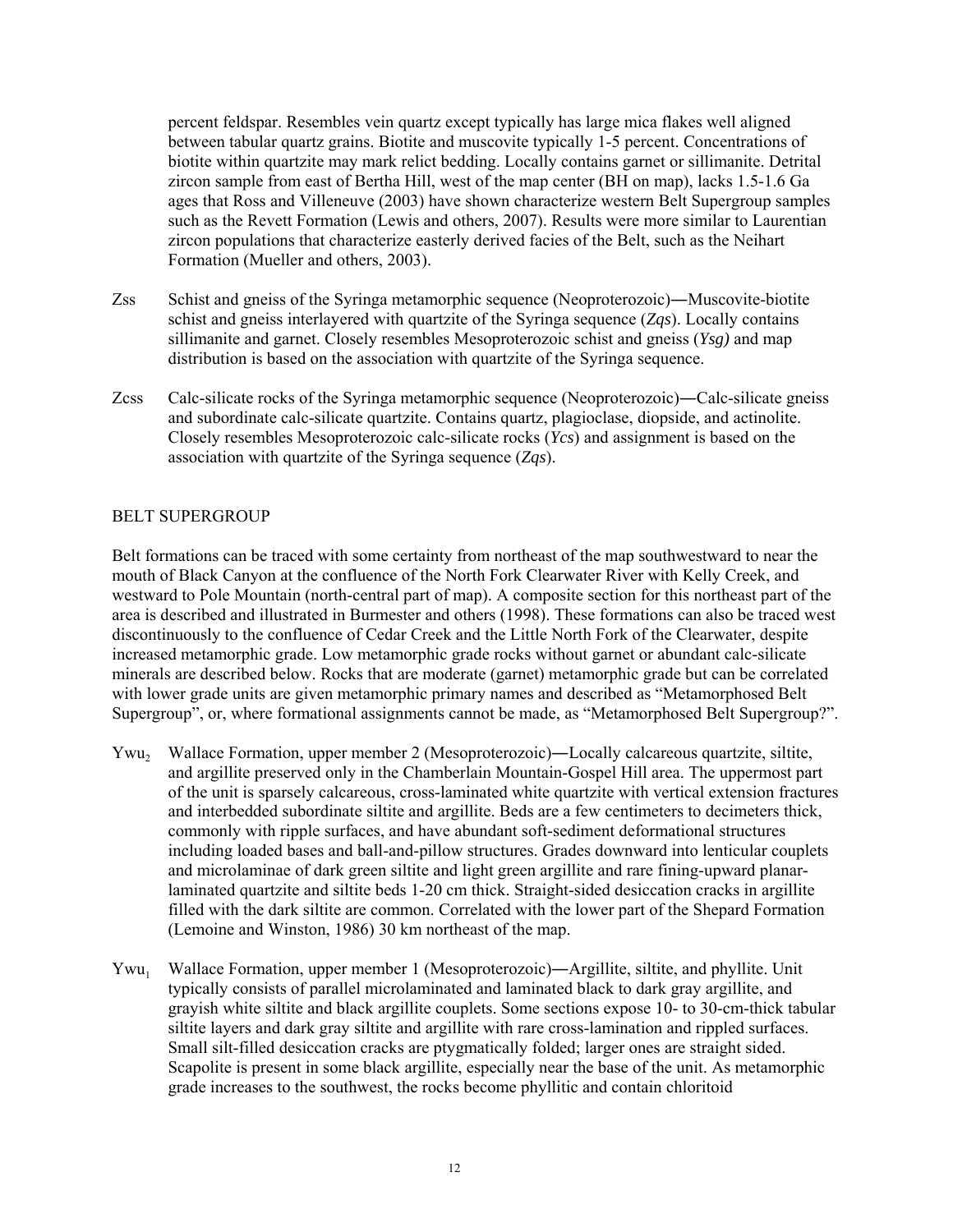porphyroblasts. Stratigraphically equivalent to the Snowslip Formation to the northeast (Lemoine and Winston, 1986) but differs by having abundant dark gray argillite and lacking redbeds.

- Ywm Wallace Formation, middle member (Mesoproterozoic)―Tan-weathering, grayish white, dolomitic siltite and fine-grained quartzite overlain by black argillite in pinch and swell couplets and rare couples ("black and tan" rock type), brownish orange-weathering carbonate-bearing white quartzite, and greenish gray siltite and argillite. Sedimentary structures include microlamination, ripple cross-lamination, small-scale cross-bedding, shallow channels, waterexpulsion structures, and load casts. Contains minor scapolite. Beds of syndepositional breccia and layers of nonstratified breccia (shown as hollow triangles on map) occur at or near top of member. The breccia is composed of clasts of black- and tan-weathering argillite and siltite, white- and brownish orange-weathering quartzite, and rusty-weathering dolomitic siltite in a carbonate-rich, brownish orange matrix. Angular clasts are up to several meters across; rounded ones are pebble to boulder sized. Some large clasts are deformed internally, and soft-sediment folds occur in bedded rocks below breccia zones. Thickness of breccia zones ranges from 1 m to more than 200 m. Stratification of breccia zones is parallel with enclosing rocks, which suggests deposition by multiple debris flows. However, in a study northeast of the area, Collins (1999) concluded that they formed after deposition of the Wallace Formation by intrastratal faulting, possibly along Proterozoic listric normal faults within the Belt basin.
- Ywl Wallace Formation, lower member (Mesoproterozoic)―Highly varied unit consisting of couples and couplets of siltite, argillite, fine-grained white quartzite, silty dolostone, dolomitic siltite, and limestone. Subordinate gray quartzite and black argillite. Locally contains scapolite. Lower part predominately wavy microlaminated to thin couplets of noncalcareous green siltite and light green argillite. Upper part dominated by siliciclastic to carbonate cycles consisting of white, finegrained noncalcareous and calcareous quartzite, commonly 10-20 cm thick, with both planar and ripple cross-laminations and low-angle cross-beds, overlain by tan-weathering, green silty dolostone or dolomitic siltite. Thin quartzite beds throughout the unit typically exhibit vertical segmentation gaps where carbonate has been removed. Brown to orange-weathering, gray, conchoidally fracturing dolostone scattered throughout; gray laminated or massive-weathering limestone with characteristic vertical "molar-tooth" structures common. Higher in unit, oblong carbonate "pods" both parallel and perpendicular to bedding are more common within massive green siltite and silty dolostone. Tan-weathering pinch-and-swell couplets of gray quartzite and black argillite ("black and tan" rock type) typical of the middle member of the Wallace locally present, particularly high in the lower member. Good exposures in the Hoodoo Pass area near the northeast corner of the map.
- Ysr St. Regis Formation (Mesoproterozoic)—Light brown, weakly phyllitic siltite, argillite, and subordinate quartzite. Typically siltite and argillite couplets, but with very thin (2-5 cm) and rarer thin (10-20 cm) tabular fine-grained quartzite beds with argillite caps. Locally contains mudcracks and mudchips, although most are obscured by metamorphism. Scattered brown weathering millimeter-scale dolomitic silt stringers in places in upper part of unit. Metamorphic grade increases to south and at Hidden Creek unit contains beds with epidote. Cleavage typically at a high angle to bedding.
- Yrb Revett and Burke formations, undivided (Mesoproterozoic)―Light gray feldspathic quartzite and subordinate thin interbeds of muscovite-biotite schist and phyllite. Typically decimeter- to rare meter-thick beds. Plagioclase more abundant that potassium feldspar. Thick beds of quartzite correlated with the Revett Formation are generally tabular, and exhibit prominent crossstratification in some outcrops along the North Fork Clearwater River downstream from the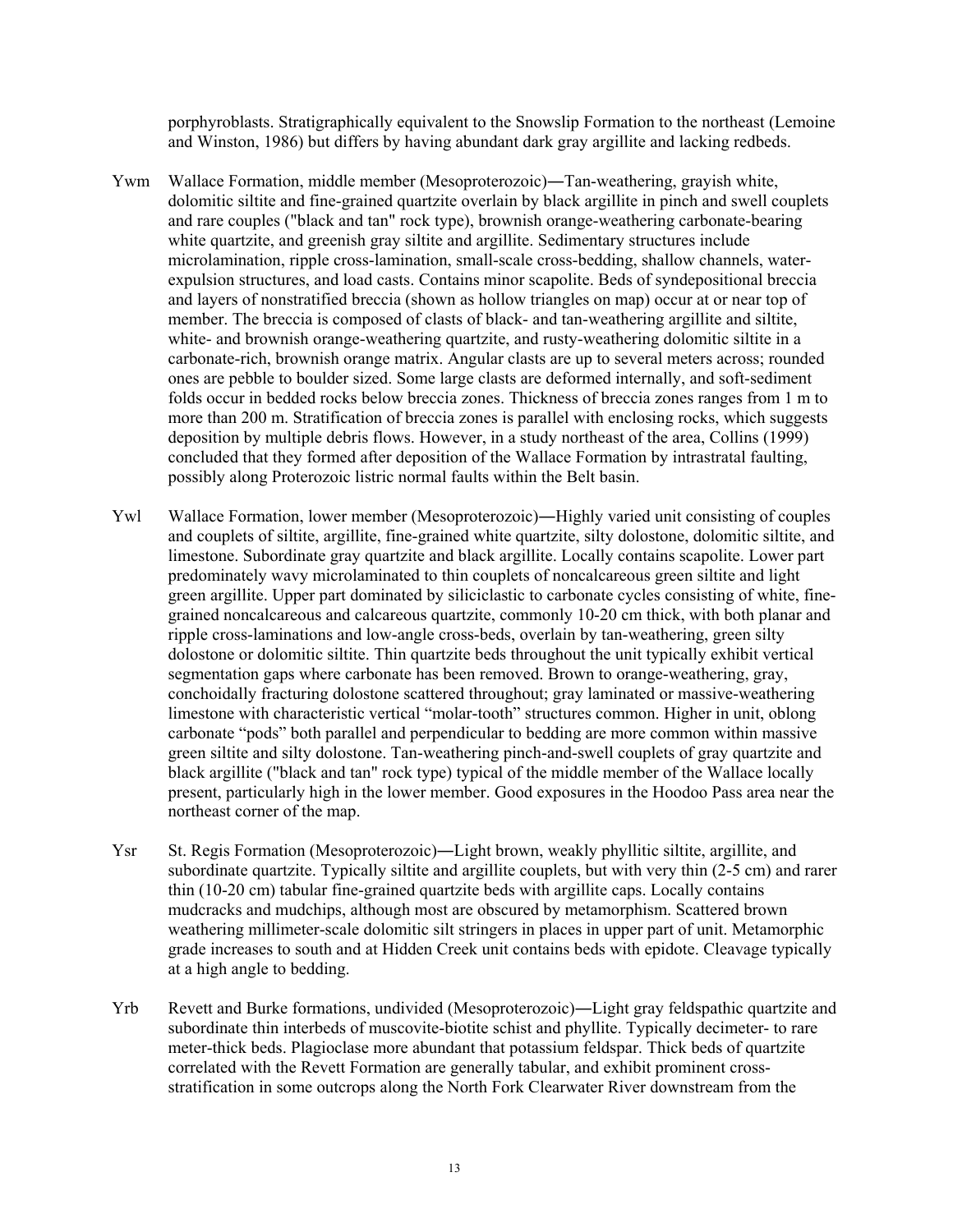mouth of Deception Creek. Unit includes rocks previously correlated with Ravalli Group (Day, 1975; Childs, 1982; R.E. Kell, written commun., 1990).

# METAMORPHOSED BELT SUPERGROUP

With increasing metamorphic grade, argillaceous rocks form phyllite and schist whereas carbonatebearing quartzitic rocks form calc-silicate quartzite, granofels, and gneiss. Original color and fine sedimentary structures are destroyed, but in most places penetrative deformation is slight and bedding thickness, general character, and protolith composition are still recognizable. Units are named on a lithologic basis, followed by correlations with lower-grade equivalents.

- Ycwu, Calc-silicate rocks, upper member 2 of the Wallace Formation (Mesoproterozoic)—Thinly bedded (centimeter-scale) calc-silicate quartzite, calc-silicate gneiss, calc-silicate granofels, biotite-muscovite schist, and biotite gneiss. Contains diopside, actinolite, and subordinate hornblende and scapolite. Thought to be metamorphic equivalent of *Ywu*, based on stratigraphic position and lateral continuity.
- Yswu<sub>1</sub> Schist and phyllite, upper member 1 of the Wallace Formation (Mesoproterozoic)—Garnetmuscovite-biotite schist and phyllite, and rare diopside gneiss and calc-silicate hornfels. Scapolite present west of Five Lakes Butte and chloritoid common throughout; growth of both was across the schistosity and therefore after deformation. Garnet more abundant in this unit than in other pelitic units in quadrangle. Contains staurolite and kyanite north of Quartz Creek fault (Childs, 1982) and kyanite south of Pole Mountain in the north-central part of the map (Hietanen, 1968). A micaceous cleavage is axial planar to upright folds at intermediate grade; and schistosity is generally at some small angle to compositional layering in the highest grade rocks. Previously mapped as schist within the Wallace Formation by Hietanen (1968) in the Pole Mountain area. Considered metamorphic equivalent of *Ywu<sub>1</sub>* based on stratigraphic position and lateral continuity, with the change in unit at the garnet isograd.
- Yqcw Quartzite and calc-silicate rocks of the Wallace Formation, undivided (Mesoproterozoic)―Finegrained feldspathic quartzite, calc-silicate gneiss, biotite granofels, and minor schist. Contains actinolite south of Pole Mountain (north-central part of map). Diopside gneiss and granofels locally contain relicts of pod and ribbon structures. Metamorphic equivalent of lower and middle members of the Wallace Formation (*Ywl* and *Ywm*) based on stratigraphic position, composition of protolith, and relict sedimentary structures.
- Ysqw Schist within quartzite and calc-silicate rocks of the Wallace Formation (Mesoproterozoic)―Garnet-muscovite-biotite schist. Subunit of *Yqcw* mapped only in a small area north of Dworshak Reservoir at the west edge of the quadrangle. Sillimanite and abundant garnet in unit to the west in the Potlatch quadrangle (Lewis and others, 2005). Correlation with Wallace Formation based on intimate association with rocks with carbonate protolith.
- Yqw Quartzite of the Wallace Formation (Mesoproterozoic)―Fine-grained feldspathic quartzite, carbonate-bearing quartzite, calc-silicate quartzite, biotite granofels, and carbonate and calcsilicate breccia. Layering on a centimeter to decimeter scale. Contains quartz, feldspar, biotite, actinolite, diopside, and scapolite. Breccia is like that described as synsedimentary in *Ywm* unit and also shown with hollow triangles but contains calc-silicate minerals. Thickness of breccia zones ranges from 1 m to more than 200 m. Metamorphic equivalent of middle member of Wallace Formation (*Ywm*) based on composition, relict sedimentary structures, breccia, and stratigraphic position.
- Ycsw Calc-silicate gneiss of the Wallace Formation (Mesoproterozoic)―Calc-silicate gneiss and granofels. Contains quartz and plagioclase and various amounts of actinolite, diopside,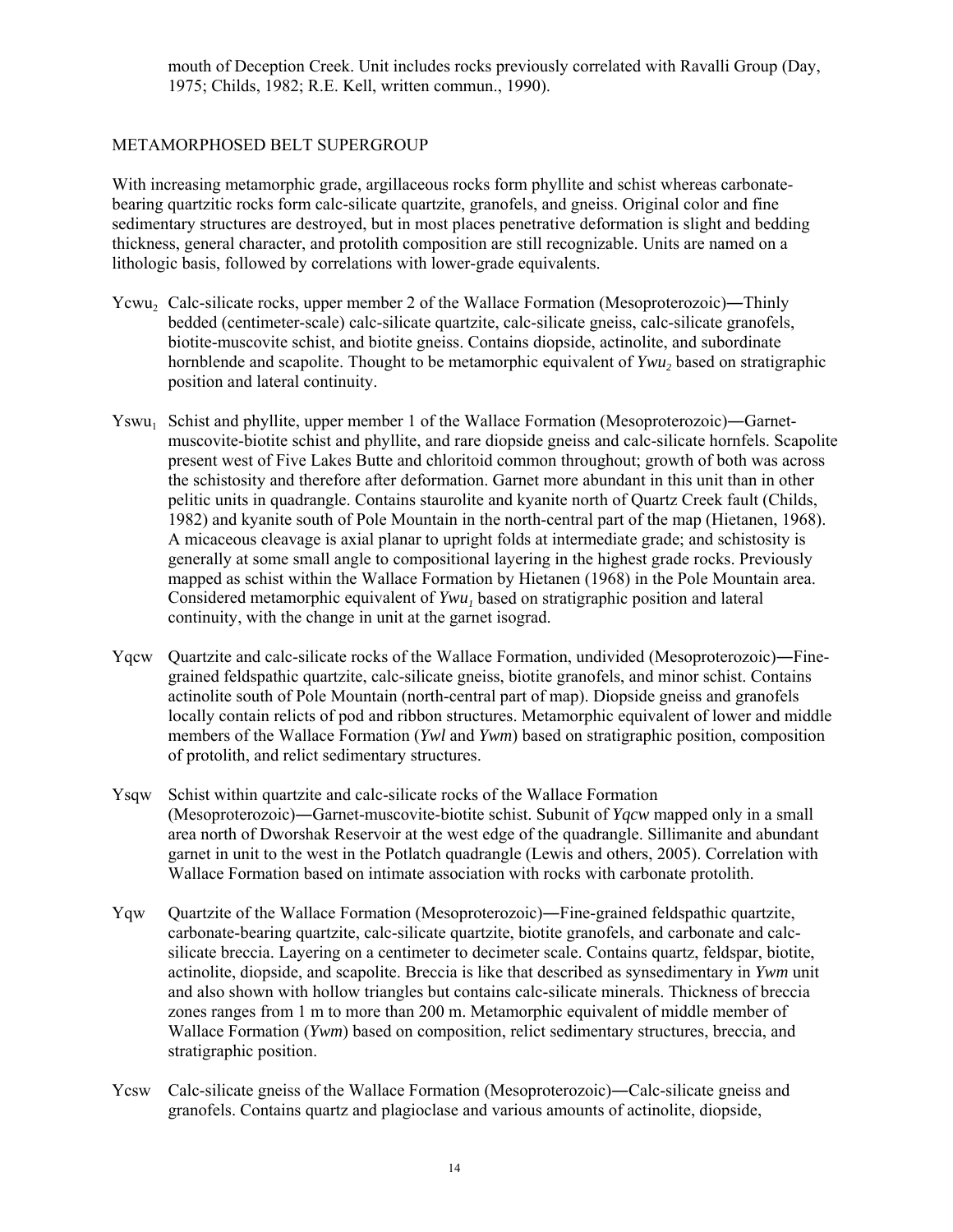hornblende, calcite, and scapolite. Green stripe appearance attributed to actinolite or diopside concentrations that follow carbonate distribution in siltite and argillite couplets of protolith. Hornblende common only near intrusive rocks. Probable metamorphic equivalent of *Ywl* because it is more thinly layered and richer in calc-silicate minerals than the overlying quartzite of the Wallace Formation (*Yqw*).

- Ysrv Schist of the Ravalli Group (Mesoproterozoic)―Fine- to medium-grained muscovite-biotite schist. Most likely metamorphosed St. Regis Formation (*Ysr)* based on stratigraphic position.
- Yqrv Quartzite of the Ravalli Group (Mesoproterozoic)―Light gray feldspathic quartzite in layers several cm to 1 m thick and interbedded subordinate phyllite or schist. Likely dominated by metamorphic equivalents of the Revett and Burke Formations (*Yrb*, middle and lower parts of the Ravalli Group) but probably includes metamorphosed St. Regis Formation as well (*Ysr*, upper part of Ravalli Group). Previously correlated with Ravalli Group (Day, 1975; Childs, 1982; R.E. Kell, written commun., 1990). Contact with Revett and Burke (*Yrb*) is drawn at the estimated garnet isograd. Garnet rare in unit overall. The quartzite is typically fine grained and friable and forms tabular layers with internal planar and cross lamination. Plagioclase feldspar predominates over potassium feldspar. As metamorphic grade increases toward the southwest, feldspar content and grain size increase, and quartz-muscovite-biotite schist is interbedded with the quartzite. In the middle part of Black Canyon, near the mouth of Elizabeth Creek (center, eastern half of map), the unit consists of medium-grained quartzite in decimeter- to meter-thick layers with lesser amounts of biotite schist. In this area, metamorphic grade and deformation are low enough that original sedimentary structures are preserved. These include large channels, dune bedforms, and much more prominent lenticular bedding than the flat, aggradational bedding of the *Yrb* quartzite of upper Black Canyon but similar to *Yrb* exposures north of Trap Point in the northeast part of map. To the west, in the Snow Creek area (north center), the unit includes quartzite beds 1 m thick at the base of upward fining and thinning cycles. Apparent coarsening downward of the quartzite may be an artifact of increased recrystallization southward. The section west of Snow Creek, described in more detail by Burmester and others (1998), is about 2,500 m thick.
- Ysqp Siltite, quartzite, fine-grained schist, and carbonate-bearing rocks of the Prichard Formation (Mesoproterozoic)―Sulfide-rich dark gray siltite, light gray to white quartzite, dark gray finegrained schist, and gray carbonate rocks. Unit discontinuously surrounds the main body of the Boehls Butte anorthosite (*Xan*) in the northwest corner of the area, and is probably everywhere in fault contact with it and accompanying rocks of the Boehls Butte Formation. Intruded by stocks of pyroxene gabbro (*Ygb*) east of Goat Mountain at the northern edge of the map and across Cedar Creek to the south and contains concordant masses of amphibolite (*Yam*) at other locations. Siltite contains quartz, plagioclase and biotite, and various amounts of potassium feldspar, muscovite, actinolite, and graphite. Hietanen (1963a) referred to these rocks as fine-grained biotite quartzite; they are slightly coarser grained than lower-grade siltite typical of the Prichard Formation north of the area. Contrasting light and dark layers in some strata may be carbonaceous banding found widespread in the Prichard (e.g., Huebschman, 1973). Siltite is characterized, in comparison to other metasedimentary rocks in the immediate vicinity, by finer grain size (typically less than 0.5 mm) and apparent low levels of strain. Siltite grades into semi-schist, or fine-grained schist where more micaceous, or is intercalated with it. Preservation of fine grain size and weakness of the metamorphic fabric in these rocks may be due more to protolith composition than to low intensity of metamorphism. Quartzite is most abundant east of Goat Mountain but also is present on Stocking Meadows Ridge southwest of Goat Mountain. Quartzite east of Goat Mountain is white, coarse-grained, and contains 5-15 percent feldspar. The quartzite intervals are thickest along Monumental Buttes north of the map. They thin southward into the map east of Goat Mountain where they are intercalated with siltite and semi-schist. To the east toward Crescendo Peak, the quartzite contains increasing amounts of siltite, which retains relict bedding but locally has a schistosity at an angle to bedding. Quartzite body south of O'Donnell Creek (within the northern anorthosite body and labeled "*Ysqp?*" on map) contains numerous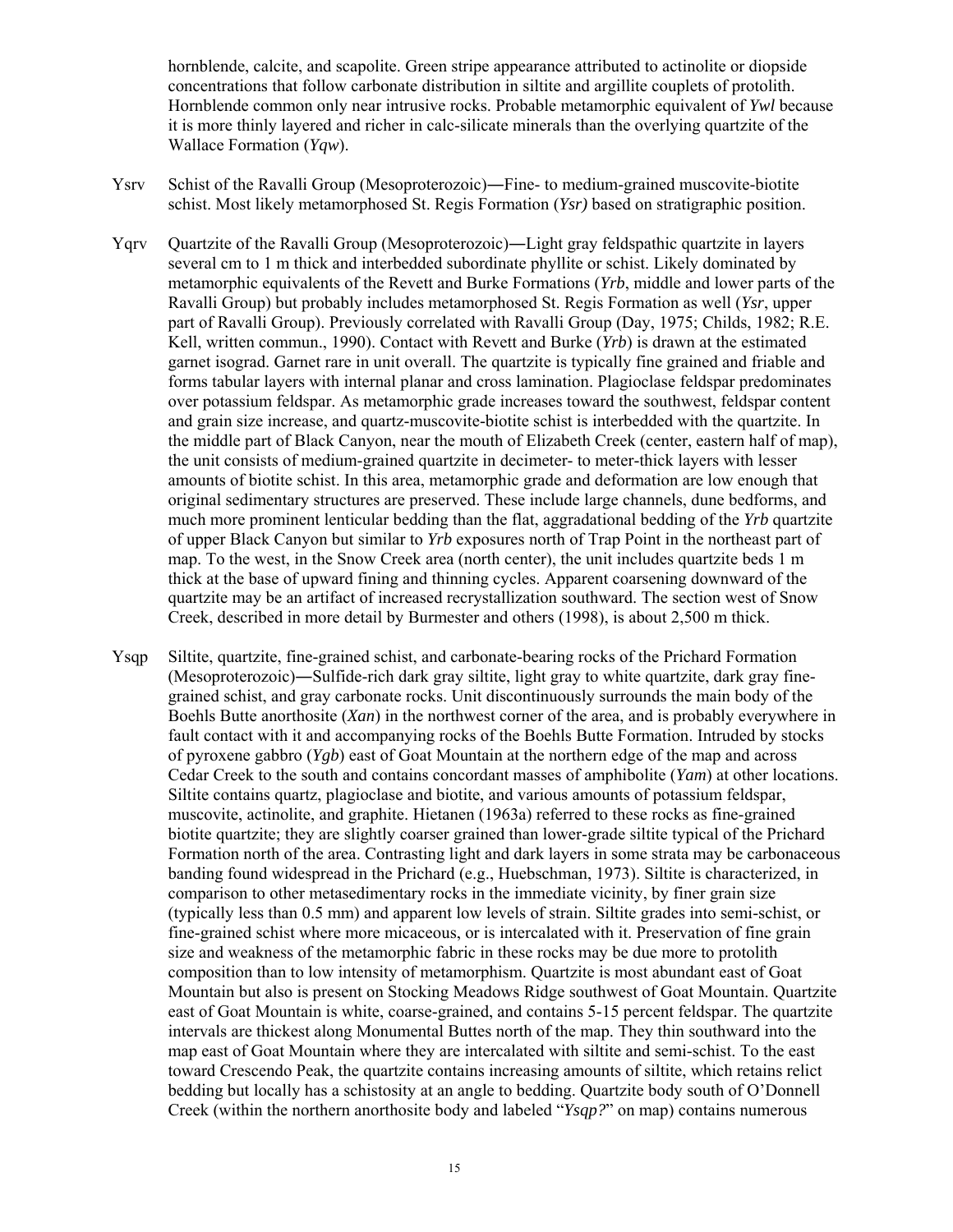detrital zircons with  $^{207}Pb^{206}Pb$  ages the same or slightly younger than the age of anorthosite (*Xan*) (Doughty and Chamberlain, 2007). On this basis, it could be assigned to either the *YXqcb* unit or the *Ysqp* unit and be either depositional on the anorthosite (*Xan*) and Boehls Butte schist (*YXsb*) or in fault contact with them. The carbonate rocks are most abundant along Cedar Creek, south of Goat Mountain, but also are found to the east along the Little North Fork of the Clearwater River (Hietanen, 1963a) and along the northwest flank of Stocking Meadows Ridge. Included are feldspathic siltite, calc-silicate marble, marble, and quartzite that contain abundant diopside, actinolite, plagioclase, quartz, biotite, and calcite and lesser amounts of tremolite, scapolite, graphite, potassium feldspar, phlogopite, and staurolite. Spectacular exposures along the Cedar Creek road contain about 470 m of calcareous rocks in beds 2-50 cm thick that have been intensely refolded (Hietanen, 1963a). However, unlike folds in nearby schistose rocks, folds in this section have a wide variety of attitudes and lack visible penetrative fabric such as axial plane cleavage.

Hietanen (1963a) originally correlated unit *Ysqp* with the Prichard Formation, but later placed it within the pre-Belt Supergroup Boehls Butte Formation (Hietanen, 1984). Freeman and Winston (1987) speculated that the thick quartzite layers along Monumental Buttes just north of the map could correlate with the Neihart Quartzite and be the basal formation of the Belt Supergroup. However, our mapping indicates that this quartzite is part of unit *Ysqp* and most likely correlates with unit E of the Prichard Formation, well up from the base of the Prichard. The lithologic similarity of *Ysqp* and the Prichard and Aldridge formations makes a compelling case for correlating them, as does the presence of geochemically similar mafic intrusions (Goldberg, 1983) in each. The 1467 and 1452 Ma ages of two *Ygb* gabbro bodies (see *Ygb* description) indicates that the mafic intrusions are Mesoproterozoic. Although the Prichard Formation is predominately a succession of fine-grained deep-water turbidites, thick intervals of shallow water, less feldspathic quartzite occur in the middle and upper parts of the lower Prichard Formation across the basin (Cressman, 1989; Finch and Baldwin, 1984) and are exposed in the Pine Creek area about 65 km to the northwest, where they are interpreted as shelf sands (St. Godard, 1998). Furthermore, calcareous argillite and limestone were deposited along the eastern edge of the Belt basin in the Prichard Formation and in the Prichard-equivalent Greyson Formation, Altyn Formation, and Newland Formation in the Helena embayment (Cressman, 1989; Finch and Baldwin, 1984, Zieg, 1986). A similar environment may have existed along the southwestern edge of the basin such that the protoliths of the calc-silicate and marble of this unit (*Ysqp*) were deposited in a mixed siliciclastic carbonate shelf environment. Quartzite north of the map at Monumental Buttes contains a suite of detrital zircons with a <sup>207</sup>Pb/<sup>206</sup>Pb age distribution that is similar to the distribution of detrital zircon ages from a sample of the Prichard-equivalent Aldridge Formation (Doughty and Chamberlain, 2007; cf., Ross and Villeneuve, 2003).

# METAMORPHOSED BELT SUPERGROUP(?)

Highly deformed amphibolite-facies metasedimentary rocks exposed in the southern part of the map include units that are tentatively correlated with the Belt Supergroup and other units that are more difficult to correlate. In many places, especially in the central and eastern parts, the units below differ little from "Metamorphosed Belt Supergroup" units described above, but correlation with Belt units is more tenuous because of separation from them by faults or because of more internal disruption. The gneiss and schist unit (*Ygs*) is most likely metamorphic equivalent of the upper Wallace or St. Regis formations. The calc-silicate gneiss map unit (*Ycg*) is probably the equivalent of the middle and lower parts of the Wallace Formation (*Ywm* or *Ywl*) as suggested by Hietanen (1963a, 1963b), or carbonatebearing rocks of the upper part of the Wallace (*Ywu*<sub>2</sub>). Quartzitic intervals probably represent quartziterich portions of the middle Wallace Formation (*Ywm*) or parts of the underlying Ravalli Group (*Yrb*).

Calc-silicate rocks (*Ycs*) and schist and gneiss (*Ysg*) units in the southwestern part of the map also likely have Belt-age protoliths, but direct correlation is even less certain. Detrital zircon ages from *Ycs* rocks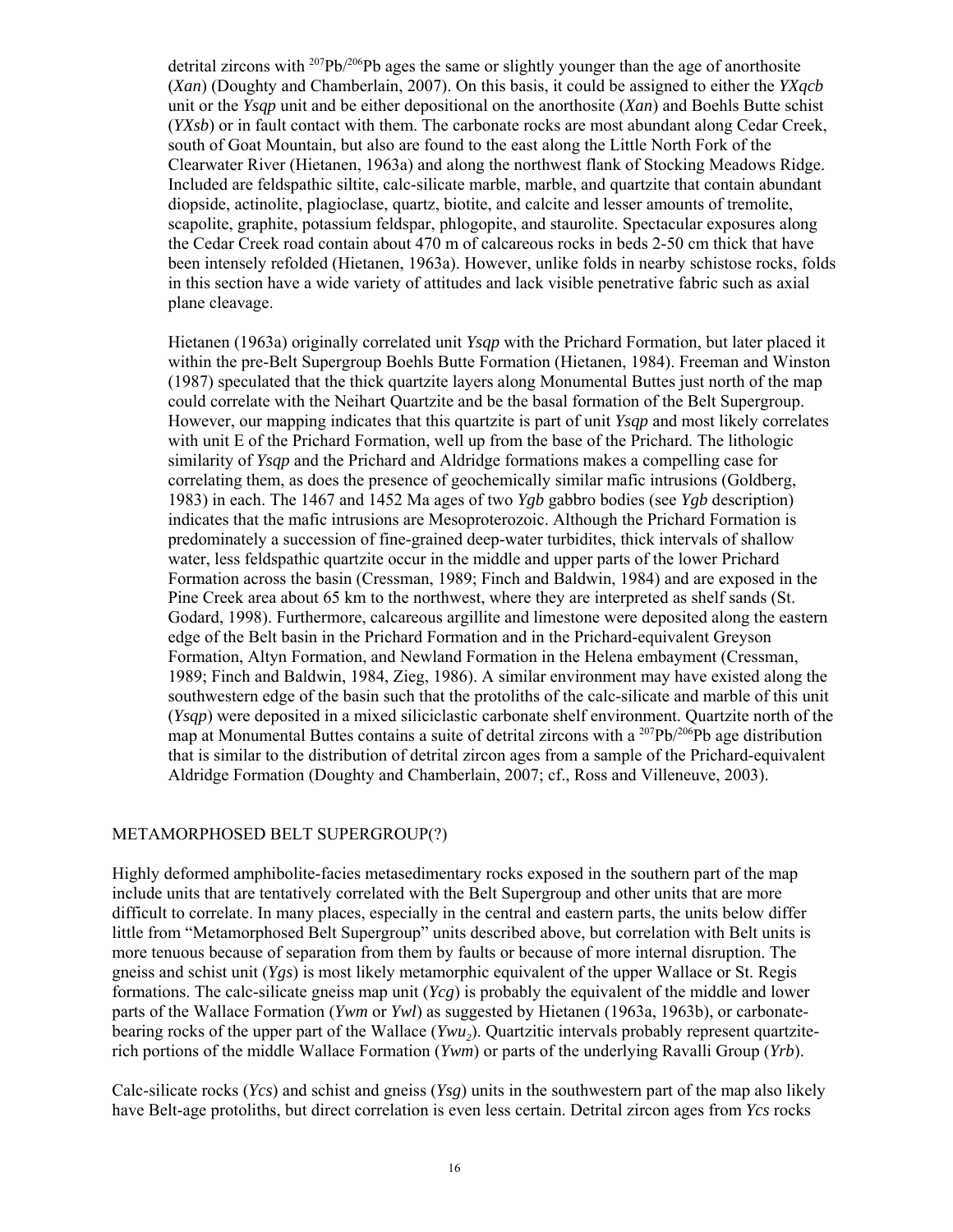south of the Beaver Creek stock (map locality BC), and within *Ysg* along Snake Creek in the southwestern part of the area (map locality SC) are similar to ages from Belt Supergroup samples (Lewis and others, 2007). These rocks were mapped as Wallace Formation by Hietanen (1963b) but they differ from the Wallace in that the calc-silicate (*Ycs*) contains less quartz and is in thinner layers within *Ysg*. Because these units are mapped in close spatial association with Neoproterozoic rocks of the Syringa metamorphic sequence we suspect they are high in the Belt section and perhaps metamorphic equivalents of the Libby Formation.

Most problematic are the calc-silicate rocks (*Ycs?*) between the Benton Creek and Canyon faults, east and west of the Beaver Creek stock. East of the Beaver Creek stock, *Ycs* is thinly laminated and contains apple green diopside. West of the Beaver Creek stock it contains a distinctive graphitic marble. These textures and compositions are unlike any known in the Belt Supergroup. Likewise, the associated gneiss and schist (*Ysg*) has less quartzite than typical of the fine-grained units that are in the middle of the Belt Supergroup. A detrital zircon sample from along the North Fork east of the Beaver Creek stock (sample NF on map) contained 22 grains between 1350 and 1750 Ma (Lewis and others, 2007), permissive for a Belt Supergroup protolith. However, the sample also contained 16 grains between 1400 and 1350 Ma and 24 grains between 1350 and 800 Ma. The relatively young (<1400 Ma) zircons in this sample could reflect a young protolith that postdates the Belt-Purcell Supergroup, but these zircons are characterized by  $Th/U < 0.1$ , consistent with zircon growth during metamorphism. The near concordance of most of these analyses makes it unlikely that lead loss or zircon growth during the Cretaceous is the cause of the young ages. More likely, a late Proterozoic event (or events) affected either the rock or the source of the detrital zircons. The protolith could be Belt, but the paucity of grains with high Th/U analyses makes it difficult to compare the age distribution with Belt samples. At present we tentatively assign these rocks to the Belt Supergroup, but recognize that a younger age is permissible. Additional uncertainty in unit assignments in this region results from structural complexity along the Kelly Forks-Benton Creek fault system.

- Ysg Schist and gneiss (Mesoproterozoic)―Muscovite-biotite schist that grades into less abundant schistose biotite gneiss. Contains quartz, plagioclase, and biotite as well as various amounts of potassium feldspar, muscovite, and garnet. Ilmenite, rutile, graphite, and chlorite are present locally (Ruendal, 1987). Typically sillimanite-rich, in contrast to the *YXsg* and *Ygs* units. Andalusite reported from a single locality about 5 km south of Headquarters (Ruendal, 1987) might be due to intrusion of nearby *Tggd* stock. Ruendal (1987) reported muscovite and potassium feldspar intergrown in the presence of quartz and sillimanite (indicating breakdown of muscovite and conditions above the second sillimanite isograd) in three localities near Headquarters and one locality near the west edge of the map. Garnet abundant west of Democrat Mountain in the southwest part of the map but generally less common than in the *Yswu*, unit. Two garnet types are present: small, vitreous, lavender, and euhedral, and larger than 1 cm, opaque, rusty red, and flattened. Compositional layering is probably transposed bedding. Unit is spatially associated with *Ycs* and is perhaps the metamorphic equivalent of the Libby Formation.
- Ycs Calc-silicate rocks (Mesoproterozoic)―Massive, orange weathering granofels, calc-silicate gneiss, amphibolite, and minor amounts of garnet-biotite schist and gneiss. Rocks typically contain quartz and anorthite-rich  $(An_{80.90})$  plagioclase (Ruendal, 1987) and various amounts of diopside, actinolite, hornblende, biotite, potassium feldspar, garnet, and sphene. Parting is generally thick. Includes graphitic marble horizon north of the Benton Creek fault with graphite crystals as large as 3 mm across. Compositional layering and range in grain size distinguish hornblende-rich metasedimentary amphibolite from more homogeneous rock of the metaigneous amphibolite (*YXam and Yam*). Hietanen (1963a, 1963b) previously correlated these rocks with the Wallace Formation. Unit is spatially associated with *Ygs* and is perhaps the metamorphic equivalent of the Libby Formation.
- Ygs Gneiss and schist (Mesoproterozoic)―Schistose biotite gneiss that grades into muscovite-biotite schist. Contains quartz, plagioclase, and biotite and various amounts of potassium feldspar, muscovite, and garnet. Compositional layering is probably transposed bedding. Locally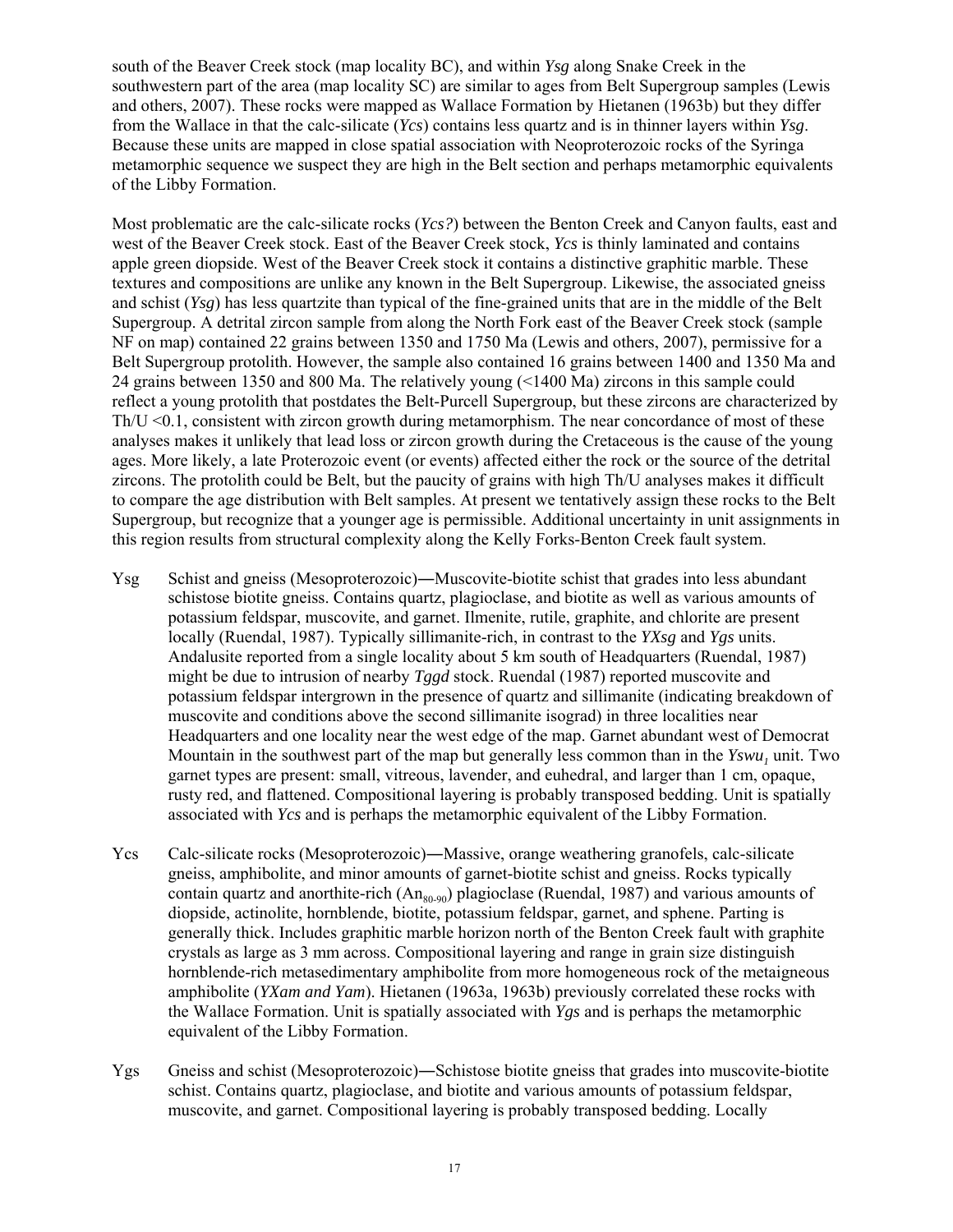migmatitic in the drainages of Hemlock Creek, Middle Creek, and Beaver Dam Creek in the south-central part of the area. Unit is spatially associated with *Ycg*. Mapped as Wallace Formation by Hietanen (1963b); a likely correlative for most of the unit is the upper member of the Wallace, although some may be metamorphosed St. Regis Formation.

- Ycg Calc-silicate gneiss (Mesoproterozoic)―Centimeter-scale layered calc-silicate gneiss, layered granofels, calc-silicate quartzite, and minor amounts of garnet-biotite schist and gneiss. Parting is generally thicker than internal layering. Hietanen (1963a, 1963b) previously correlated these rocks with the Wallace Formation. Some layers have undulating boundaries that may be relict pinch and swell structures characteristic of middle member Wallace Formation (*Ywm*). Some thicker beds have brown-stained ellipsoidal holes that may be relict carbonate pods characteristic of lower member Wallace Formation (*Ywl*), and small bodies intimately associated with smaller swaths of gneiss and schist (*Ygs*) might be high-grade equivalents of upper member Wallace Formation (*Ywu*<sub>2</sub>).
- Yqgq Quartzitic gneiss and quartzite (Mesoproterozoic)―Generally medium- to coarse-grained, thinlayered quartzitic gneiss and feldspathic quartzite that contains various amounts of centimeterlayered biotite-feldspar quartz granofels. Grades into quartz-rich biotite gneiss where migmatized. Unit probably represents quartzite-rich portions of the middle member Wallace Formation (*Ywm*) and perhaps parts of the Ravalli Group (*Yrb*). Hietanen (1963b) mapped the *Yqg* unit as gneiss of the Wallace Formation, and Childs (1982) mapped the *Yqg* unit as quartz gneiss of the Wallace Formation.
- Yqs Quartzite and schist (Mesoproterozoic)―Medium- to coarse-grained, biotite-feldspar quartzite in decimeter- to meter-thick beds. Likely dominated by metamorphic equivalents of the Revett and Burke Formations (*Yrb*, middle and lower parts of the Ravalli Group) but too highly metamorphosed and stratigraphically disrupted to be confidently correlated.

# METAMORPHOSED BELT SUPERGROUP(?) OR BASEMENT(?)

YXsg Schist and gneiss (Mesoproterozoic)―Quartz-plagioclase-muscovite-biotite schist, quartz-biotitemuscovite schist, muscovite-biotite-gneiss, and gray coarsely recrystallized micaceous quartzite. Schistose rocks commonly rusty weathering due to abundant sulfides. Unit includes some bodies of amphibolite and layers of coarse-grained quartzite and rare calc-silicate quartzite that were not mapped separately. Unit is migmatitic south of Quartz Creek on Moscow Bar Ridge (center of map). Generally coarse-grained with crenulated or multiply crenulated foliation. Some coarse schist has subtle compositional layering interpreted as relict bedding; more commonly bedding appears preserved as centimeter-scale alternation of fine-grained biotite quartzite and schist. Layering mapped as bedding only where at high angles to foliation, e.g., locally in Quartz and Skull creeks. Most layers are parallel to foliation and are probably transposed bedding as indicated by rare isoclinal fold hinges to which foliation is axial planar. Locally contains sillimanite and rare kyanite and is variably garnetiferous; garnets in the northwest part of map are 1-2 cm in diameter, but elsewhere are smaller. Schist around Getaway Point and Joker Peak (north-central part, western half of map) is anomalously rich in garnets and Hietanen (1968) noted unusual abundances northwest of Larkins Peak (north central) and northwest of the mouth of Quartz Creek (central). Contains small, discontinuous sulfide-bearing quartz veins. Possible correlation with the Prichard Formation of the Belt Supergroup is based on sulfide abundance, presence of amphibolite interpreted as metamorphosed mafic sills, apparent gradational contacts with quartzite of the Ravalli Group (*Yqrv*), and on previous correlations (Childs, 1982; R.E. Kell, written commun., 1990). However, Paleoproterozoic age of quartz diorite gneiss east of Floodwood Creek (*Xqdg*) indicates that at least some of this unit pre-dates the Belt, unless the contact is depositional rather than intrusive.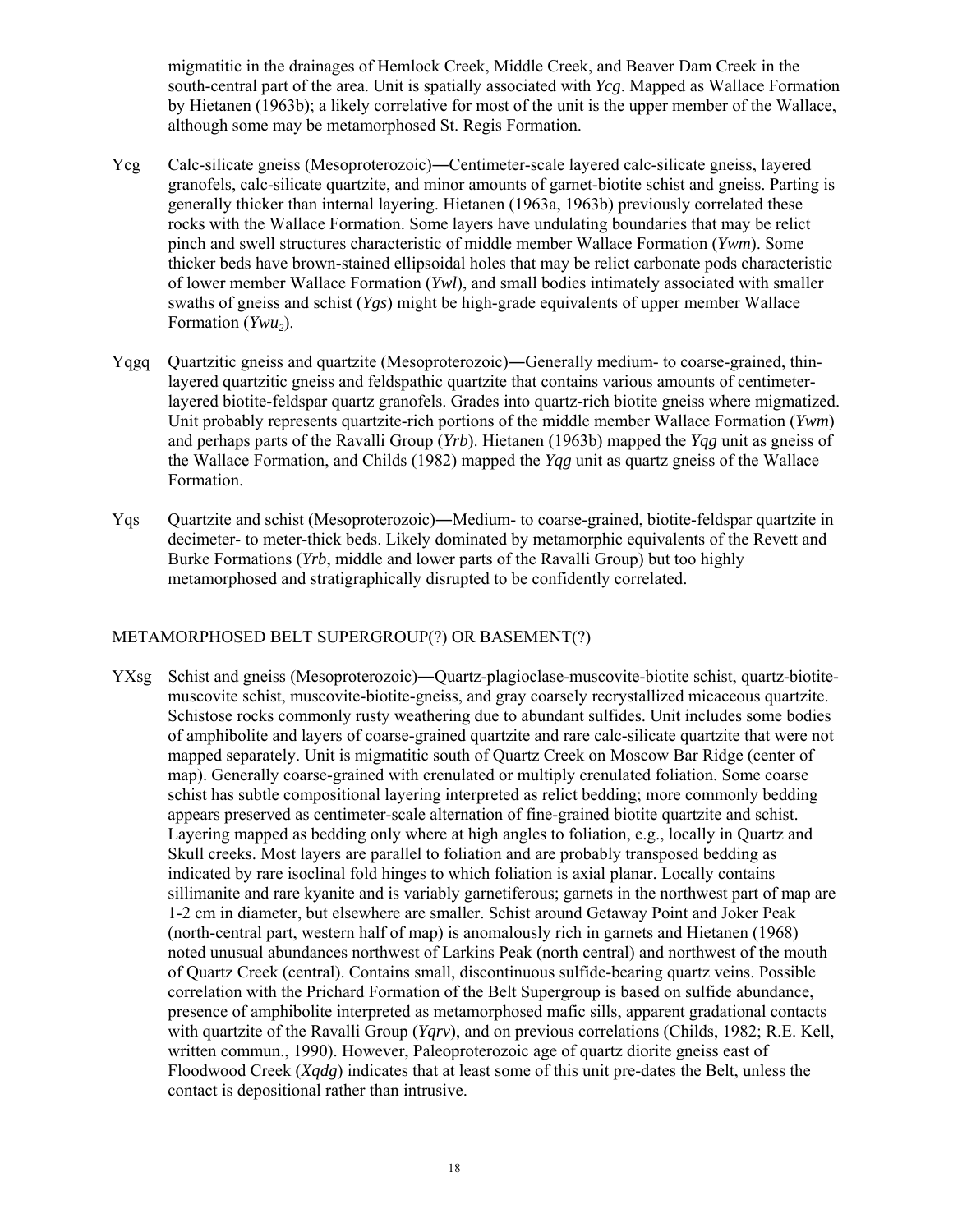YXq Quartzite (Mesoproterozoic)―Coarsely recrystallized quartzite that occurs interlayered in *YXsg*. Ranges from laminated dark and light gray to uniform white to dark gray. Includes muscovite, or biotite, or both, and rarely magnetite. Feldspar-poor. Parting typically 5-30 cm, rarely more than 1 m. Some quartzite has garnet on parting surfaces, apparently the product of thin argillaceous interlayers. Internal lamination and schist interlayers commonly tightly folded or discontinuous. Unit includes rocks previously correlated with Revett, Burke, and Prichard Formations (Hietanen, 1968; Childs, 1982), but intense deformation and lack of preservation of sedimentary features in most places make correlations uncertain. Age constraints are similar to those of the *YXsg* unit.

# BOEHLS BUTTE FORMATION

Hietanen (1969, 1984) assigned quartzite and schist in the vicinity of the Boehls Butte anorthosite to the Boehls Butte Formation and suggested that they predate the Belt Supergroup. We reassigned the quartzite east of the northern anorthosite body to the Prichard Formation (*Ysqp*) and have restricted units in the Boehls Butte Formation to include only the Al-Mg schist that borders the masses of anorthosite (*Xan*), the lowermost schist that is present in the core of the Boehls Butte uplift along Floodwood Creek, and minor quartzite and calc-silicate rocks. The age of the largest mass of schist (*YXsb* along Floodwood Creek) is not well established in that the original contacts with the dated *Xan* unit could be intrusive, depositional, or tectonic. We have included small quartzite bodies that have detrital zircon ages less that that of *Xan* (Doughty and Chamberlain, 2007) in this unit because contact relations could not be established. Thus some or all of the schist, excluding the Al-Mg variety, could be Mesoproterozoic, possibly Prichard Formation. Additional studies are clearly needed to determine the true age and extent of the Boehls Butte Formation.

- YXsb Schist of the Boehls Butte Formation (Paleoproterozoic or Mesoproterozoic)―Medium-grained, sillimanite-rich, muscovite-biotite schist and coarse-grained Al- and Mg-rich schist. Present only in the structurally lowest levels in the vicinity of Floodwood Creek and in contact zones with anorthosite (*Xan*). Most weathers to small (1-4 cm) platy chips and is finer grained and richer in sillimanite than the *YXsg* unit. Locally contains kyanite and staurolite (Hietanen, 1963a; Nord, 1973). Adjacent to the anorthosite, this schist is coarser grained and locally gneissic. There, it contains porphyroblasts of andesine and high concentrations of coarse-grained aluminosilicate minerals. All three phases (kyanite, sillimanite, and andalusite) are common, and the rock is enriched in Al and Mg (Hietanen; 1963a; Carey and others, 1992). Areas with abundant aluminosilicate minerals are designated with a diagonal line pattern on the map. Aluminosilicaterich schist is most likely a contact metamorphic rock that was intruded by the Early Proterozoic anorthosite (Carey and others, 1992).
- YXqcb Quartzite and calc-silicate rocks of the Boehls Butte Formation (Paleoproterozoic or Mesoproterozoic)―Poorly exposed feldspathic quartzite and calc-silicate gneiss interlayered with the *YXsb* unit.

# GEOCHEMISTRY

Twenty-one samples of Miocene volcanic rocks and 67 samples of Eocene and older basement rocks were analyzed by whole-rock X-ray fluorescence (XRF) methods for this study and previous mapping efforts in the area by the Idaho Geological Survey. The locations for most of these samples are shown on the map; a complete list of volcanic rock samples and chemical results is available in a digital format (Kauffman, 2004b) as are the data for the basement rocks (Lewis and Frost, 2005; Table 1). The digital data set of Kauffman (2004b) includes analyses of volcanic rocks collected between 1978 and 1980 by V.C. Camp in a regional study of the Columbia River Basalt Group (Swanson and others, 1979a). Locations for some of Camp's samples are also shown on the map. All of the basalt samples and some of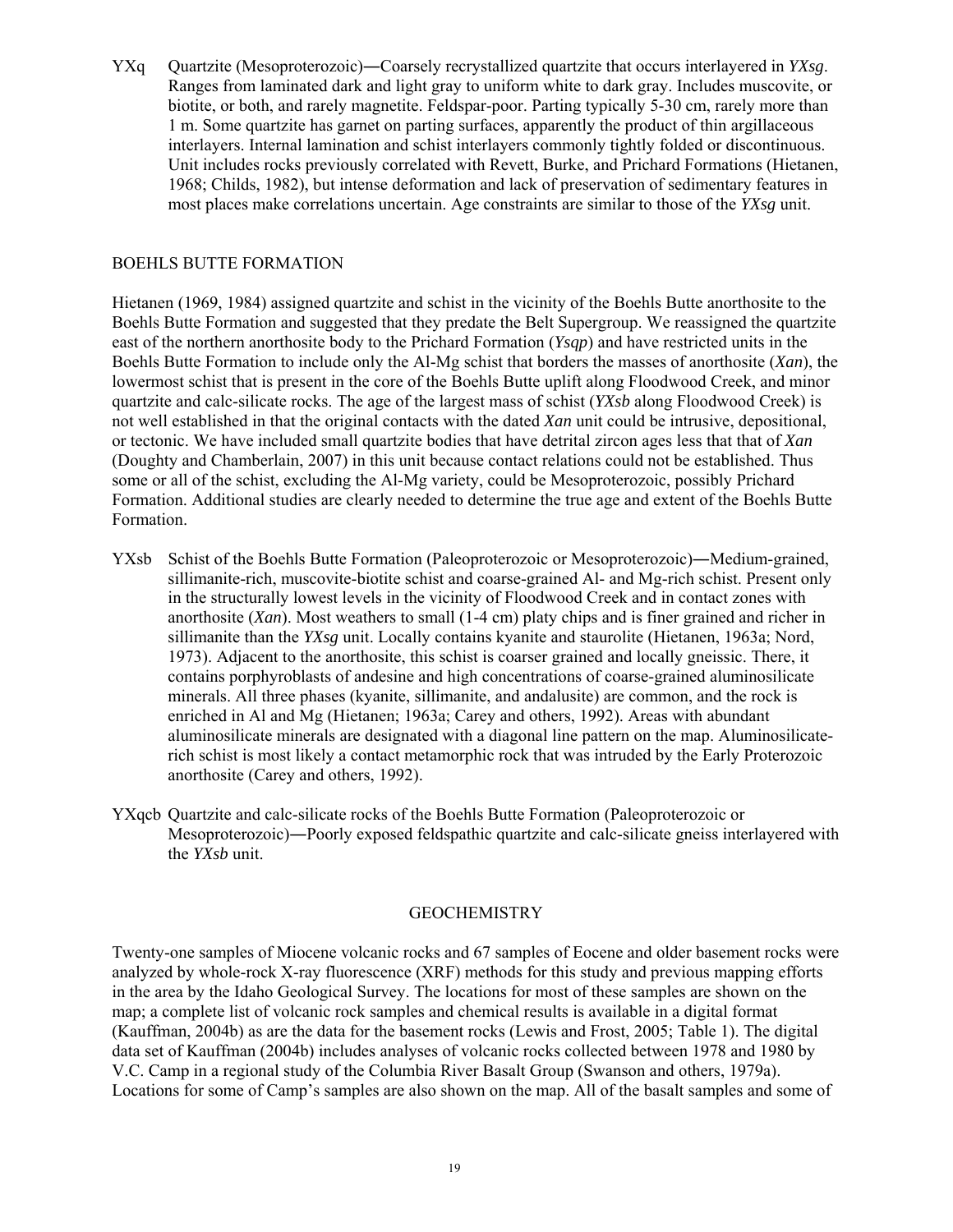| SiO <sub>2</sub>                                  |       | Samples of TKbgd are from Bitterroot lobe of the Idaho batholit |                     |                     |          |                | southeast of the Headquarters quadrangle. |                   |                |                   |                   |     |                          |
|---------------------------------------------------|-------|-----------------------------------------------------------------|---------------------|---------------------|----------|----------------|-------------------------------------------|-------------------|----------------|-------------------|-------------------|-----|--------------------------|
|                                                   |       |                                                                 |                     |                     |          |                |                                           |                   |                |                   |                   |     |                          |
|                                                   |       |                                                                 |                     |                     |          |                |                                           |                   |                | CaO+              |                   |     |                          |
|                                                   | AI2O3 | TiO <sub>2</sub>                                                | FeO*                | <b>MnO</b>          | CaO      | <b>NgO</b>     | <b>SZ</b>                                 | Na <sub>2</sub> O | P2O5           | Na <sub>2</sub> O | 웂                 | ທັ  | source of data           |
|                                                   |       |                                                                 |                     | weight percent      |          |                |                                           |                   |                |                   | parts per million |     |                          |
| Belt or pre-Belt pelitic rocks                    |       |                                                                 |                     |                     |          |                |                                           |                   |                |                   |                   |     |                          |
| 67.90<br>$YXsg(n=9)$                              | 17.60 | 77                                                              | $\frac{3}{4}$<br>ທ່ | 0.05                | 0.46     | 1.46           | 4.21                                      | 1.28              | 0.04           | 1.73              | 187               | 144 | 2005<br>-ewis and Frost, |
| 63.25<br>YXsg (sample FH-16)                      | 18.25 | 0.77                                                            | $\frac{1}{8}$       | 0.05                | 0.96     | 1.73           | 3.49                                      | 0.86              | 9.04           | 1.82              | 188               | 50  | Goldberg (1983)          |
| 68.52<br>Yswu1 ( $n=2$ )                          | 16.78 | 0.73                                                            | 4.32                | 0.03                | 0.25     | $\frac{21}{1}$ | 5.23                                      | 0.82              | 0.10           | 1.06              | 209               | 33  | Lewis and Frost, 2005    |
|                                                   |       |                                                                 |                     |                     |          |                |                                           |                   |                |                   |                   |     |                          |
| Boehls Butte Formation pelitic rocks              |       |                                                                 |                     |                     |          |                |                                           |                   |                |                   |                   |     |                          |
| 60.77<br>YXsb (sample 1690)                       | 21.83 | 0.78                                                            | 7.19                | 0.10                | 1.88     | 1.25           | 2.99                                      | 1.06              | 0.06           | 2.94              |                   |     | Hietanen (1963a)         |
| 63.15<br>YXsb (sample BBM-6)                      | 19.29 | $\frac{8}{10}$                                                  | 6.74                | 0.04                | 0.70     | 2.96           | 3.19                                      | 0.30              | 9.04           | $\frac{8}{1}$     | 162               | 22  | Goldberg (1983)          |
| Al-rich schist near Xan contact                   |       |                                                                 |                     |                     |          |                |                                           |                   |                |                   |                   |     |                          |
| 51.65<br>YXsb (sample 630)                        | 26.42 | 0.12                                                            | 2.03                | 0.10                | 3.35     | 4.79           | 5.10                                      | 4.41              | δ<br>Ο         | 7.76              |                   |     | Hietanen (1963a)         |
| 56.00<br>YXsb (sample 954)                        | 27.16 | 0.24                                                            | 2.78                | 0.03                | 4.88     | 1.75           | 1.76                                      | 4.34              | $\frac{8}{10}$ | 9.22              |                   |     | Hietanen (1963a)         |
| 46.04<br>YXsb (sample 967                         | 29.20 | 0.24                                                            | 5.01                | 0.20                | 0.68     | 0.00           | 3.60                                      | 2.99              | 0.00           | 3.67              |                   |     | (1963a)<br>Hietanen      |
| 56.47<br>YXsb (sample 971)                        | 25.44 | 0.07                                                            | 1.74                | 0.04                | 4.12     | 2.64           | 1.47                                      | 6.73              | 0.02           | 10.85             |                   |     | Hietanen (1963a)         |
| 52.90<br>YXsb (sample BBG-5)                      | 29.10 | 0.08                                                            | 3.02                | 0.10                | 54<br>4. | 3.14           | 1.58                                      | 5.12              | 0.00           | 9.66              | 32                | 352 | Goldberg (1983)          |
|                                                   |       |                                                                 |                     |                     |          |                |                                           |                   |                |                   |                   |     |                          |
| Anorthosite                                       |       |                                                                 |                     |                     |          |                |                                           |                   |                |                   |                   |     |                          |
| 50.25<br>Xan (01MDM101; map no. 57)               | 30.55 | 0.08                                                            | SS.<br>ö            | 0.02                | 14.94    | 0.40           | 0.22                                      | 3.01              | 0.02           | 17.95             | 4                 | 637 | Lewis and Frost, 2005    |
| 50.51<br>$\overline{58}$<br>Xan (01RB169; map no. | 31.21 | 0.07                                                            | 0.63                | δ<br>Θ              | 13.82    | 0.66           | 0.37                                      | 3.29              | 0.02           | 17.11             | ∞                 | 415 | 2005<br>Lewis and Frost, |
|                                                   |       |                                                                 |                     |                     |          |                |                                           |                   |                |                   |                   |     |                          |
| Eocene plutonic rocks                             |       |                                                                 |                     |                     |          |                |                                           |                   |                |                   |                   |     |                          |
| 71.00<br>ၜ<br>Tggd (90TF010; map no.              | 15.30 | 0.19                                                            | $\frac{6}{3}$       | 0.03                | 1.86     | 0.46           | 4.25                                      | 4.11              | 0.14           | 5.97              | 114               | 235 | 2005<br>-ewis and Frost, |
| 66.90<br>Tggd (90TF020, map no. 11)               | 15.70 | 0.51                                                            | 3.36                | 0.04                | 2.39     | 0.89           | 4.42                                      | 3.80              | 0.20           | 6.19              | 34                | 330 | Lewis and Frost, 2005    |
| 72.54<br>Tggd of Beaver Cr. pluton (n=5)          | 14.81 | 0.22                                                            | S9                  | C <sub>3</sub><br>ö | 1.70     | 0.48           | 21<br>4.                                  | 65<br>က           | 0.10           | 5.36              | 136               | 183 | 2005<br>Lewis and Frost, |
|                                                   |       |                                                                 |                     |                     |          |                |                                           |                   |                |                   |                   |     |                          |
| Cretaceous-Paleocene plutonic rocks               |       |                                                                 |                     |                     |          |                |                                           |                   |                |                   |                   |     |                          |
| 71.14<br>TKbgd of the Idaho batholith (n=19)      | 15.62 | 0.22                                                            | 1.41                | 0.02                | 2.35     | 0.48           | 2.84                                      | 4.71              | 0.10           | 7.06              | 20                | 764 | Lewis and Frost, 2005    |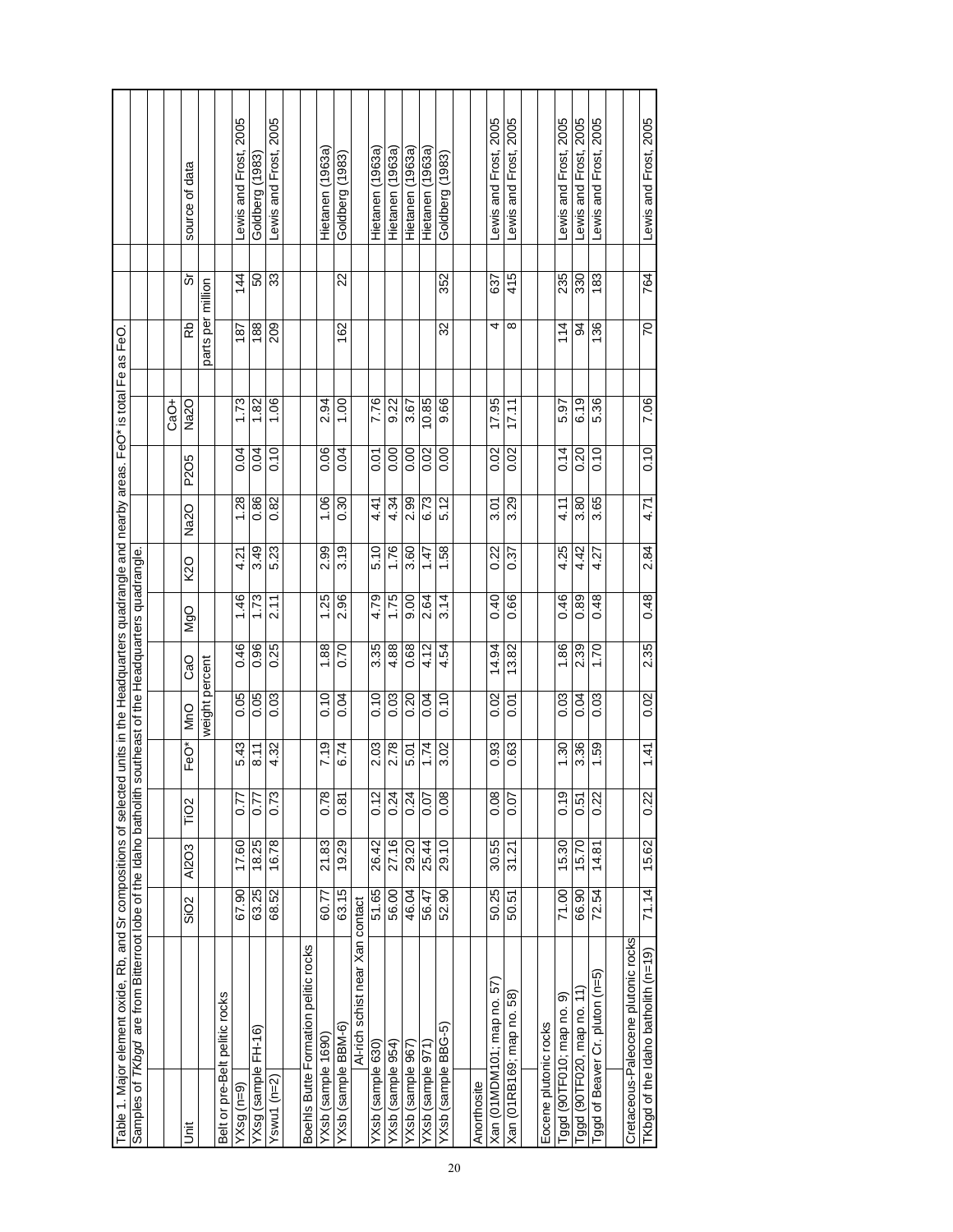the basement rocks were analyzed at Washington State University's GeoAnalytical Laboratory. The remaining samples were analyzed at U.S. Geological Survey laboratories in Denver, Colorado.

Two metamorphosed pelitic units were sampled for chemical analysis (*YXsg* and *Yswu<sub>1</sub>*; Table 1). Average values of the *YXsg* unit are similar to *Yswu<sub>1</sub>*, although concentrations of FeO\* and CaO + Na<sub>2</sub>O are slightly higher and MgO is lower in *YXsg*. We did not analyze any sample from *YXsb*, the lowermost schist unit, but results from sample 1690 reported by Hietanen (1963a) and BBM-6 from Goldberg (1983) are given in Table 1. These samples are similar in composition to Belt(?) pelites, but are slightly enriched in  $Al_2O_3$ . Samples 1690 and BBM-6 differ significantly from the aluminosilicate-rich schist found near the anorthosite contact. Samples of the aluminosilicate schist (630, 954, 967, and 971), reported by Hietanen (1963a) and BBG-5 reported by Goldberg (1983) have dramatically higher  $A1_00$ <sub>3</sub> and CaO+Na<sub>2</sub>O concentrations, and are notably enriched in MgO relative to Belt pelites (Table 1). Although these samples lack the extreme  $A1,0$ <sub>3</sub> and CaO+Na<sub>2</sub>O concentrations of the anorthosite (compare with 01MDM101 and 01RB169), their compositions are clearly different from the *YXsb* schist located away from the anorthosite contact. Carey and others (1992) concluded that partial melting of pre-Belt pelitic country rock left a Mg- and Al-enriched restite surrounding the anorthosite intrusion, an explanation that is consistent with field relations.

Areas of granodiorite east of the Bungalow pluton and southeast of Gorman Hill in the southeastern parts of the quadrangle were previously mapped as Cretaceous tonalite and biotite granodiorite (Lewis and others, 1992a). Although age determinations are lacking, we have herein assigned these rocks to the Eocene *Tggd* unit on the basis of textural and chemical similarities to dated *Tggd* plutons elsewhere in the quadrangle (e.g., the Beaver Creek pluton). Analyses for two samples of the newly assigned *Tggd* unit (90TF010, map no. 9; 90TF020, map no. 11) are compared with the average values of five samples from the Beaver Creek pluton and 19 samples of the Bitterroot lobe of the Cretaceous-Paleocene Idaho batholith (Table 1). The two *Tggd* samples have major element and Rb and Sr concentrations similar to those of the Beaver Creek pluton. In contrast to the Bitterroot lobe average, both samples have higher K<sub>2</sub>O and lower Na<sub>2</sub>O concentrations. The most notable difference is the lower Sr concentrations of the two Tggd samples (235 and 330 ppm) relative to the average value for the Bitterroot lobe (764 ppm).

#### METAMORPHISM

Metamorphic grade, penetrative deformation, and recrystallization increase progressively from northeast to southwest. The garnet isograd, approximately located on the map, provides a general reference that separates weakly metamorphosed rocks from those metamorphosed at higher grade. Given that garnets in the region have a range of ages (1470 Ma, 1380 Ma, 1100-1000 Ma, and 90 Ma; Sha and others, 2004; Vervoort and others, 2007), the isograd is almost certainly composite. Garnet is most abundant in the *Yswu<sub>1</sub>* unit, common in *Ysg*, but only locally abundant in *YXsg*. Kyanite is present near the north edge of the map in schist below the Boehls Butte anorthosite (*YXsb*), in the contact zone of the anorthosite, in the *YXsg* unit northwest of Larkins Peak and west of The Nub, and in the *Yswu*, unit south of Pole Mountain and north of Quartz Creek (Hietanen, 1963a, 1968; Nord, 1973; Childs, 1982). Andalusite has partly replaced strained kyanite in the Boehls Butte area (Carey and others, 1992). Andalusite is also reported from a locality about 5 km south of Headquarters (Ruendal, 1987) and from northwest of Junction Mountain south of the Kelly Forks fault (Childs, 1982). Cordierite is present in the Boehls Butte area (Hietanen, 1963a; Carey and others, 1992), northwest of Junction Mountain (Childs, 1982), and as inclusions in the Beaver Creek pluton (Hietanen, 1963b). Sillimanite is abundant in the schist below the Boehls Butte anorthosite (*YXsb*), in the *Ysg* unit across much of the southern and western parts of the quadrangle (Hietanen, 1963a, 1963b), and is present in minor amounts in the *YXsg* unit in the northwestern part of the area. When metamorphism produced these minerals is not entirely clear. The earliest metamorphic event must date from ~1860 Ma intrusion of *Xqdg*, but this would be confined to its country rock, whose extent is not clear. Next and also local would be contact metamorphism of *YXsb* by the 1787 Ma intrusion of *Xan*. Also local to the Boehls Butte area may have been a Proterozoic event responsible for 1.1 Ga growth of garnet cores (Sha, 2004; Sha and others, 2004; Vervoort and others,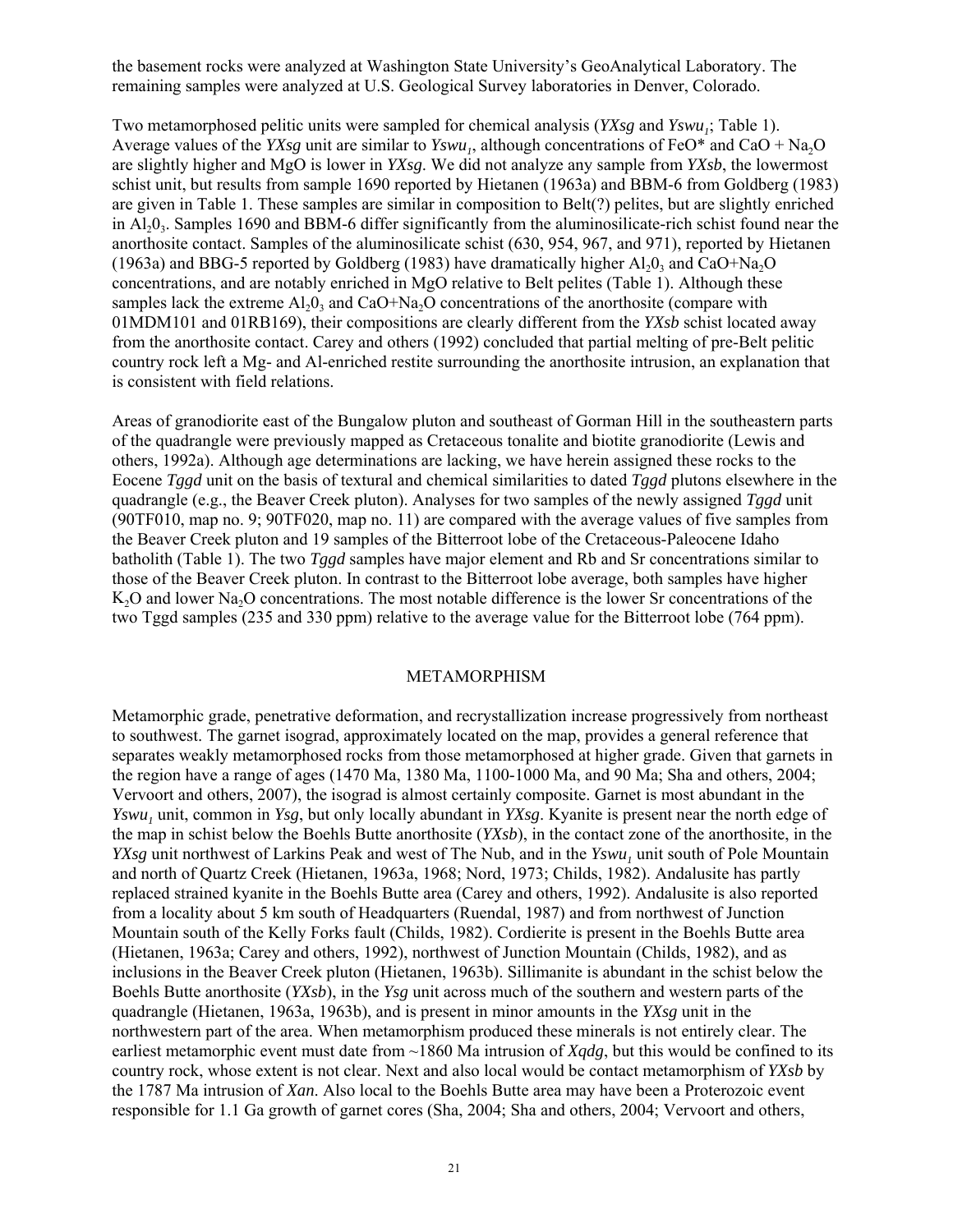2005). However, it is possible that this event was more widespread and responsible for the larger, opaque garnets in *Ysg*. A 1.1 Ga metamorphic event could also explain the spread of detrital zircon ages (most are 1100-1700 Ma; Lewis and others, 2007) in the North Fork sample (NF on map) as well as the low Th/U ratios of the younger grains (see "Metamorphosed Belt Supergroup(?)" section above). Since data indicating a 1.1 Ga metamorphic even are new and may not bear on metamorphism across the entire map area, renumbering metamorphic events seems premature. However, observations attributed to M1 (below) may include products of one or all of these events.

Three metamorphic periods have been widely recognized (M1, M2, and M3; Lang and Rice, 1985a, 1985b; Carey and others, 1992). The first metamorphic event produced micaceous foliation in the higher grade rocks and is referred to as M1. Mineral textures associated with M1 are best preserved north of the area near Snow Peak where growth of garnet, staurolite, chloritoid, and kyanite is documented (Lang and Rice, 1985b); it is poorly preserved in this map. At Goat Mountain, garnet cores include rare M1 inclusion assemblages and indicate conditions of about 500°C and 5.0-6.0 kb (Carey and others, 1992; Grover and others, 1992). Grover and others (1992), Larson and Sharp (1998), and House and others (1997) have speculated that M1 metamorphism was coincident with arc magmatism and crustal shortening at about 100-80 Ma. Laser-ablation ICPMS dating of metamorphic overgrowths from the *Ycs* unit east of the Beaver Creek pluton produced a population with 85-90 Ma ages (sample locality NF; Lewis and others, 2007) which is consistent with Late Cretaceous orogeny. Whether this represents M1 or a later metamorphic event is unknown.

M2 produced peak metamorphic zones that increase in intensity from northeast to southwest. Garnet, kyanite, and sillimanite grew during this event (Lang and Rice, 1985b; Carey and others, 1992). Lang and Rice (1985a) reported pressures and temperature for M2 of 500 °C and 4.5-5 kb north of the map at Snow Peak, whereas rocks from the Boehls Butte area yielded peak M2 temperatures of 650-825 C and pressures of 8-11 kb (Carey and others, 1992; Grover and others, 1992). If the 85-90 Ma metamorphic overgrowths (Lewis and others, 2007) date this event, M1 must be older than 90 Ma (perhaps Proterozoic). Alternatively, M2 could be younger than the 85-95 Ma event, and coincident with intrusion of the younger phases of the Idaho batholith (cf., Foster and others, 2001).

M3 is attributed to nonequlibrium rapid unroofing about 56-48 Ma (Carey and others, 1992; Grover and others, 1992; House and others, 1997; Foster and others, 2001). Occurrence of all three aluminum silicate polymorphs in the Goat Mountain area is attributable to isothermal decompression from high temperature and does not represent an equilibrium assemblage at T and P of the triple point. Conditions in the Goat Mountain area during M3 were around 650-750°C and 3-6 kb (Ziegler, 1991; Grover and others, 1992). Slow initial cooling after M2 followed by rapid unroofing of *Xan* and *YXsb* is reflected in oxygen isotope fractionation among minerals near Goat Mountain (Larson and Sharp, 1998). Short-lived meteoric water circulation after M3 may have facilitated rapid cooling through advection and local oxygen isotope exchange within the Boehls Butte anorthosite at  $\sim$ 550 $\degree$ C and 2-4 kb (Mora and others, 1999). As discussed in the following section, syn-M3 unroofing of pre-Belt basement rocks in the northwest part of the area was facilitated by detachment on the newly mapped Jug Rock mylonite zone, located along the eastern side of the northern anorthosite body (Doughty and Buddington, 2002; Sha, 2004; Foster and others, in press).

# **STRUCTURES**

Several significant structures cross the quadrangle, the largest of which are shown on a regional geologic map of the area (Figure 3). The Kelly Forks fault and the Benton Creek fault are part of a major strike-slip system that crosses the central part of the quadrangle. The term Kelly Forks-Benton Creek fault system is herein used to designate one continuous structure that crosses the quadrangle north of the Bungalow pluton and south of the Beaver Creek pluton. The Packsaddle syncline trends southeast into the northern part of the map and is flanked on the south by the White Rock and St. Joe faults. In addition, there are myriads of named and unnamed faults including relatively young structures. Some of these faults exhibit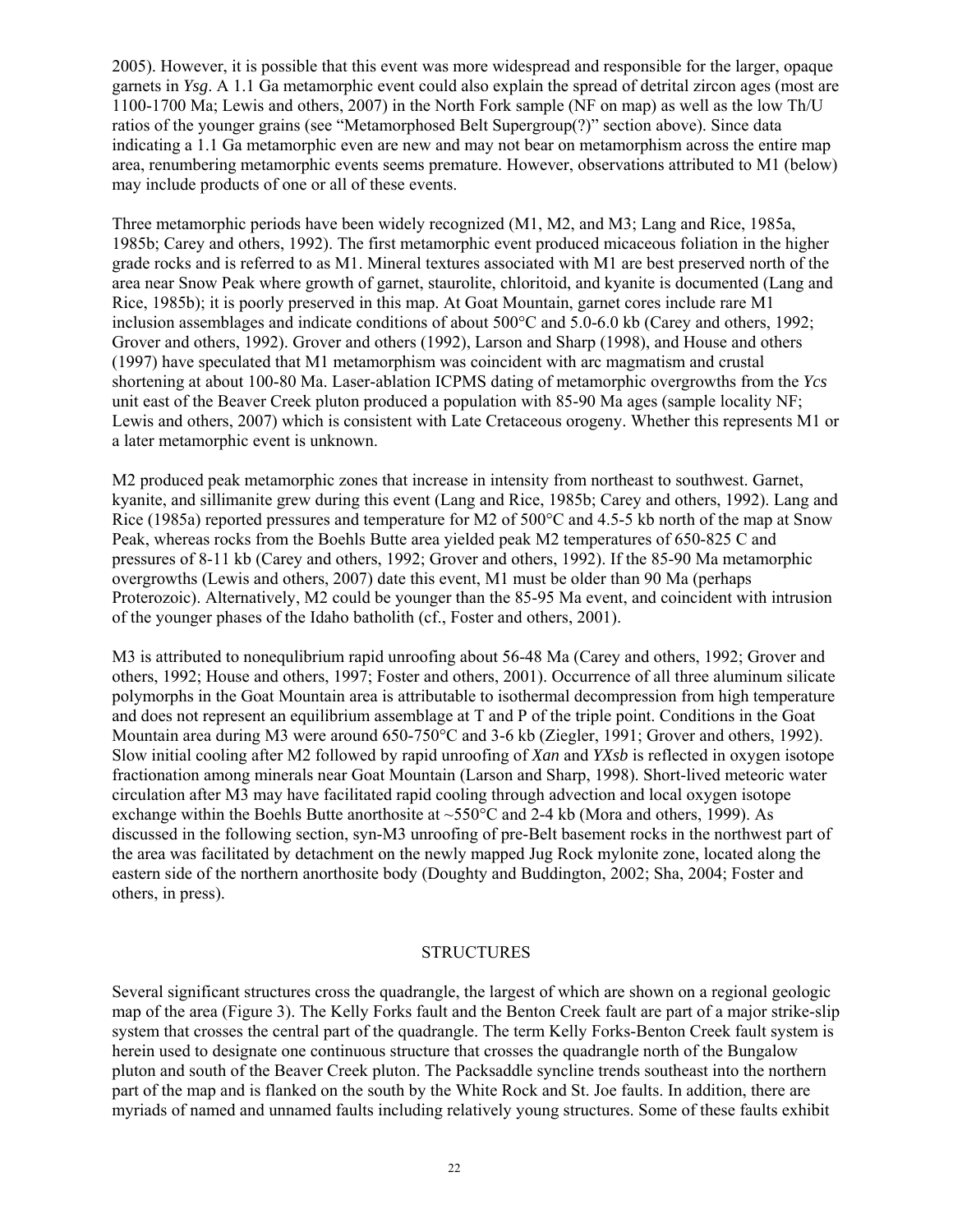

Headquarters quadrangle

# **EXPLANATION**



Miocene Columbia River **Basalt Group** 

Eocene intrusive rocks



Mesozoic accreted terrane

Neoproterozoic Syringa metamorphic sequence

Mesoproterozoic Belt Supergroup and high-grade (pre-Belt?) schist

Paleoproterozoic anorthosite

Paleoproterozoic(?) Boehls Butte Formation

Figure 3. Simplified geologic map of the Headquarters quadrangle and surrounding area.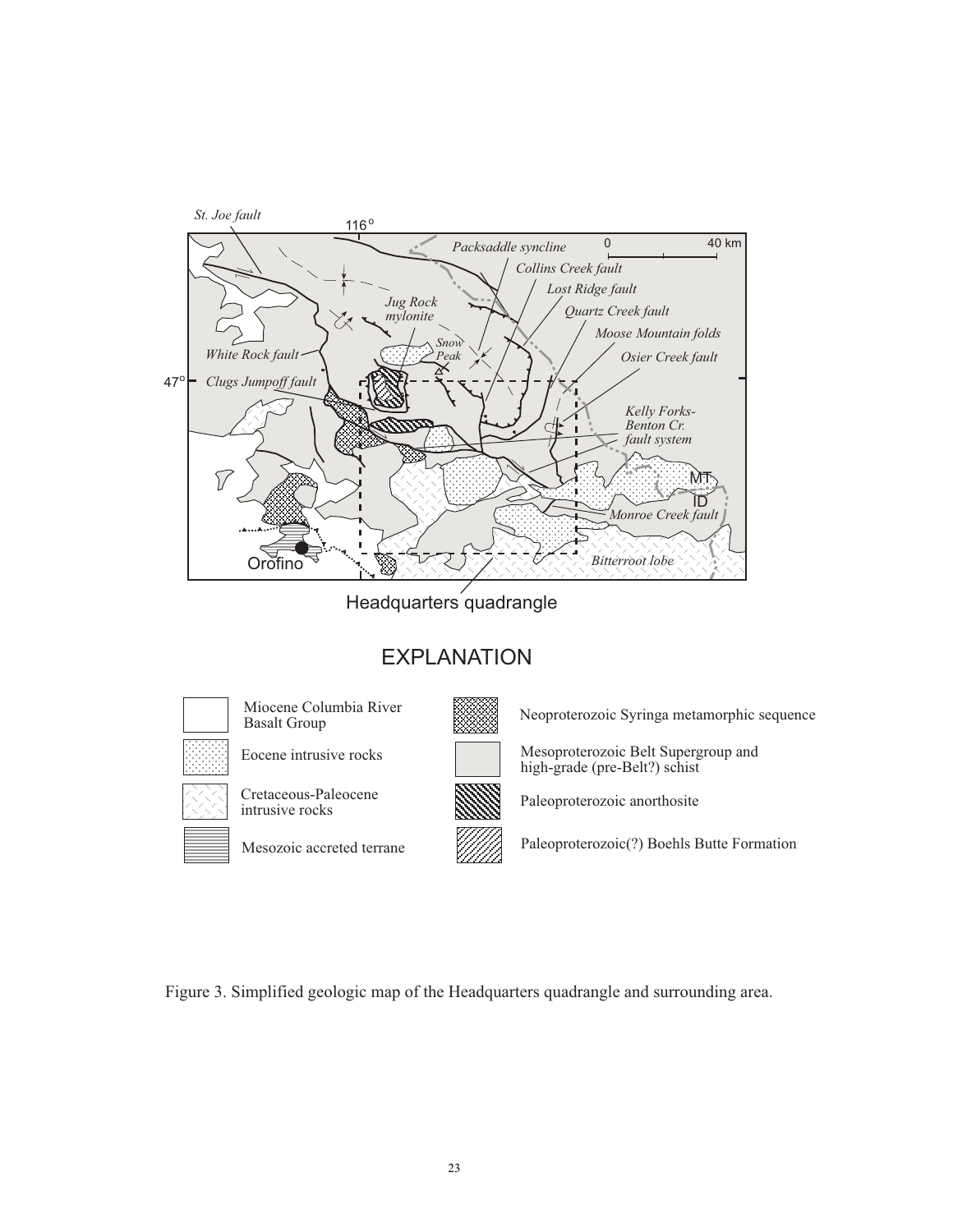evidence of movement at shallow crustal levels, such as gouge, breccia, and void-filling quartz crystals. Some of these and other faults retain mylonite and ultramylonite fabrics indicative of earlier movement under higher temperature and pressure conditions. Multiple periods of motion have been suggested for some of the larger faults. An example is the Kelly Forks fault, in which major left-lateral motion is thought to have predated a subordinate amount of right-lateral motion (Childs, 1982; Kell and Childs, 1999). Other faults are inferred from contrasting rock type or incomplete stratigraphic succession. An example of an inferred fault is 7 km northeast of Pierce where metamorphosed Belt Supergroup units on the northeast (*Ycg* and *Yqg*) are juxtaposed against presumably young Belt units (*Ysg* and *Ycs*) on the southwest. To the northwest and southeast this inferred fault is obliterated by *Kqd*. It may have once merged to the north with the Kelly Forks-Benton Creek fault system prior to intrusion of the *Kqd*. The history of most of the older faults is unclear. Paleomagnetic directions derived from Missoula Group rocks in the Packsaddle syncline support at least 50° of counterclockwise rotation (Burmester and Lewis, 2003). Thus, the original orientation of stress and strain cannot be deduced from the present orientation of the earliest structures in these rotated blocks.

#### JUG ROCK MYLONITE ZONE AND RELATED FAULTS

One of the more impressive structures in the area is the Jug Rock mylonite zone. It is a north-south striking structure that coincides with the contact between the Al-Mg schist of the *YXsb* unit along the eastern border of the northern body of Boehls Butte anorthosite (*Xan*) and metamorphosed Prichard Formation (*Ysqp*) to the east. It separates the anorthosite and its country rocks, metamorphosed at 8-11 kb (30-40 km) and 650-750°C during M2 (Carey and others, 1992; Grover and others, 1992), from possibly lower grade (porphyroblast-free) phyllite and quartzite of the *Ysqp* unit. Top-to-the-east sense of motion, determined from S-C mylonite fabrics, extensional crenulations, and rotated porphyroclasts is consistent with this zone being part of an extensional detachment that tectonically exhumed the anorthosite during Eocene extension (Doughty and Buddington, 2002; Sha, 2004). In the hanging wall, a gradual eastward increase in metamorphic grade over a few kilometers, deformation, and amount of orthogneiss suggest that the upper plate was rotated down to the west with Eocene listric motion on the Jug Rock fault. The Jug Rock mylonite zone lacks brittle fabrics, indicating that it ceased moving before being uplifted to shallow levels (Sha, 2004). A similar sharp contrast in metamorphic grade between the anorthosite and flanking rocks exists on the northern and southern boundaries of the anorthosite, but there is no wellexposed continuous mylonite zone comparable to the Jug Rock mylonite zone present along these contacts, although mylonites have been preserved locally. Those contacts are characterized by blastomylonitic rocks with steep foliations and subhorizontal lineations. The lack of continuous preservation of mylonites is indicative of some recrystallization after shear. Kinematic indicators (extensional crenulations) suggest dextral subhorizontal shear along the northern margin (north of the area) and sinstral shear along the southern margin, which is kinematically compatible with the top-to-theeast movement along the eastern segment of the Jug Rock mylonite zone. Consequently, we conclude that the Jug Rock mylonite zone wraps around the anorthosite's northern and southern boundaries, where it turns into east-west-trending strike-slip shear zones. The western contact between the anorthosite and *Ysqp* is well located but not exposed. East of the contact, granites are mylonitized and the anorthosite contains thin mylonite shear zones. These mylonites dip gently to the east and west and yield both topsto-the-east and tops-to-the-west kinematic indicators. West-verging mylonites also are found in the hanging wall north of the map near Widow Mountain. We infer that the west-dipping, tops-to-the-east mylonites are part of the Jug Rock mylonite zone that has been arched over the top of the anorthosite. Origin of the tops-to-the-west structures is unknown, but may relate to the White Rock fault northwest of the area. The Jug Rock mylonite zone may also be down-dropped to the west along a steep normal fault, as mapped by Hietanen (1963a).

In a similar manner, the southern body of the Boehls Butte anorthosite is juxtaposed against surrounding metamorphic rocks along ductile shear zones that, although less well exposed, appear to be like the Jug Rock mylonite zone. Bounding ductile shear zones are well exposed at the eastern extent of the anorthosite, north of the North Fork Clearwater River, where the anorthosite contact is mylonitized in a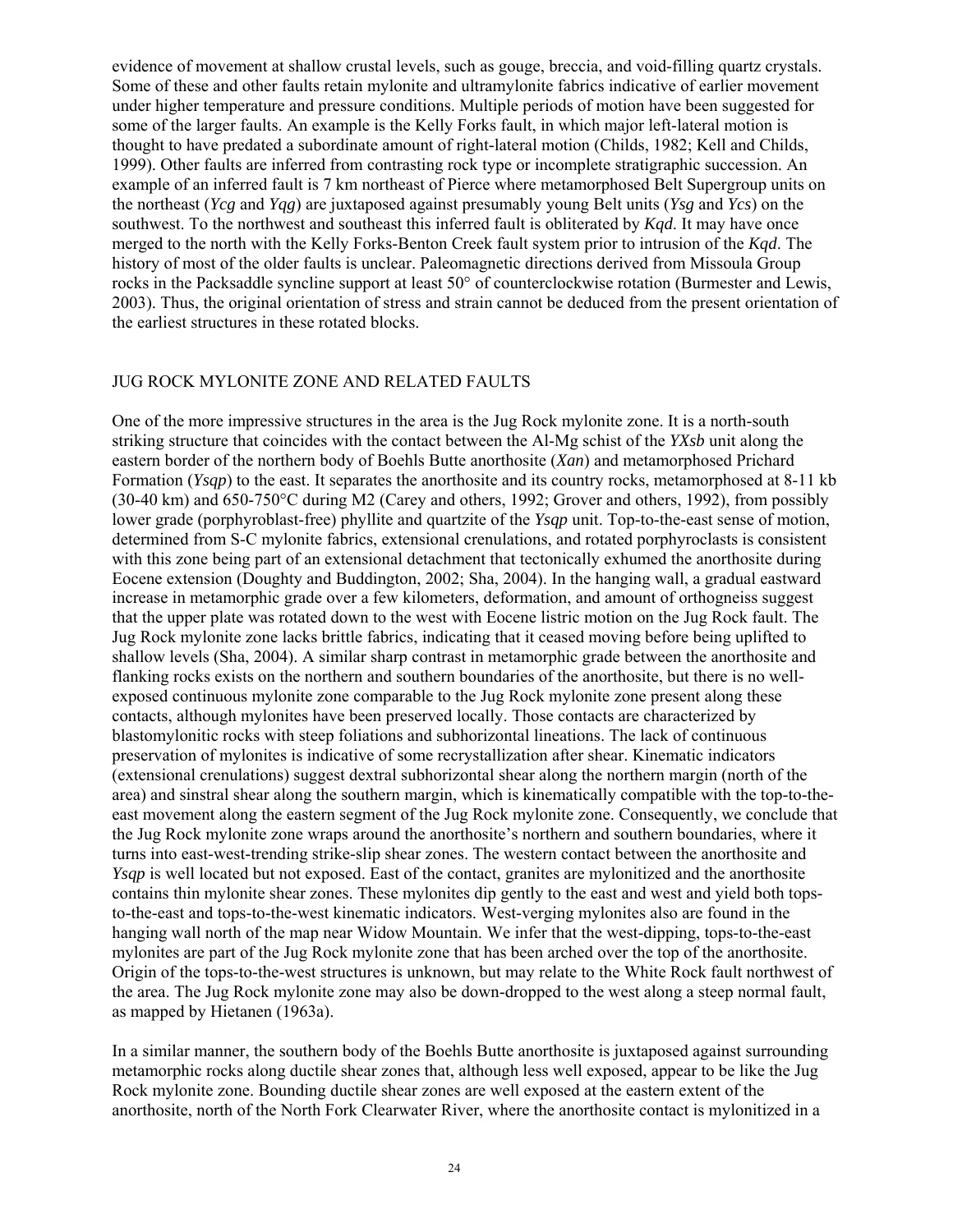gently east-dipping shear zone with down-dip lineations. This is consistent with an extensional detachment that exhumed the southern mass of anorthosite. The southern boundary of the southern anorthosite body probably merges with the Canyon fault, but exposure is poor along that stretch of Dworshak Reservoir and the mapped fault is speculative.

# CLUGS JUMPOFF FAULT

A major east-striking fault zone has been traced from between the two anorthosite bodies (*Xan*) along the southern boundary of *Ysqp* from Floodwood Creek east to Clugs Jumpoff. This fault zone separates metamorphosed but relatively undeformed Prichard Formation (*Ysqp*) to the north from schist (*YXsg*) and orthogneisses (*KXtg and Xqdg*) to the south. Slivers of anorthosite, coarse-grained aluminous schist, and mylonitic amphibolite are present along this zone of poorly exposed faults. Mylonitic rocks along the fault zone dip moderately to steeply to the south and contain subhorizontal mineral lineations. One sample from a fault on the north side of the zone exhibits kinematic indicators that suggest dextral shear. However, the attitude of the fault suggests that it may have been folded. The eastern and western extents of this fault zone are unknown. It may continue as a steep fault both to the east and west, connecting with the Canyon fault and Kelly Forks fault to the east. More likely, it may swing north along the contact between the less deformed Prichard (*Ysqp*) and the overlying schist (*YXsg*) and orthogneiss units. If so, it would have a relatively shallow dip on these northern portions and be a regional thrust fault, as depicted on this map. This hypothesized thrust places older rocks (Paleoproterozoic quartz diorite gneiss, *Xqdg*) over younger and perhaps lower grade rocks (siltite and associated rocks of the Prichard Formation; *Ysqp*).

# KELLY FORKS, BENTON CREEK, CANYON, AND RELATED FAULTS

South of the southern anorthosite body (*Xan*) and unambiguous Belt strata, and north of the Syringa metamorphic sequence is a set of west-northwest- and northwest-striking faults. These include the Canyon fault and the herein named Benton Creek fault. To the east near the center of the map, these faults merge into the Kelly Forks fault. The northwest extension of the Canyon fault mapped by Hietanen (1984) was not substantiated by this study. Instead, the poorly exposed fault trends westward from Isabella Creek, rather than northwestward. The Benton Creek fault is characterized by chloritic breccia as well as mylonitic rocks. The Kelly Forks fault may continue east as far as the north end of the Bitterroot core complex (Fig. 3), but its eastward extent beyond Cayuse Creek is uncertain and it may either be obscured by younger intrusions, or motion was transferred south along some of the northeast-striking normal faults in the area, such as the Monroe Creek fault. Mylonite is more common in the west and chlorite breccia in the east along the Kelly Forks-Benton Creek fault system, indicating that uplift was greater to the west. Mylonite also is more common on northern splays of the Benton Creek fault system than on southern ones, possibly indicating that slip propagated southward during uplift. Sheath folds are well developed in the metasedimentary rocks along the eastern part of the Benton Creek fault north of the Bungalow pluton (east of Sheep Mountain in the Eagle Creek drainage).

Sheared plutons along the faults contain subhorizontal stretching lineations and have S-C fabrics indicating right-lateral motion. Ages of *Tggf* and the Beaver Creek pluton (*Tggd*) indicate that faulting was ongoing 48.5-46.4 Ma (Lewis and others, 2002b; Burmester and others, 2004). The Kelly Forks-Benton Creek fault system seems to continue westward as a zone of mylonites along Stony Creek, possibly connecting to the White Rock fault on the St. Maries and Potlatch 30' x 60' maps (Lewis and others, 2000; Lewis and others, 2005). These faults likely are part of a system that transferred Eocene extension between the northern end of the Bitterroot core complex and the southern end of the Priest River core complex (see Seyfert 1984; Doughty and Sheriff, 1992; Lewis and others, 2002a; Foster and others, 2004). It also seems likely that this fault system had a previous history. As noted above, Childs (1982) and Kell and Childs (1999) have postulated that early left-lateral motion was followed by minor right-lateral motion along the Kelly Forks fault. A quartz-biotite mylonite in the east formed early under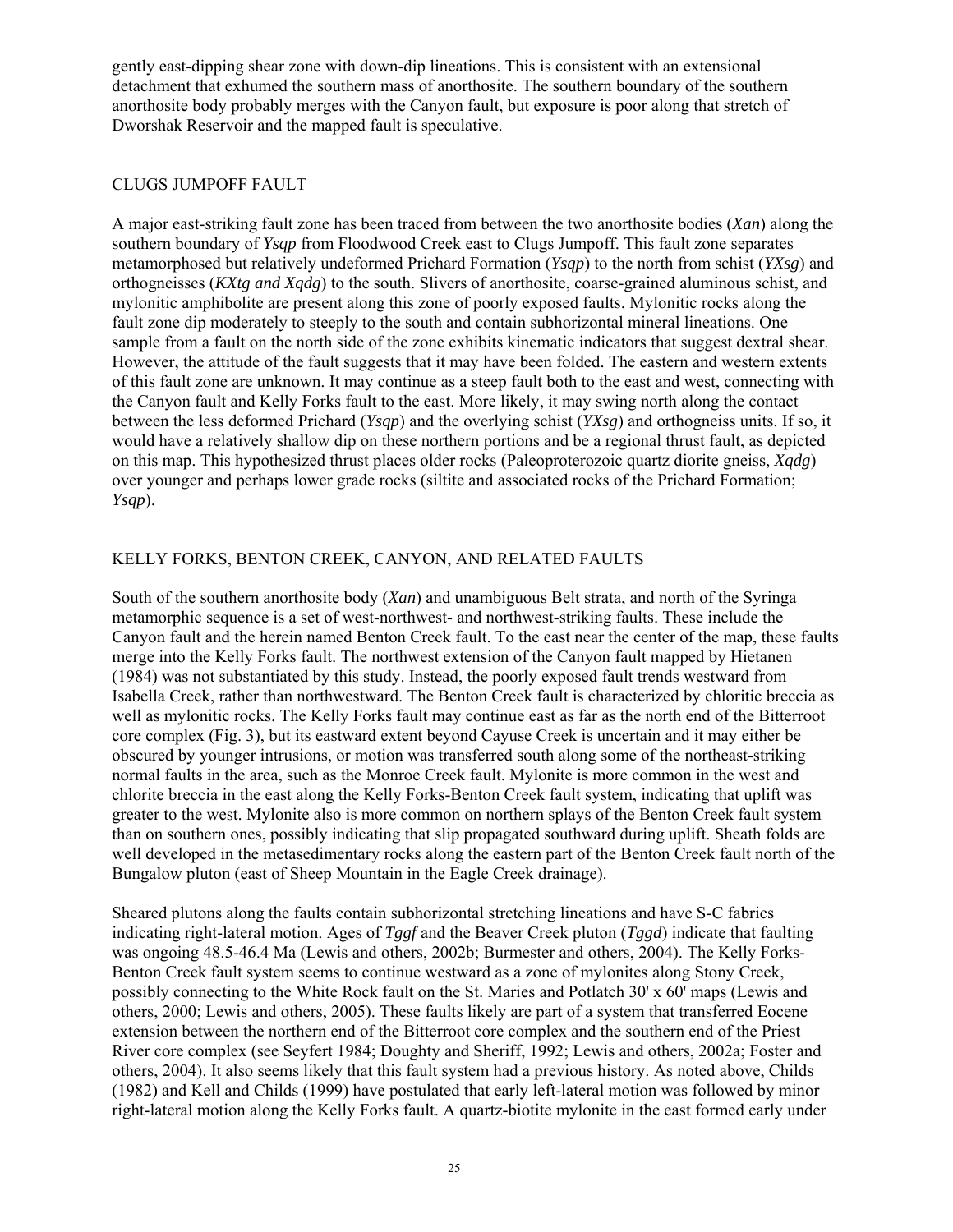conditions of biotite stability, with drag of folds indicating left-lateral displacement (Childs, 1982). Early left-lateral slip may have offset Syringa sequence rocks relatively eastward on the south side of the fault.

# COLLINS CREEK FAULT

The Collins Creek fault is one of several high-angle faults in the central part of the area that strike northsouth. The higher metamorphic grade (grain size) west of the fault suggests that the fault is a top-to-theeast normal fault. To the south, this fault apparently merges with the Kelly Forks fault. It may have moved in conjunction with right-lateral slip on the Kelly Forks fault. Little is known about this potentially significant fault and more study is warranted.

# PACKSADDLE SYNCLINE

The axis of the Packsaddle syncline trends northwest from the northeast corner of the map through the Wallace and St. Maries maps (Lewis and others, 1999; Lewis and others, 2000). In the Headquarters 30' x 60' quadrangle it is deflected by north-south folds in the Pole Mountain and Bacon Peak areas in the northeast part of the map. To the northwest, the Packsaddle syncline is considerably simpler. Metamorphic grade is asymmetric across it, with a steep metamorphic gradient exposed on the south flank (Lang and Rice, 1985a, 1985b) suggesting that some deformation in the area predated early metamorphism (M1) and that the syncline achieved its present form by tilting the southwest flank northward after M2. Folding of foliations in the Boehls Butte anorthosite and surrounding schists into fold trains roughly parallel to the Packsaddle syncline may postdate M2 and likely was synchronous with formation of the syncline. Minor thrust faults south of Snow Peak (Fig. 3) strike parallel to the syncline and may also have formed at the same time. S-C fabrics in mylonitized quartzite indicate top-to-thesouth-southwest transport (in present geographic framework) on these minor faults.

# OPEN FOLDS AROUND POLE MOUNTAIN AND BACON PEAK

Several north-south folds are mapped between Pole Mountain and Bacon Peak (northeast part of map near northern boundary). Development of these folds may have accommodated east-west shortening synchronous with the east-directed thrusts at Five Lakes Butte, discussed below. The lateral metamorphic gradient from kyanite-bearing schist of the  $Yswu_1$  unit near Pole Mountain to porphyroblast-free phyllite of the stratigraphically equivalent *Ywu*, unit east of Bacon Peak suggests that there may have been a thrust wedge that thinned eastward over this area before M2. Whether emplacement of this wedge was during folding and how it relates to the asymmetry of metamorphism across the Packsaddle syncline is unclear.

# LOST RIDGE FAULT SYSTEM

The Lost Ridge fault system consists of east-west and north-south segments. The east-west segment is poorly documented. The north-south segment has multiple splays that have been mapped through the Five Lakes Butte area (Stryhas, 1985a, 1985b). Whether the north-south and east-west segments are a single system that has been folded, or two systems that appear to merge is uncertain. If it is a single system it must predate folding. Alternatively, the two segments may date from different events. The east-west segment, along with southwest-verging thrusts west of Pole Mountain to the northwest, may relate to formation of the Packsaddle syncline, described above. The north-south segment may relate to open folds between Pole Mountain and Five Lakes Butte.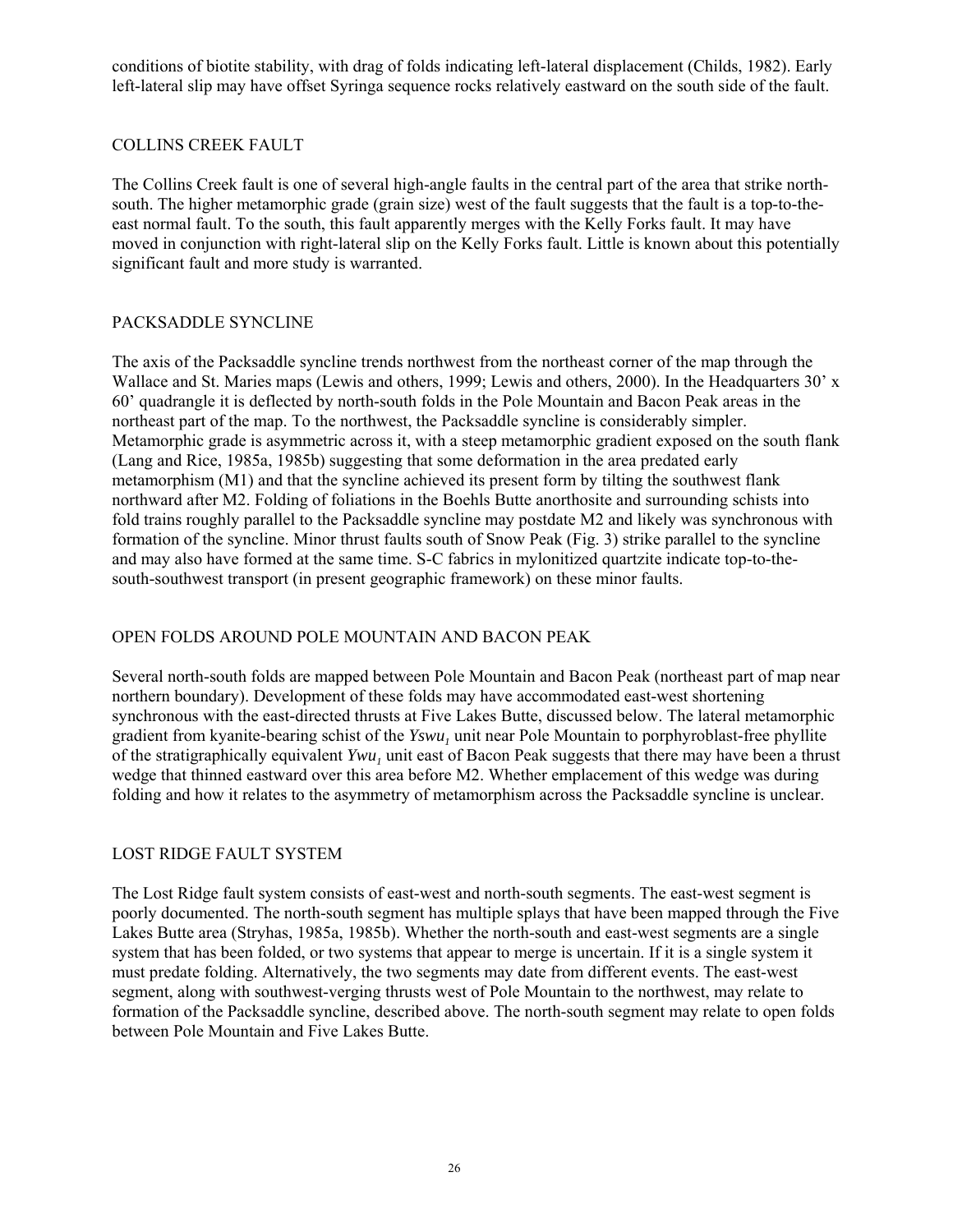# QUARTZ CREEK AND WOLF CREEK FAULTS

The Quartz Creek and Wolf Creek faults strike east-northeast and omit section; net movement is thought to be normal, down-to-the-north. However, Childs (1982) suggested that the Quartz Creek structure originated as a north-dipping, dextral reverse fault that was active during folding. Thus, prior to extension and normal motion, it may have been similar to the Lost Ridge fault system.

### MOOSE MOUNTAIN FOLDS

A map-scale overturned syncline cored by *Yqcw*, and an overturned anticline cored by *Yrb* and *Yqrv*, are well exposed in the Moose Mountain area (central part of eastern half of map). These are anomalous in that they are fairly tight, and overturned to the west-northwest. They may have originated during the same eastward shortening event that produced the east-verging thrust faults, but are possibly associated with unrecognized back thrusting. Alternatively, they may have formed in response to eastward driving of the Packsaddle syncline.

#### OSIER CREEK FAULT

The Osier Creek fault extends north-south near the eastern map boundary. This is probably a down-tothe-east normal fault as it is steep and omits *Ysr*. However, it may have had an earlier thrust history during shortening and formation of the Moose Mountains folds, possibly as a west-directed back thrust.

#### GEOLOGIC HISTORY

Rocks that the ~1860 Ma quartz diorite (*Xqdg*) or the ~1787 Ma anorthosite (*Xan*) intruded are the oldest in the region. The extent of the former and its relationship to the latter is unknown. The pre-anorthosite country rocks, most likely the protolith of the aluminosilicate-rich schist (*YXsb*) marginal to the anorthosite, was deposited prior to, and contact metamorphosed by, intrusion of the anorthosite. The relatively fine-grained, sillimanite-rich schist in Floodwood Creek (also *YXsb*) west of the northern anorthosite body could be either deposited on the anorthosite complex or faulted against it. Additional detrital zircon sampling in the Floodwood Creek area would help establish the age of these metasedimentary rocks. Some of the amphibolite sills in the anorthosite complex are about 1587 Ma (Doughty and Chamberlain, 2007) indicating a second pulse of magmatic activity prior to deposition of the Belt Supergroup.

Most of the fine-grained siliciclastic and carbonate-bearing clastic rocks of the Belt Supergroup were deposited between about 1470 and 1400 Ma during the Mesoproterozoic (Anderson and Davis, 1995; Evans and others, 2000). Some of the mafic sills and gabbro bodies in the metamorphic equivalents of the Prichard Formation in the northwest part of the quadrangle appear to be syndepositional and the same age as mafic sills in the Plains, Montana, area 50 km to the northeast (~1468 Ma; Doughty and Chamberlain, 2007; Sears and others, 1998). During Prichard deposition, the northwest elongate Belt-Purcell basin was flanked by a carbonate shelf along its eastern and southeastern margins. Sediment entered the basin primarily from the south and southwest and stratigraphic studies indicate that the basin shallowed toward the south (Cressman, 1989). The nature of the southwestern margin of the basin is poorly known, primarily because of Cretaceous metamorphism and probable Proterozoic metamorphism. The quartzite and carbonate-rich meta-Prichard unit (*Ysqp*) in the northwest part of the area may have been deposited either as a basin-margin facies or during a period of shallower water deposition. However, sulfides are still abundant locally, indicating recurrent periods of deposition under anoxic conditions. There is no known Prichard south of the Kelly Forks-Benton Creek fault system, suggesting that it may have at least partly controlled the extent of the early Belt basin. Higher Belt units present in the quadrangle were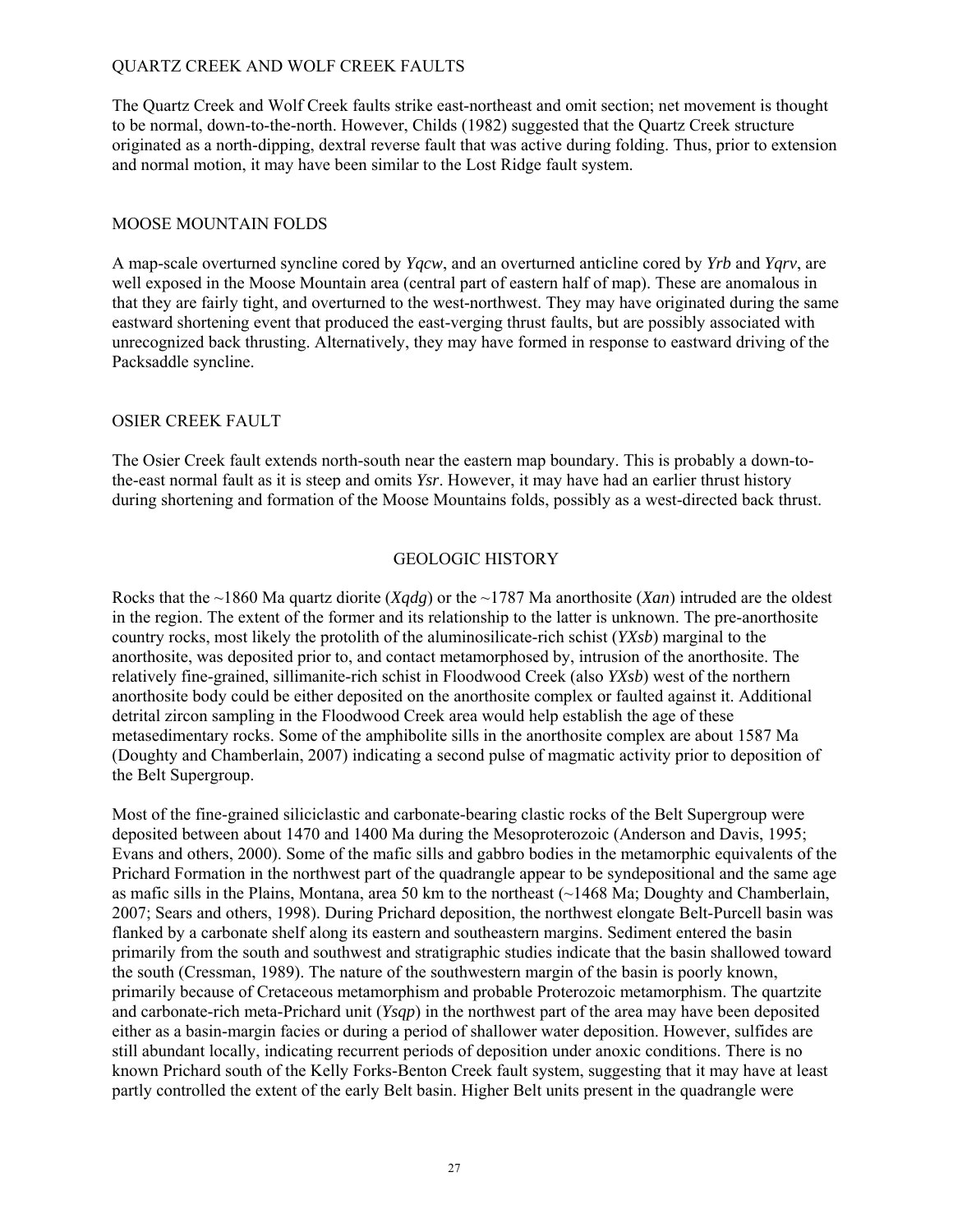deposited in relatively shallow water, near or above wave base, and apparently extend more widely than the Prichard.

Deformation and metamorphism may have occurred in the quadrangle at or near the end of deposition of the Belt Supergroup as part of the East Kootenai orogeny recognized to the north in Canada (White, 1959; Leach, 1962; McMechan and Price, 1982; Höy, 1993; McFarlane and Pattison, 2000) and indicated by 1380 Ma plutonism west and southeast of the quadrangle (Evans and Fisher, 1986; Doughty and Chamberlain, 1996; Lewis and others, 2005; Lewis and others, 2007). The sixteen 1400 to 1350 Ma zircon grains with low Th/U ratios (suggestive of metamorphic origin) reported by Lewis and others (2007) from the North Fork (NF) sample may also record the East Kootenai orogeny. A second period of Proterozoic metamorphism is indicated by 1.1 Ga garnet growth recorded by Lu-Hf dating of metamorphic garnet cores in amphibolite near Goat Mountain (Sha, 2004; Sha and others, 2004; Vervoort and others, 2005). More speculatively, the five 1100 to 1200 Ma concordant and nearly concordant detrital zircon 207Pb/206Pb ages (North Fork sample; Lewis and others, 2007) from zircons with low Th/U ratios may also date from this younger metamorphic event.

Deformation and magmatism in the Neoproterozoic led to accumulation of sedimentary and volcanic rocks of the Windermere Group in northeastern Washington (Miller, 1994) and in the Gospel Peaks area 100 km south of the Headquarters quadrangle (Lund and others, 2003). Current thinking is that the Syringa metamorphic sequence is correlative with the younger part of the Windermere Supergroup (see description of Syringa above). If true, the paucity of detrital zircon grains with Windermere ages suggests absence of local volcanism, so the local tectonism may have been dominantly transform faulting between rift systems to the northwest and southeast. The older detrital zircon ages are consistent with a Laurentia source and similar to that of the Neihart and Aldridge formations (Ross and Villeneuve, 2003), suggesting rejuvenation of a regional sedimentary system that existed before Belt deposition. Neoproterozoic rifting (Colpron and others, 2002) and formation of a passive plate margin was followed by shelf and slope sedimentation in the Paleozoic. Preservation of basal Cambrian strata on different Belt units with angular unconformity 100 km to the north (Campbell, 1959; Lewis and others, 2002a) indicates that the Belt rocks were folded or faulted during one more of the Proterozoic deformational events (described above). No record exists within this map or adjacent areas of additional sedimentation or deformation in the Paleozoic or early Mesozoic.

The map covers a small part of the Rocky Mountain fold and thrust belt, which in turn is part of the Cordilleran fold and thrust belt of North America. Contraction during the Sevier orogeny migrated eastward as a result of plate convergence (e.g., Bird, 1998; DeCelles, 2004). Shortening across the belt exceeded 165 km in northwestern Montana (McMechan and Thompson, 1993). Gravity and seismic data across southern British Columbia, northern Idaho, and northwestern Montana are consistent with presence of crystalline basement above the basal décollement of the Rocky Mountain fold and thrust belt (Cook and van der Velden, 1995; Kleinkopf and others, 1997). Thus it seems plausible that most if not all pre-Cretaceous rocks exposed in the quadrangle are allochthonous, although some of the eastward transport may have been reversed by Eocene extension. If all rocks are allochthonous, the basal décollement is not exposed. The implication of this is that *Xqdg* and *Xan* and their country rock exist as slices of basement that are tectonically intermixed with overlying Proterozoic strata. This would explain proximity of Paleoproterozoic rocks with quartzite that contains younger detrital zircons. An alternative is that the basal décollement emerges over the anorthosite and its country rock that are autochthonous or parautocthonous. This is similar to the favored interpretation for the Archean Pend Oreille gneiss found low in the Spokane dome of the Priest River complex 130 km to the northwest (Doughty and others, 1998). In either alternative above, the younger quartzite could be basal to the Belt, or if the obscured contact is not a nonconformity, the younger quartzite could sit upon the Early Proterozoic rocks along an unrecognized detachment fault.

Thrust faulting may have started during the Sevier orogeny and before 100 Ma (Foster and others, 2001). House and others (1997) speculated that regional (M1) metamorphism was about 100-80 Ma and coincident with arc magmatism. Metamorphic zircon that formed at ~85-90 Ma in the *Ycs* unit (NF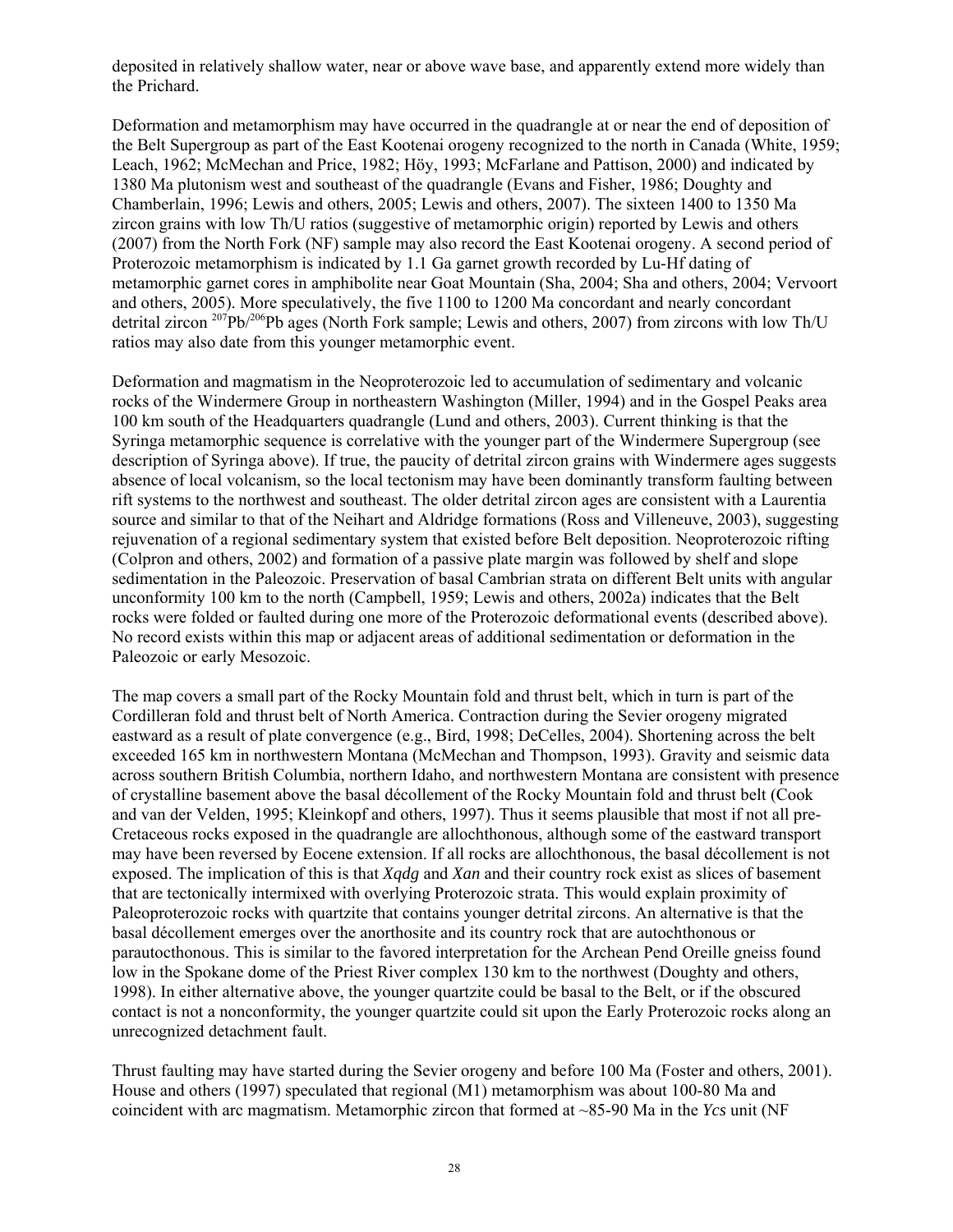sample), is consistent with at least one metamorphic event at this time. Many Cretaceous magmas were emplaced at depth and those in the northwest part of the area were deformed into orthogneiss (*Kbtg, Kqdg*) during continuing contraction. Quartz diorite that intruded in the Headquarters area, at about 95 Ma, is less deformed. In the Bitterroot core complex to the southeast, peak metamorphism was coincident with 80-75 Ma syntectonic quartz diorite plutons although partial melting at lower and middle crustal depths continued to 65-53 Ma (Foster and others, 2001). M2 may have occurred during intrusion of similar age plutons of the Idaho batholith (Lang and Rice, 1985b). M1 and M2 isograds cross strata in the Packsaddle syncline to the north (Lang and Rice, 1985b), indicating that the syncline likely formed before M2 and was tilted up to the north afterwards. It is possible that large left-slip displacement on the Kelly Forks-Benton Creek fault system (Kell and Childs, 1999) and counter clockwise rotation of the Packsaddle syncline (Burmester and Lewis, 2003) were coincident with this tilting.

Intrusion of Eocene granite and granodiorite (*Tggd*) may have begun as early as 54 Ma, and continued until ~46 Ma. M3 is attributed to nonequlibrium rapid unroofing 56-48 Ma (Carey and others, 1992; Grover and others, 1992; House and others, 1997; Foster and others, 2001) and was probably synchronous with magmatic activity and regional extension. Eocene granite plutons such as the Bungalow (*Tg*) lack penetrative deformation. The chilled margins and miarolitic cavities in the *Tg* plutons are consistent with considerable uplift before, or during, this final phase of Eocene magmatism. Some extension likely was accommodated by intrusion of north-south striking dikes that are common near the Bungalow pluton. The apparent abrupt transition from high metamorphic grade rocks in and near the Boehls Butte anorthosite to lower(?) grade and little deformed Prichard Formation rocks south, east, and west suggests that regional uplift was facilitated by top-to-the-east extension and detachment faulting. Cooling of the rocks in the footwall of the Jug Rock mylonite zone did not occur until 47 Ma, based on  $^{40}Ar/^{39}Ar$  cooling ages from muscovite (David Foster, written commun. to Doughty, 2004; Foster and others, in press). Right-lateral displacement on the Kelly Forks-Benton Creek fault system was coincident with this extension.

Columbia River basalts and related sediments covered the southwestern part of the area in the Miocene. Plant fossils in Miocene sediments show that the climate was warm and wet, similar to that of the southeast U.S. today (Smiley and Rember, 1979). Additionally, deep weathering, kaolinitic deposits, and paleosols that formed in Miocene sediments are relicts of the warm-climate chemical weathering, which may have continued into the Pliocene. The deep weathering produced saprolite that is common in the southwestern part of the map. Since the late Miocene, the major streams have cut canyons deep into the saprolitic surface and there have been landslides, primarily of basalt off of underlying sediment, into canyons. During the Pleistocene, alpine glaciers deposited till in valleys in the northern part of the map.

# ACKNOWLEDGMENTS

Technical reviews by David Foster and Karen Lund of earlier versions of this map are greatly appreciated. Mapping and compilation were supported by the U.S. Geological Survey STATEMAP program, the U.S. Geological Survey office in Spokane, Washington, the Idaho Department of Lands, Potlatch Corporation, and an NSF grant (EAR 5-32280) awarded to P. Ted Doughty, Kevin Chamberlain, and Jim Sears. Doughty acknowledges the excellent field assistance and campfire discussions of Andy Buddington, Brian Boothe, and Rebecca Pitts. Grant Sha, who completed his M.S. at Washington State University on the Jug Rock fault zone, and John Watkinson, his major professor, are thanked for enthusiastic discussions.

#### REFERENCES

Abbott, A.T., and L.S. Prater, 1954, The geology of kyanite andalusite deposits, Goat Mountain, Idaho, and preliminary beneficiation tests on the ore: Idaho Bureau of Mines and Geology Pamphlet 100, 27 p.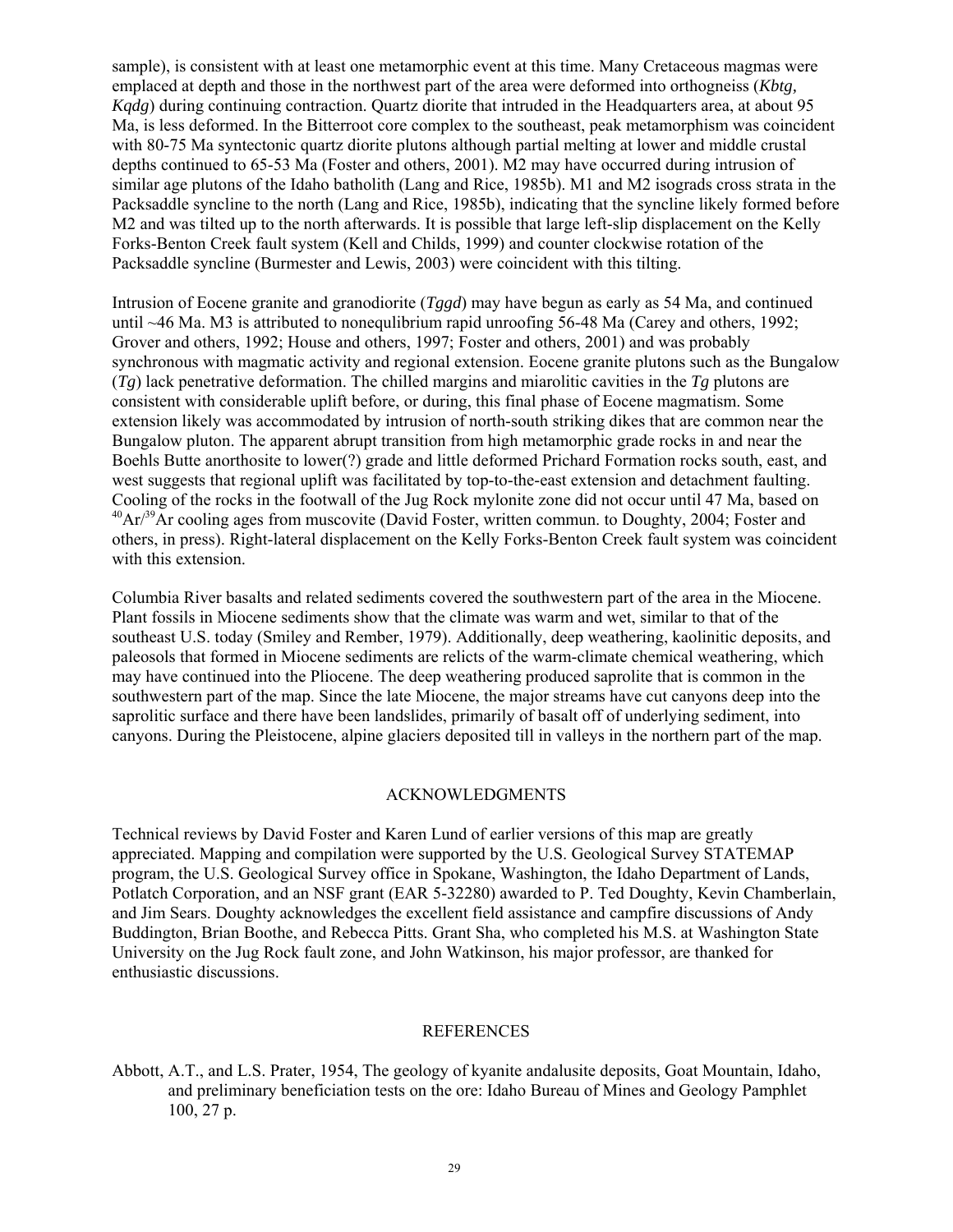- Anderson, H.E., and D.W. Davis, 1995, U-Pb geochronology of the Moyie Sills, Purcell Supergroup, southeastern British Columbia: implications for the Mesoproterozoic geological history of the Purcell (Belt) Basin: Canadian Journal of Earth Sciences, v. 32, no. 8, p. 1180-1193.
- Bird, P., 1998, Kinematic history of the Laramide orogeny in latitudes  $35^{\circ}$ -49° N, western United States: Tectonics, v. 17, p. 780-801.
- Burmester, R.F., and R.S. Lewis, 2003, Counterclockwise rotation of the Packsaddle syncline is consistent with regional sinistral transpression across north-central Idaho: Northwest Geology, v. 23, p. 147-159.
- Burmester, R.F., R.S. Lewis, and E.H. Bennett, 1998, Belt rocks north of the Bitterroot lobe of the Idaho batholith: the southwest basin margin, *in* R. B. Berg, ed., Belt Symposium III: Montana Bureau of Mines and Geology Special Publication 112, p. 145-156.
- Burmester, R.F., W.C. McClelland, and R.S. Lewis, 2004, U-Pb dating of plutons along the transfer zone between the Bitterroot and Priest River metamorphic core complexes: Geological Society of America Abstracts with Programs, v. 36, no. 4, p. 72.
- Camp, V.E., 1981, Geologic studies of the Columbia Plateau: Part II. Upper Miocene basalt distribution, reflecting source locations, tectonism, and drainage history in the Clearwater embayment, Idaho: Geological Society of America Bulletin, Part I, v. 92, p. 669-678.
- Campbell, A.B., 1959, Precambrian-Cambrian unconformity in northwestern Montana and northern Idaho: Geological Society of America Bulletin, v. 70, no. 12, part 2, p. 1776.
- Carey, J.W., J.M. Rice, and T.W. Grover, 1992, Petrology of aluminous schist in the Boehls Butte region of northern Idaho: Geologic history and aluminum-silicate phase relations: American Journal of Science, v. 292, p. 455-473.
- Childs, J.F., 1982, Geology of the Precambrian Belt Supergroup and the northern margin of the Idaho batholith, Clearwater County, Idaho: Santa Cruz, University of California Ph.D. dissertation, 491  $p_{\cdot}$
- Choiniere, S.R., and D.A. Swanson, 1979, Magnetostratigraphy and correlation of Miocene basalts of the northern Oregon coast and Columbia Plateau, southeast Washington: American Journal of Science, v. 279, p. 755-777.
- Collins, B.W., 1999, The interstratal middle Wallace breccia: evidence of post-Wallace faulting: University of Montana B.A. senior thesis, 27 p.
- Colpron, M., J.M. Logan, and J.K. Mortensen, 2002, U-Pb zircon age constraint for late Neoproterozoic rifting and initiation of the lower Paleozoic passive margin of western Laurentia: Canadian Journal of Earth Sciences, v. 9, no. 2, p. 133-143.
- Cook, F.A., and A.J. van der Velden, 1995, Three-dimensional crustal structure of the Purcell anticlinorium in the Cordillera of southwestern Canada: Geological Society of America Bulletin, v. 107, p. 642-664.
- Cressman, E.R., 1989, Reconnaissance stratigraphy of the Prichard Formation (Mesoproterozoic) and the early development of the Belt Basin, Washington, Idaho, and Montana: U.S. Geological Survey Professional Paper 1490, 80 p.
- Day, Norm, 1975, Unpublished U.S. Forest Service map, Cedars Planning Unit, Clearwater National Forest.
- DeCelles, P.G., 2004, Late Jurassic to Eocene evolution of the cordilleran thrust belt and foreland basin system, western U.S.A.: American Journal of Science, v. 304, p. 105-168.
- Doughty, P.T., and A.M. Buddington, 2002, Eocene structural evolution of the Boehls Butte anorthosite and Clearwater core complex, north central Idaho: a basement-involved extensional strike-slip relay: Geological Society of America Abstracts with Programs, v. 34, no. 6, p. 332.
- Doughty, P.T., and K.R. Chamberlain, 1996, The Salmon River arch revisited: new evidence for 1370 Ma rifting near the end of deposition in the Mesoproterozoic Belt basin: Canadian Journal of Earth Sciences, v. 86. p. 1037-1052.
- Doughty, P.T., and K.R. Chamberlain, 2007, Age of Paleoproterozoic basement and related rocks in the Clearwater complex, northern Idaho, U.S.A., *in* P.K. Link and R.S. Lewis, eds., Proterozoic Geology of Western North America and Siberia: SEPM Special Publication. 86, p. 9-35.
- Doughty, P.T., R.A. Price, and R.R. Parrish, 1998, Geology and U-Pb geochronology of Archean basement and Proterozoic cover in the Priest River complex, northwestern United States, and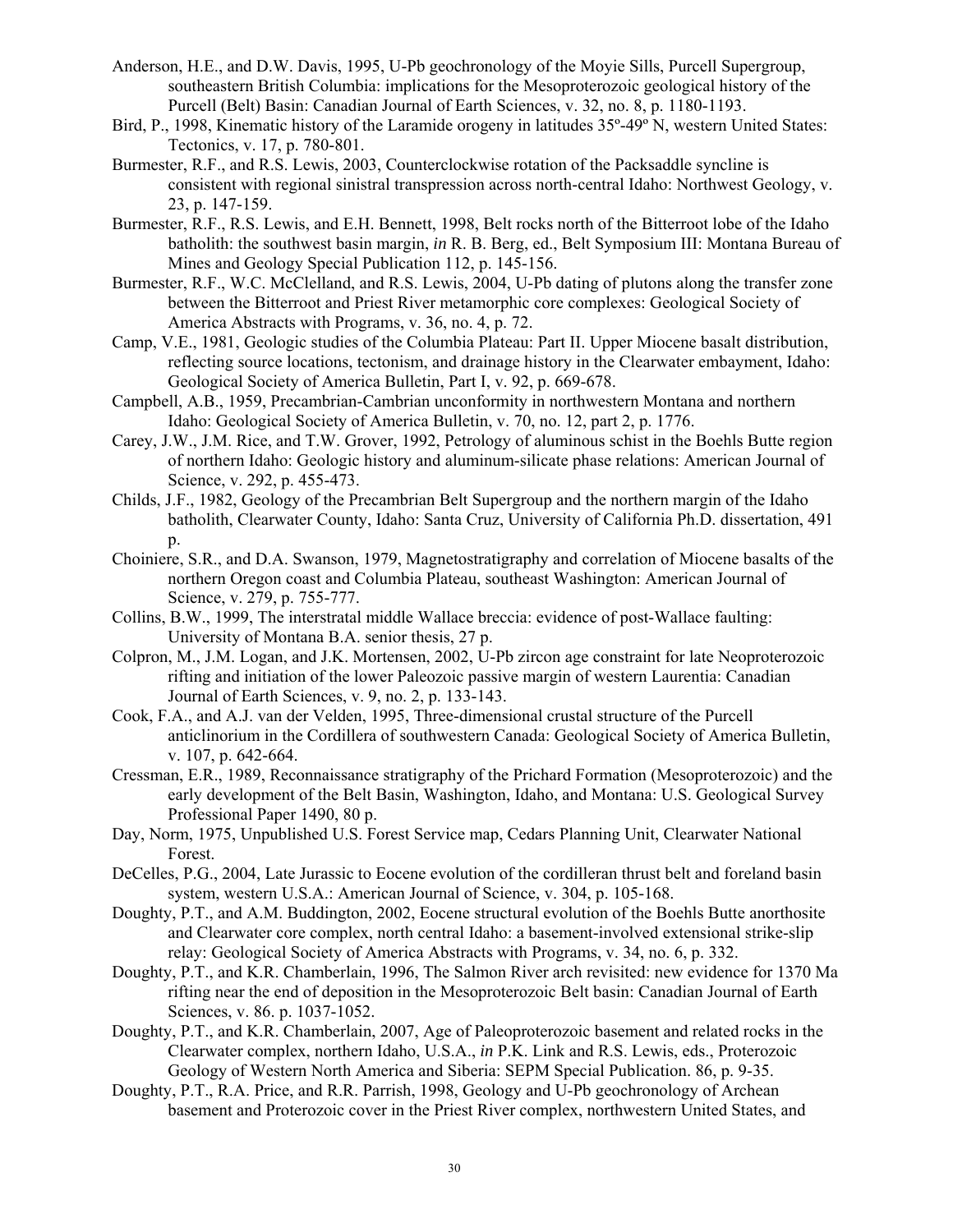their implications for Cordilleran structure and Precambrian continent reconstructions: Canadian Journal of Earth Science, v. 35, p. 39-54.

- Doughty, P.T., and S.D. Sheriff, 1992, Paleomagnetic evidence for en echelon crustal extension and crustal rotations in western Montana and Idaho: Tectonics, v. 11, no. 3, p. 663-671.
- Evans, K.V., J.N. Aleinikoff, J.D. Obradovich, and C.M. Fanning, 2000, SHRIMP U-Pb geochronology of volcanic rocks, Belt Supergroup, western Montana: evidence for rapid deposition of sedimentary strata: Canadian Journal of Earth Sciences, v. 37, no. 9, p. 1287-1300.
- Evans, K.V., and L.B. Fischer, 1986, U-Pb geochronology of two augen gneiss terranes, Idaho B new data and tectonic implications: Canadian Journal of Earth Sciences, v. 23, p. 1919-1927.
- Finch, J.C., and D.O. Baldwin, 1984, Stratigraphy of the Prichard Formation, Belt Supergroup, *in* S.W. Hobbs, ed., The Belt: Montana Bureau of Mines and Geology Special Publication 90, p. 5-7.
- Foster, D.A., P.T. Doughty and T.J. Kalakay, in press, Exhumation and kinematics of metamorphic core complexes along the Lewis and Clark fault system: Geological Society of America Special Paper.
- Foster, D.A., and C.M. Fanning, 1997; Geochronology of the northern Idaho batholith and the Bitterroot metamorphic core complex: Magmatism preceding and contemporaneous with extension: Geological Society of America Bulletin, v. 109, no. 4, p. 379-394.
- Foster, D.A., T.J. Kalakay, P.T. Doughty, and C.M. Fanning, and J.J. Vogl, 2004, Kinematics of Eocene metamorphic core complexes in the northern Rocky Mountains: Geological Society of America Abstracts with Programs, v. 36, no. 4, p. 72.
- Foster, D.A., Carl Schafer, C.M. Fanning, and D.W. Hyndman, 2001, Relationships between crustal partial melting, plutonism, orogeny, and exhumation: Idaho-Bitterroot batholith: Tectonophysics, v. 342, p. 313-350.
- Freeman, W., and D. Winston, 1987, A quartz arenite blanket at the base of, or below the Mesoproterozoic Belt Supergroup? Montana and Idaho: Geological Society of America Abstracts with Programs, v. 19, no. 5, p. 276.
- Garwood, D.L, 2001, Bedrock geology map of the Lewiston Orchards North and Lapwai 72-minute quadrangles, Nez Perce County, Idaho: University of Idaho M.S. thesis, 62 p.
- Gaschnig, R.M., J. Vervoort, R.S. Lewis, E. King, and J. Valley, 2007, Multiple punctuated pulses of voluminous silicic magmatism in Idaho: in situ geochronology and isotope geochemistry of the Idaho batholith: Geological Society of America Abstracts with Programs, v. 39, no. 6, p. 608.
- Goldberg, S.A., 1983, Geochemical constraints on the origin of Proterozoic anorthosites, western United States: University of Oregon Ph.D. dissertation, 191 p.
- Grover, T.W., J.M. Rice, and J.W. Carey, 1992, Petrology of aluminous schist in the Boehls Butte region of northern Idaho: Phase equilibria and P-T evolution: American Journal of Science, v. 292, p. 474-507.
- Heath, S.A. and H.W. Fairbairn, 1969, Sr<sup>87</sup>/Sr<sup>86</sup> ratios in anorthosites and some associated rocks, *in* Y.W. Isachsen, ed., Origin of Anorthosite and Related Rocks: New York State Museum and Science Service Memoir 18, p. 99-110.
- Hietanen, Anna, 1962, Metasomatic metamorphism in western Clearwater County Idaho: U.S. Geological Survey Professional Paper 344-A, 113 p., scale 1:48,000.
- Hietanen, Anna, 1963a, Anorthosite and associated rocks in the Boehls Butte quadrangle and vicinity, Idaho: U.S. Geological Survey Professional Paper 344-B, 78 p., scale 1:48,000.
- Hietanen, Anna, 1963b, Idaho batholith near Pierce and Bungalow, Clearwater County, Idaho: U.S. Geological Survey Professional Paper 344-D, 42 p., scale 1:48,000.
- Hietanen, Anna, 1968, Belt series in the region around Snow Peak and Mallard Peak, Idaho: U.S. Geological Survey Professional Paper 344-E, 34 p., scale 1:48,000.
- Hietanen, Anna, 1969, Metamorphic environment of anorthosite in the Boehls Butte area, Idaho, *in* Isachsen, Y.W., ed., The origin of anorthosite and related rocks: New York State Museum and Science Memoir 18, p. 371-386.
- Hietanen, Anna, 1984, Geology along the northwest border zone of the Idaho batholith: U.S. Geological Survey Bulletin 1608, 16 p.
- Hooper, P.R., 2000, Chemical discrimination of Columbia River basalt flows: Geochemistry Geophysics Geosystems (G3), v. 1, June 12, 2000, paper no. 2000GC000040.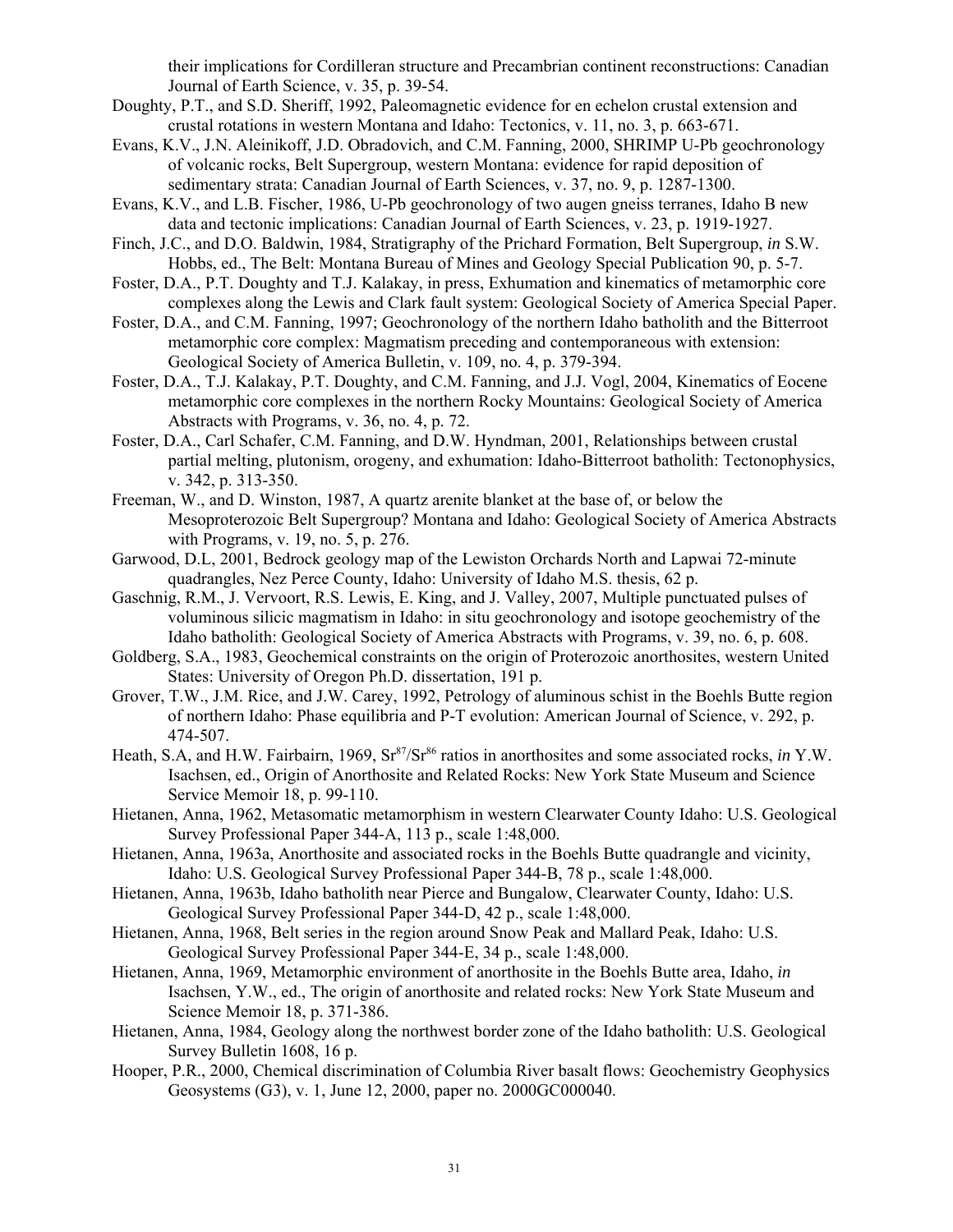- House, M.A., K.V. Hodges, and S.A. Bowring, 1997, Petrological and geochronological constraints on regional metamorphism along the northern border of the Bitterroot batholith: Journal of Metamorphic Geology, v. 15, no. 6, p. 753-764.
- Höy, T., 1993, Geology of the Purcell Supergroup in the Fernie West-Half map area, southeastern British Columbia: British Columbia Ministry of Energy, Mines and Petroleum Resources, Bulletin 84, 110 p.
- Huebschman, R.P., 1973, Correlation of fine carbonaceous bands across a Precambrian stagnant basin: Journal of Sedimentary Petrology, v. 43, p. 688-699.
- Hutchison, C.S., 1981, Belt orogenesis along the northern margin of the Idaho batholith: Idaho Bureau of Mines and Geology Technical Report 81-2, 54 p.
- Juras, D.S., 1974, The petrofabric analysis and plagioclase petrography of the Boehl's Butte anorthosite: University of Idaho Ph.D. dissertation, 132 p.
- Kauffman, J.D., 2004a, Geologic map of the Gifford quadrangle, Nez Perce County, Idaho: Idaho Geological Survey Geologic Map 36, scale 1:24,000.
- Kauffman, J.D., 2004b, Major oxide and trace element analyses for volcanic rocks in northern Idaho, 1978-2002: Idaho Geological Survey Digital Analytical Data 1, excel spreadsheet.
- Kell, R.E., and J.F. Childs, 1999, Mesozoic-Cenozoic structural events affecting the Belt Basin between the Idaho batholith and the Lewis and Clark line: implications on identifying syndepositional Belt-age structures, *in* R.B. Berg, ed. Belt Symposium III Abstracts, 1993: Montana Bureau of Mines and Geology Open-File Report 381, p. 32-34.
- Kleinkopf, M.D., J.E. Harrison, and W.D. Stanley, 1997, Geophysical interpretations of the Libby thrust belt, northwestern Montana: U.S. Geological Survey Professional Paper 1546, 22 p.
- Lang, H.M., and J.M. Rice, 1985a, Geothermometry, geobarometry and T-X(Fe-Mg) relations in metapelites, Snow Peak, northern Idaho: Journal of Petrology, v. 26, no. 4, p. 889-924.
- Lang, H.M., and J.M. Rice, 1985b, Metamorphism of pelitic rocks in the Snow Peak area, northern Idaho: sequence of events and regional implications: Geological Society of America Bulletin, v. 96, no. 6, p. 731-736.
- Larson, P.B., and Z.D. Sharp, 1998, Mineral oxygen isotope ratios for the Boehls Butte-Goat Mountain metamorphic complex, Idaho: Evidence for fast cooling: American Journal of Science, v. 298, no. 7, p. 572-593.
- Leach, G.B., 1962, Metamorphism and granitic intrusion of Precambrian age in southeastern British Columbia: Geological Survey of Canada., Paper 62-13, 8 p.
- Lemoine, S.R., and Don Winston, 1986, Correlation of the Snowslip and Shepard formations of the Cabinet Mountains with upper Wallace rocks of the Coeur d'Alene Mountains, western Montana, *in* S.M. Roberts, ed., Belt Supergroup: A Guide to Proterozoic Rocks of Western Montana and Adjacent Areas: Montana Bureau of Mines and Geology Special Publication 94, p. 161-168.
- Lewis, R.S., R.F. Burmester, and E.H. Bennett, 1998, Metasedimentary rocks between the Bitterroot and Atlanta lobes of the Idaho batholith and their relationship to the Belt Supergroup, *in* R.B. Berg, ed., Belt Symposium III: Montana Bureau of Mines and Geology Special Publication 112, p. 130- 144.
- Lewis, R.S., R.F. Burmester, M.D. McFaddan, B.A. Eversmeyer, C.A. Wallace, and E.H. Bennett, 1992a, Geologic map of the upper North Fork of the Clearwater River drainage, northern Idaho: Idaho Geological Survey Geologic Map 20, scale 1:100,000.
- Lewis, R.S., R.F. Burmester, R.W. Reynolds, E.H. Bennett, P.E. Myers, and R.R. Reid, 1992b, Geologic map of the Lochsa River area, northern Idaho: Idaho Geological Survey Geological Map 19, scale 1:100,000.
- Lewis, R.S., R.F. Burmester, M.D. McFaddan, P.D. Derkey, and J.R. Oblad, 1999, Digital geologic map of the Wallace 1:100,000 quadrangle, Idaho: U.S. Geological Survey Open-File Report 99-390.
- Lewis, R.S., R.F. Burmester, J.D. Kauffman, and T.P. Frost, 2000, Geologic map of the St. Maries 30' x 60' quadrangle, Idaho: Idaho Geologic Survey Geologic Map 28, scale 1:100,000.
- Lewis, R.S., R.F. Burmester, R.M Breckenridge, M.D. McFaddan, and J.D. Kauffman, 2002a, Geologic map of the Coeur d'Alene 30' x 60' quadrangle, Idaho: Idaho Geologic Survey Geologic Map 33, scale 1:100,000.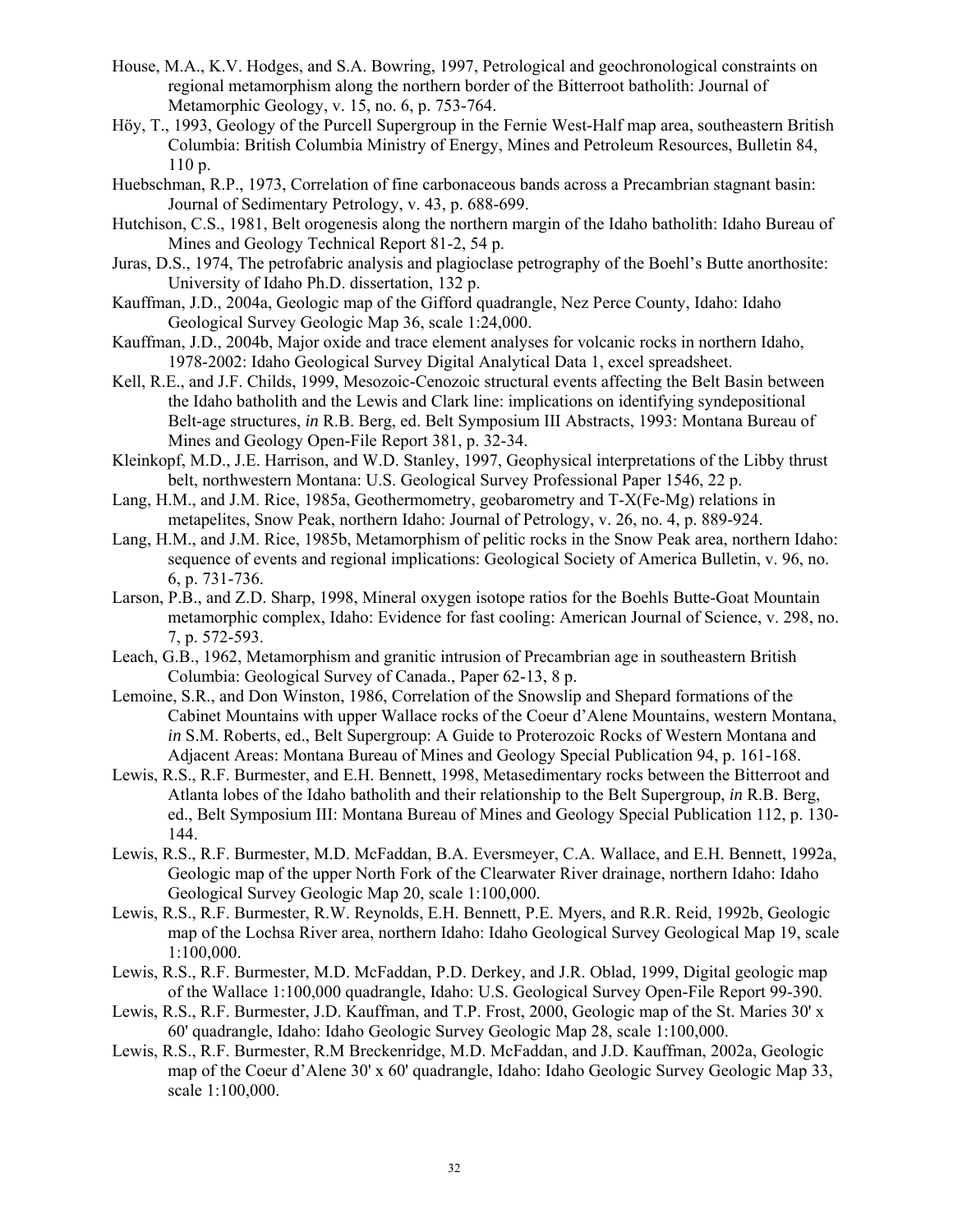- Lewis, R.S., J. H. Bush, R.F. Burmester, J.D. Kauffman, D.L. Garwood, P.E. Myers, and K.L. Othberg, 2005, Geologic map of the Potlatch 30' x 60' quadrangle, Idaho: Idaho Geological Survey Geologic Map 41, scale 1:100,000.
- Lewis, R.S., and T.P. Frost, 2005, Major oxide and trace element analyses for igneous and metamorphic rock samples from northern and central Idaho: Idaho Geological Survey Digital Analytical Data 2.
- Lewis, R.S., R.F. Burmester, T.P. Frost, and W.C. McClelland, 2002b, Newly mapped Eocene strike-slip faults south of the Boehls Butte anorthosite, northern Idaho: Geological Society of America Abstracts with Programs, v. 34, no. 5, p. 84.
- Lewis, R.S., J.D. Vervoort, R.F. Burmester, W.C. McClelland, and Zhaoshan Chang, 2007, Geochronological constraints on Mesoproterozoic and Neoproterozoic(?) high-grade metasedimentary rocks of north-central Idaho, *in* P.K. Link and R.S. Lewis, eds., Proterozoic Geology of Western North America and Siberia: SEPM Special Publication 86, p. 37-53.
- Lund, Karen, J.N. Aleinikoff, K.V. Evans, and C.M. Fanning, 2003, SHRIMP U-Pb geochronology of Neoproterozoic Windermere Supergroup, central Idaho: implications for rifting of western Laurentia and synchroneity of Sturtian glacial deposits: Geological Society of America Bulletin, v. 115, no. 3, p. 349-372.
- McFarlane, C.R.M., and D.R.M. Pattison, 2000, Geology of the Matthew Creek metamorphic zone, southeast British Columbia: a window into Mesoproterozoic metamorphism in the Purcell Basin: Canadian Journal Earth Sciences, v. 37, p. 1073-1092.
- McKee, E.H., D.A. Swanson, and T.L. Wright, 1977, Duration and volume of Columbia River Basalt volcanism, Washington, Oregon, and Idaho: Geological Society of America Abstracts with Programs, v. 9, no. 4, p. 463-464.
- McMechan, M.E., and R.A. Price, 1982, Superimposed low-grade metamorphism in the Mount Fisher area, southeastern British Columbia: implications for the East Kootenay Orogeny: Canadian Journal of Earth Sciences, v. 19, p. 476-489.
- McMechan, M.E., and R.I. Thompson, 1993, The Canadian Cordilleran fold and thrust belt south of 66 degrees N and its influence on the Western Interior Basin, *in* W.G.E. Caldwell and E.G. Kauffman, eds., Evolution of the Western Interior Basin: Geological Association of Canada Special Paper 39, p. 73-90.
- Miller, F.K., 1994, The Windermere Group and late Proterozoic tectonics in northeastern Washington and northern Idaho, *in* Raymond Lasmanis and E.S. Cheney, Regional Geology of Washington State: Washington Department of Natural Resources, Division of Geology and Earth Resources, Bulletin 80, p. 1-19.
- Mora, C.I, and K. Ramseyer, 1992, Cathodoluminescence of coexisting plagioclases, Boehls Butte anorthosite; CL activators and fluid flow paths: American Mineralogist, v. 77, no. 11-12, p. 1258- 1265.
- Mora, C.I., L.R. Riciputi, and D.R. Cole, 1999, Short-lived oxygen diffusion during hot, deep-seated meteoric alteration of anorthosite: Science, v. 286, no. 5448, p. 2323-2325.
- Mueller, P., D. Foster, J. Wooden, D. Mogk, and R. Lewis, 2003, Archean and Proterozoic sources for basal quartzites from the eastern and western margins of the Belt basin: Northwest Geology, v. 32, p. 215-216.
- Nord, G.L., Jr., 1973, The origin of the Boehl's Butte anorthosite and related rocks, Shoshone County, Idaho: Berkeley, University of California Ph.D. dissertation, 159 p.
- Reid, R.R., D.A. Morrison, and W.R. Greenwood, 1973, The Clearwater orogenic zone: A relict of Proterozoic orogeny in central and northern Idaho: Idaho Bureau of Mines and Geology, Belt Symposium I, vol. 1, p. 10-56.
- Reidel, S.P., and K.R. Fecht, 1987, The Huntzinger flow: evidence of surface mixing of the Columbia River Basalt and its petrogenetic implications: Geological Society of America Bulletin 98, p. 664- 677.
- Rietman, J.D., 1966, Remanent magnetization of the late Yakima Basalt, Washington State: Stanford University Ph.D. dissertation, 87 p.
- Reynolds, R.W., 1991, Petrology and geochemistry of the Bungalow pluton and associated hypabyssal dikes, Clearwater County, Idaho: University of Idaho M.S. thesis, 204 p.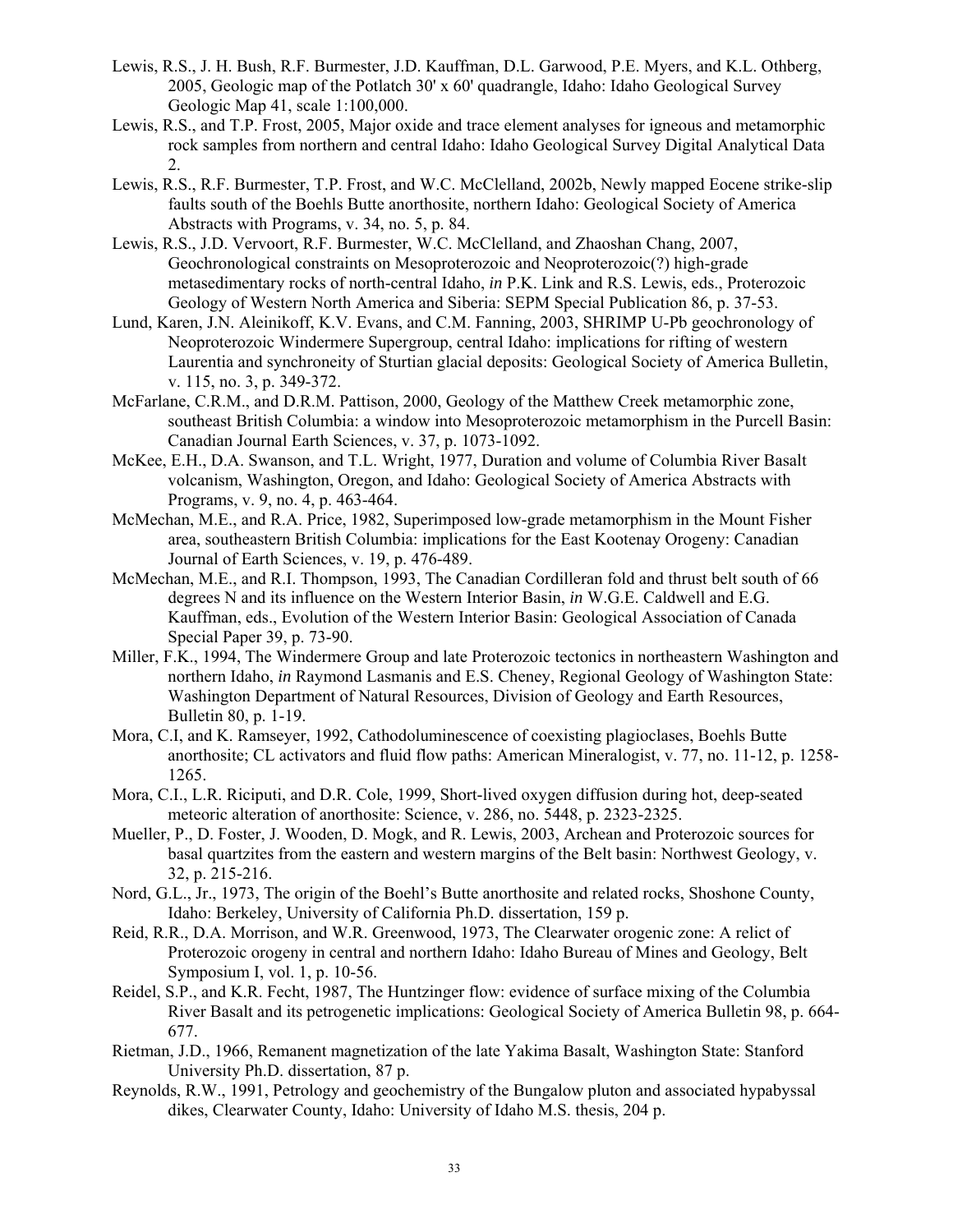- Ross, G.M., and M. Villeneuve, 2003, Provenance of the Mesoproterozoic (1.45 Ga) Belt basin (western North America): another piece in the pre-Rodinia paleogeographic puzzle: Geological Society of America Bulletin, v. 115, p. 1191-1217.
- Ruendal, A.P., 1987, Petrology of sillimanite-grade metapelites in the Headquarters area, northern Idaho: University of Oregon M.S. thesis, 111 p.
- St. Godard, E.N.J., 1998, Sediment dispersal pathways in quartzite units of the Lower Prichard Formation, Pine Creek drainage, Idaho, *in* R.B. Berg, ed., Belt Symposium III: Montana Bureau of Mines and Geology Special Publication 112, p. 44-55.
- Sears, J.W., K.R. Chamberlain, and S.N. Buckley, 1998, Structural and U-Pb geochronological evidence for 1.47 Ga rifting in the Belt basin, western Montana: Canadian Journal of Earth Science, v. 35, p. 467-475.
- Seyfert, C.K., 1984, The Clearwater Core Complex, a new Cordilleran metamorphic core complex, and its relation to a major continental transform fault: Geological Society of America Abstracts with Programs, v. 16, no. 6, p. 651.
- Sha, G.S., 2004, The tectonic evolution of the Boehls Butte-Clearwater core complex, north-central Idaho: Washington State University M.S. thesis, 143 p.
- Sha, G.S., J.D. Vervoort, A.J. Watkinson, P.T. Doughty, Julie Prytulak, R.G. Lee, and P.B. Larson, 2004, Geochronologic constraints on the tectonic evolution of the Boehls Butte-Clearwater core complex: evidence from 1.01 Ga garnets: Geological Society of America Abstracts with Programs, v. 36, no. 4, p. 72.
- Smiley, C.J. and W.C. Rember, 1979, Guidebook and road log to the St. Maries River (Clarkia) fossil area of northern Idaho: Idaho Geological Survey Information Circular 33, 27 p.
- Standish, R.P., 1973, Structural geology and metamorphism of the Mallard-Larkins Peak area, Clearwater and Shoshone counties, Idaho: University of Idaho M.S. thesis, 82 p.
- Streckeisen, A.L., 1976, To each plutonic rock its proper name: Earth-Science Reviews, v. 12, p. 1-33.
- Stryhas, B.A., 1985a, Structural analysis of Five Lakes Butte, northeast Idaho: University of Idaho M.S. thesis, 93 p.
- Stryhas, B.A., 1985b, Geologic map of Five Lakes Butte, Shoshone County, Idaho: Idaho Geological Survey Technical Report 85-11, scale 1:3,600.
- Swanson, D.A., J.E. Anderson, R.D. Bentley, G.R. Byerly, V.E. Camp, J.N. Gardner, and T.L. Wright, 1979a, Reconnaissance geologic map of the Columbia River Basalt Group in eastern Washington and northern Idaho, Pullman 1° x 2° quadrangle: U.S. Geological Survey Open-File Report 79- 1363, sheet 8 of 12, scale 1:250,000.
- Swanson, D.A., T.L. Wright, P.R. Hooper, and R.D. Bentley, 1979b, Revisions in stratigraphic nomenclature of the Columbia River Basalt Group: U.S. Geological Survey Bulletin 1457-G, 59  $p_{\cdot}$
- Toth, M.I., and J.S. Stacey, 1992, Constraints on the formation of the Bitterroot lobe of the Idaho batholith, Idaho and Montana, from U-Pb zircon geochronology and feldspar Pb isotopic data: U.S. Geological Survey Bulletin 2008, 14 p.
- Vervoort, J.D., W.C. McClelland, J.S. Oldow, , A.J. Watkinson, and G. Sha, 2005, Grenville-age metamorphism on the western margin of Laurentia, northern Idaho; evidence from Lu-Hf garnet geochronology: Geological Society of America Abstracts with Programs, v. 37, no. 7, p. 89.
- Vervoort, J.D., N.A. Zirakparvar, R.S. Lewis, R.S., and R.F. Burmester, 2007, Evidence for recurrent Paleoproterozoic and Mesoproterozoic magmatism and metamorphism in the Boehls Butte-Clarkia area, north-central Idaho, U.S.A.: Geological Society of America Abstracts with Programs, v. 39, no. 6, p. 245.
- Walker, K.D., 1993, Mineralogy and oxygen isotope composition of the Boehls Butte anorthosite, northern Idaho: University of Tennessee M.S. thesis, 111 p.
- Wentworth, C.K., 1922, A scale of grade class terms for clastic sediments: Journal of Geology, v. 30, no. 5, p. 377-392.
- White, W.H., 1959, Cordilleran tectonics in British Columbia: American Association of Petroleum Geologists Bulletin, v. 43, p. 60-100.